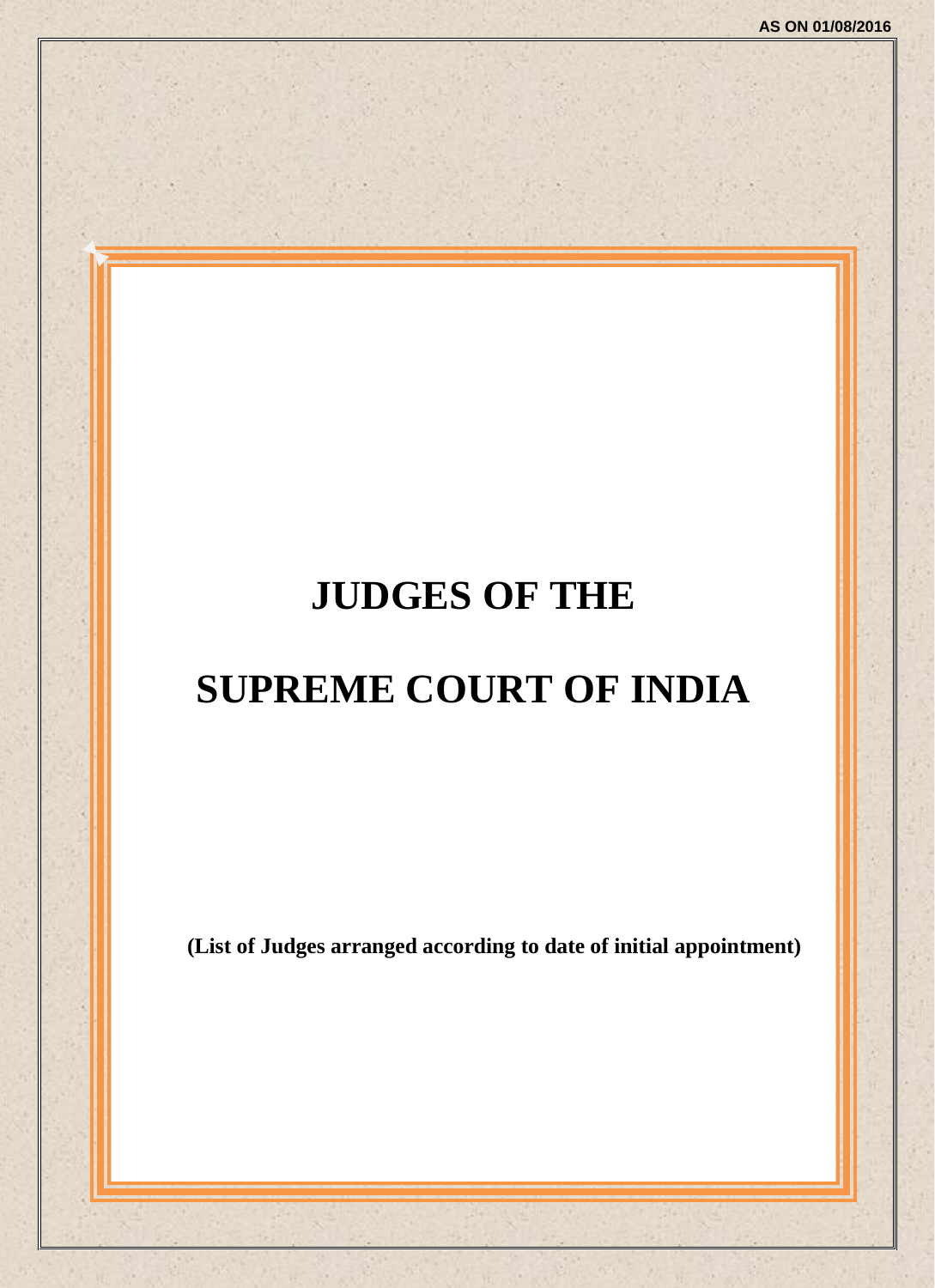#### **SUPREME COURT OF INDIA Sanctioned Judge Strength: 31 (List of Judges arranged according to date of appointment)**

| Sl.             | Name of the Judge             | Date of                | Date of    | <b>REMARKS</b>              |
|-----------------|-------------------------------|------------------------|------------|-----------------------------|
| No.             | <b>S/Shri Justice</b>         | appointment Retirement |            | [Parent High Court]         |
|                 |                               |                        |            |                             |
| $\mathbf{1}$    | TIRATH SINGH THAKUR           | 17/11/2009             | 03/01/2017 | CJI w.e.f. 03/12/2015       |
|                 |                               |                        |            | [JAMMU & KASHMIR]           |
| $\overline{2}$  | <b>ANIL RAMESH DAVE</b>       | 30/04/2010             | 18/11/2016 | <b>GUJARAT</b>              |
| $\overline{3}$  | <b>JAGDISH SINGH KHEHAR</b>   | 13/09/2011             | 27/08/2017 | <b>PUNJAB &amp; HARYANA</b> |
| $\overline{4}$  | <b>DIPAK MISRA</b>            | 10/10/2011             | 02/10/2018 | <b>ORISSA</b>               |
| $\overline{5}$  | <b>JASTI CHELAMESWAR</b>      | 10/10/2011             | 22/06/2018 | <b>ANDHRA PRADESH</b>       |
| $\overline{6}$  | <b>RANJAN GOGOI</b>           | 23/04/2012             | 17/11/2019 | <b>GAUHATI</b>              |
| $\overline{7}$  | MADAN BHIMARAO LOKUR          | 04/06/2012             | 30/12/2018 | <b>DELHI</b>                |
| $\overline{8}$  | V. GOPALAGOWDA                | 24/12/2012             | 05/10/2016 | <b>KARNATAKA</b>            |
| $\overline{9}$  | PINAKI CHANDRA GHOSE          | 08/03/2013             | 27/05/2017 | <b>CALCUTTA</b>             |
| $\overline{10}$ | <b>KURIAN JOSEPH</b>          | 08/03/2013             | 29/11/2018 | <b>KERALA</b>               |
| 11              | <b>ARJAN KUMAR SIKRI</b>      | 12/04/2013             | 06/03/2019 | <b>DELHI</b>                |
| 12              | <b>SHARAD ARVIND BOBDE</b>    | 12/04/2013             | 23/04/2021 | <b>BOMBAY</b>               |
| 13              | <b>SHIVA KIRTI SINGH</b>      | 19/09/2013             | 12/11/2016 | <b>PATNA</b>                |
| 14              | <b>CHOCKALINGAM NAGAPPAN</b>  | 19/09/2013             | 03/10/2016 | <b>MADRAS</b>               |
| 15              | RAJESH KUMAR AGRAWAL          | 17/02/2014             | 04/05/2018 | <b>ALLAHABAD</b>            |
| 16              | NUTHALAPATI VENKATA RAMANA    | 17/02/2014             | 26/08/2022 | ANDHRA PRADESH              |
| 17              | <b>ARUN KUMAR MISHRA</b>      | 07/07/2014             | 02/09/2020 | <b>MADHYA PRADESH</b>       |
| 18              | ADARSH KUMAR GOEL             | 07/07/2014             | 06/07/2018 | <b>PUNJAB &amp; HARYANA</b> |
| 19              | ROHINTON FALI NARIMAN         | 07/07/2014             | 12/08/2021 | <b>BAR</b>                  |
| 20              | ABHAY MANOHAR SAPRE           | 13/08/2014             | 27/08/2019 | <b>MADHYA PRADESH</b>       |
| 21              | <b>SMT. R. BANUMATHI</b>      | 13/08/2014             | 19/07/2020 | <b>MADRAS</b>               |
| $\overline{22}$ | PRAFULLA CHANDRA PANT         | 13/08/2014             | 29/08/2017 | <b>UTTARAKHAND</b>          |
| $\overline{23}$ | <b>UDAY UMESH LALIT</b>       | 13/08/2014             | 08/11/2022 | <b>BAR</b>                  |
| $\overline{24}$ | <b>AMITAVA ROY</b>            | 27/02/2015             | 28/02/2018 | <b>GAUHATI</b>              |
| 25              | AJAY MANIKRAO KHANWILKAR      | 13/05/2016             | 29/07/2022 | <b>BOMBAY</b>               |
| 26              | DR. DHANANJAYA Y. CHANDRACHUD | 13/05/2016             | 10/11/2024 | <b>BOMBAY</b>               |
| 27              | <b>ASHOK BHUSHAN</b>          | 13/05/2016             | 04/07/2021 | <b>ALLAHABAD</b>            |
| 28              | <b>LAVU NAGESWARA RAO</b>     | 13/05/2016             | 07/06/2022 | <b>BAR</b>                  |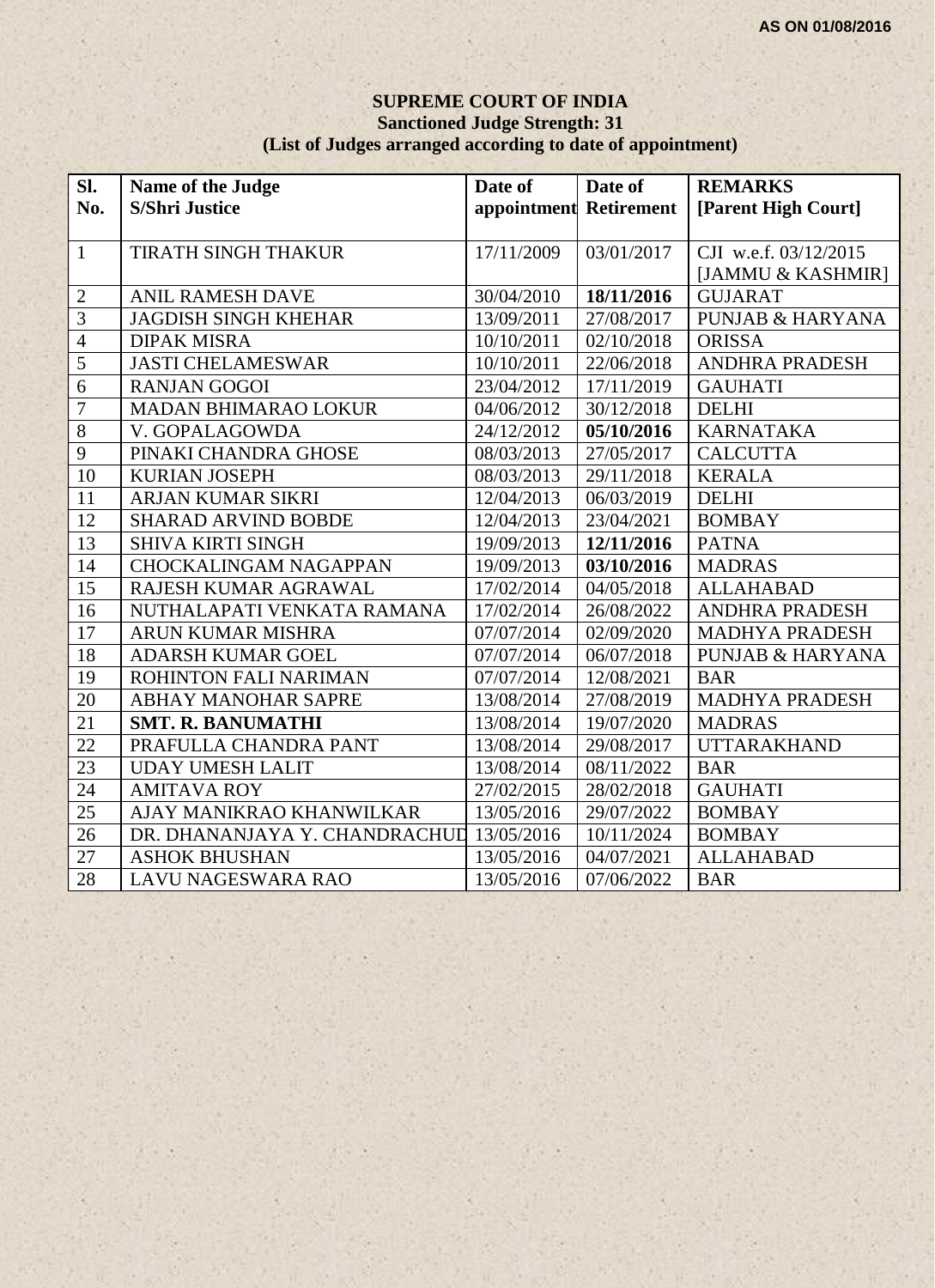# **JUDGES OF THE HIGH COURTS**

**(List of Judges arranged according to date of initial appointment)**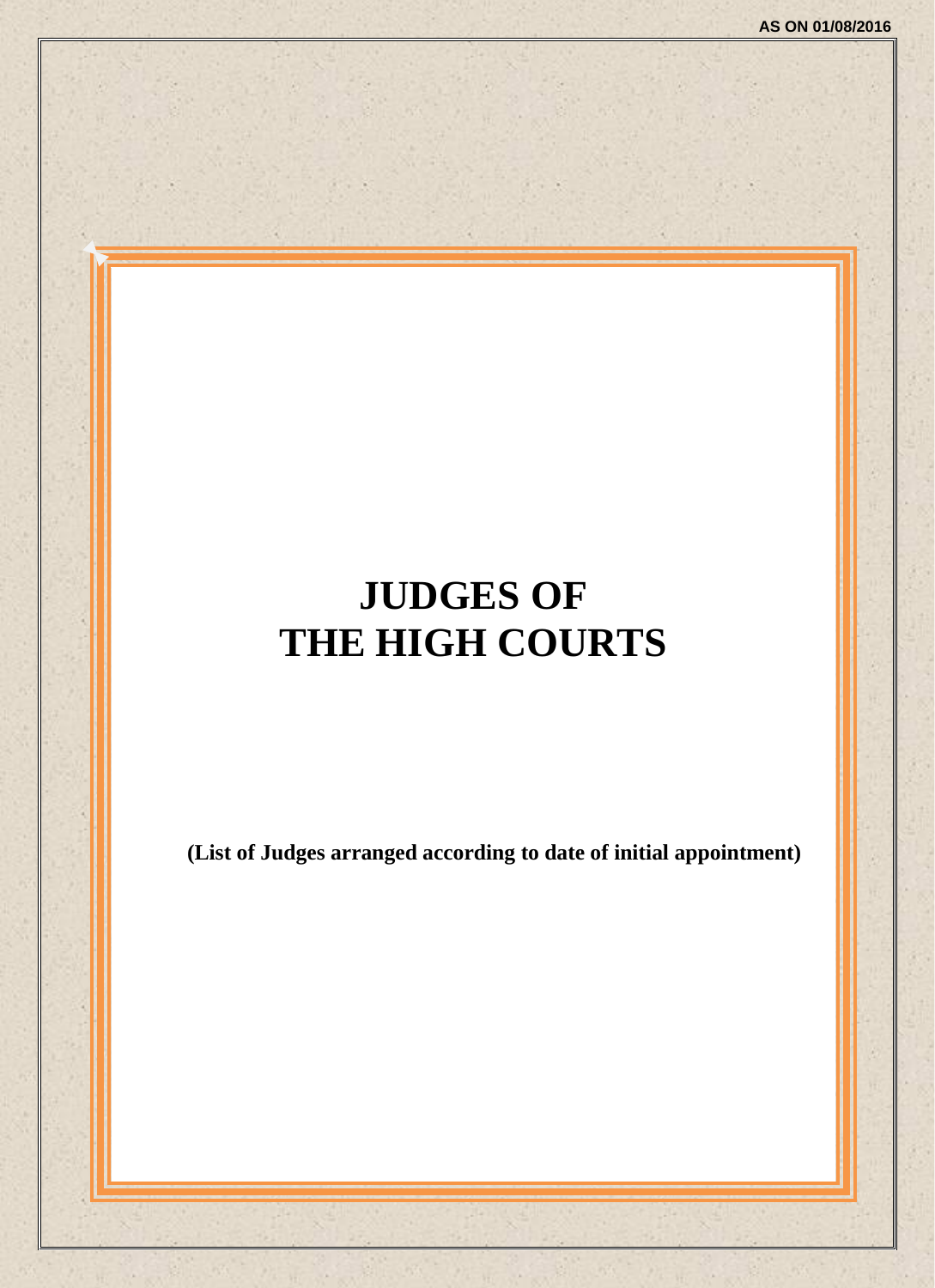## ALLAHABAD HIGH COURT

Approved Judge Strength: 160 [Pmt. 76 Addl. 84] (List of Judges arranged according to date of initial appointment)

| <b>SI</b><br>N <sub>o</sub> | <b>Name of the Judge</b>                                      | <b>Source of</b><br><b>Recruitment</b> | Date of                              | Date of                       | Date of<br><b>Retirement</b> | <b>Remarks</b>                               |
|-----------------------------|---------------------------------------------------------------|----------------------------------------|--------------------------------------|-------------------------------|------------------------------|----------------------------------------------|
|                             |                                                               |                                        | <b>Appointment</b><br>as Addl. Judge | <b>Appointment</b><br>as Pmt. |                              |                                              |
|                             |                                                               |                                        |                                      | Judge                         |                              |                                              |
| $\mathbf{1}$                | <b>D.B.BHOSALE</b>                                            | <b>BAR</b>                             | 22/01/2001                           | 21/01/2003                    | 23/10/2018                   | CJ w.e.f. 30/07/2016<br>[PHC: Bombay]        |
| $\overline{2}$              | <b>VIMLESH KUMAR SHUKLA</b>                                   | <b>BAR</b>                             | ÷,                                   | 21/12/2002                    | 02/06/2017                   | ACJ 13/05/2016                               |
| $\overline{3}$              | <b>ARUN TANDON</b>                                            | <b>BAR</b>                             | 07/01/2004                           | 18/08/2005                    | 29/12/2017                   |                                              |
| $\overline{4}$              | <b>TARUN AGARWALA</b>                                         | <b>Bar</b>                             | 07/01/2004                           | 18/08/2005                    | 02/03/2018                   |                                              |
| 5                           | <b>DILIP GUPTA</b>                                            | <b>BAR</b>                             | 07/01/2004                           | 18/08/2005                    | 06/06/2018                   |                                              |
| $\overline{6}$              | <b>KRISHNA MURARI</b>                                         | <b>BAR</b>                             | 07/01/2004                           | 18/08/2005                    | 08/07/2020                   |                                              |
| $\overline{7}$              | AMRESHWAR PRATAP SAHI                                         | <b>BAR</b>                             | 24/09/2004                           | 18/08/2005                    | 31/12/2020                   |                                              |
| $\overline{8}$              | <b>VIKRAM NATH</b>                                            | <b>BAR</b>                             | 24/09/2004                           | 27/02/2006                    | 23/09/2024                   |                                              |
| 9                           | STAYENDRA SINGH CHAUHAN                                       | <b>BAR</b>                             | 05/10/2005                           | 26/02/2007                    | 04/07/2018                   |                                              |
| 10                          | <b>SUDHIR AGARWAL</b>                                         | <b>BAR</b>                             | 05/10/2005                           | 10/08/2007                    | 23/04/2020                   |                                              |
| 11                          | <b>KUMARI BHARATI SAPRU</b>                                   | <b>BAR</b>                             | 05/10/2005                           | 10/08/2007                    | 28/07/2020                   |                                              |
| 12                          | <b>SHRI NARAYAN SHUKLA</b>                                    | <b>BAR</b>                             | 05/10/2005                           | 10/08/2007                    | 17/07/2020                   |                                              |
| 13                          | <b>AJAI LAMBA [H]</b>                                         | <b>BAR</b>                             | $--$                                 | 22/03/2006                    | 20/09/2020                   | <b>Joined on 09/12/11</b><br>[PHC: P & H]    |
| 14                          | <b>RAN VIJAI SINGH</b>                                        | <b>BAR</b>                             | 07/07/2006                           | 15/01/2008                    | 27/04/2018                   |                                              |
| 15                          | PANKAJ MITHAL                                                 | <b>BAR</b>                             | 07/07/2006                           | 02/07/2008                    | 16/06/2023                   |                                              |
| 16                          | ARVIND KUMAR TRIPATHI                                         | <b>BAR</b>                             | 05/05/2008                           | 19/04/2010                    | 09/03/2018                   |                                              |
| 17                          | SHASHI KANT GUPTA                                             | <b>BAR</b>                             | 05/05/2008                           | 19/04/2010                    | 13/11/2020                   |                                              |
| 18                          | <b>BALA KRISHNA NARAYANA</b>                                  | <b>BAR</b>                             | 05/05/2008                           | 19/04/2010                    | 26/07/2020                   |                                              |
| 19                          | <b>RAJESH DAYAL KHARE</b>                                     | <b>BAR</b>                             | 05/05/2008                           | 19/04/2010                    | 31/08/2018                   |                                              |
| 20                          | <b>SHABIHUL HASNAIN</b>                                       | <b>BAR</b>                             | 05/05/2008                           | 19/04/2010                    | 09/01/2020                   |                                              |
| 21                          | <b>ABHINAVA UPADHYA</b>                                       | <b>BAR</b>                             | 05/05/2008                           | 19/04/2010                    | 02/11/2020                   |                                              |
| 22                          | PRASHANT KUMAR                                                | <b>SERVICE</b>                         | 21/01/2009                           | 17/01/2013                    | 30/06/2020                   | <b>Joined 19/05/2016</b><br>[PHC: Jharkhand] |
| 23                          | DEVENDRA KUMAR ARORA                                          | <b>BAR</b>                             | 13/04/2009                           | 24/12/2010                    | 19/06/2019                   |                                              |
| 24                          | <b>ANIL KUMAR</b>                                             | <b>BAR</b>                             | 13/04/2009                           | 24/12/2010                    | 08/08/2020                   |                                              |
| 25                          | <b>KUMARI NAHEED ARA MOONIS</b>                               | <b>BAR</b>                             | 13/04/2009                           | 24/12/2010                    | 07/12/2021                   |                                              |
| 26                          | <b>RITU RAJ AWASTHI</b>                                       | <b>BAR</b>                             | 13/04/2009                           | 24/12/2010                    | 02/07/2022                   | <b>Joined on 02/05/2016</b>                  |
| 27                          | <b>ABHAY MAHADEO THIPSAY</b><br>SURENDRA VIKRAM SINGH RATHORE | <b>SERVICE</b>                         | 17/03/2011                           | 16/12/2013                    | 09/03/2017                   | [PHC: Bombay]                                |
| 28                          | PRADEEP KUMAR SINGH BAGHEL                                    | <b>SERVICE</b>                         | 05/09/2011                           | 06/08/2013                    | 14/08/2016                   |                                              |
| 29                          |                                                               | <b>BAR</b>                             | 21/11/2011                           | 06/08/2013                    | 19/11/2019                   |                                              |
| 30<br>31                    | RAM SURAT RAM (MAURYA)<br><b>B. AMIT STHALEKAR</b>            | <b>BAR</b>                             | 21/11/2011<br>21/11/2011             | 06/08/2013                    | 14/10/2019                   |                                              |
| 32                          |                                                               | <b>BAR</b><br><b>BAR</b>               | 21/11/2011                           | 06/08/2013                    | 24/12/2020<br>21/08/2021     |                                              |
| 33                          | PANKAJ NAQVI<br><b>MANOJ MISRA</b>                            | <b>BAR</b>                             | 21/11/2011                           | 06/08/2013<br>06/08/2013      | 01/06/2027                   |                                              |
| 34                          | <b>RAMESH SINHA</b>                                           | <b>BAR</b>                             | 21/11/2011                           | 06/08/2013                    | 04/09/2026                   |                                              |
| 35                          | <b>SMT. SUNITA AGARWAL</b>                                    | <b>BAR</b>                             | 21/11/2011                           | 06/08/2013                    | 29/04/2028                   |                                              |
| 36                          | DEVENDRA KUMAR UPADHYAY                                       | <b>BAR</b>                             | 21/11/2011                           | 06/08/2013                    | 15/06/2027                   |                                              |
| 37                          | <b>MOHAMMAD TAHIR</b>                                         | <b>SERVICE</b>                         | 17/04/2012                           | 06/08/2013                    | 05/12/2016                   |                                              |
| 38                          | ADITYA NATH MITTAL                                            | <b>SERVICE</b>                         | 17/04/2012                           | 05/09/2013                    | 04/12/2016                   |                                              |
| 39                          | MAHENDRA DAYAL                                                | <b>SERVICE</b>                         | 17/04/2012                           | 05/09/2013                    | 26/10/2018                   |                                              |
| 40                          | <b>BHARAT BHUSHAN</b>                                         | <b>SERVICE</b>                         | 03/01/2013                           | 02/08/2014                    | 03/10/2017                   |                                              |
| 41                          | <b>BACHCHOO LAL</b>                                           | <b>SERVICE</b>                         | 22/01/2013                           | 02/08/2014                    | 02/07/2021                   |                                              |
| 42                          | <b>RAKESH SRIVASTAVA</b>                                      | <b>BAR</b>                             | 12/04/2013                           | 02/08/2014                    | 28/09/2022                   |                                              |
| 43                          | SURYA PRAKASH KESARWANI                                       | <b>BAR</b>                             | 12/04/2013                           | 02/08/2014                    | 14/07/2024                   |                                              |
| 44                          | <b>VIPIN SINHA</b>                                            | <b>BAR</b>                             | 12/04/2013                           | 02/08/2014                    | 11/01/2020                   |                                              |
| 45                          | KARUNA NAND BAJPAYEE                                          | <b>BAR</b>                             | 12/04/2013                           | 10/04/2015                    | 14/12/2019                   |                                              |
| 46                          | <b>MANOJ KUMAR GUPTA</b>                                      | <b>BAR</b>                             | 12/04/2013                           | 10/04/2015                    | 08/10/2026                   |                                              |
| 47                          | ANJANI KUMAR MISHRA                                           | <b>BAR</b>                             | 12/04/2013                           | 10/04/2015                    | 16/05/2025                   |                                              |
| 48                          | <b>MAHESH CHANDRA TRIPATHI</b>                                | <b>BAR</b>                             | 27/09/2013                           | 10/04/2015                    | 20/06/2028                   |                                              |
| 49                          | <b>SUNEET KUMAR</b>                                           | <b>BAR</b>                             | 27/09/2013                           | 10/04/2015                    | 28/05/2023                   |                                              |
| 50                          | <b>VIVEK KUMAR BIRLA</b>                                      | <b>BAR</b>                             | 03/02/2014                           | 01/02/2016                    | 17/09/2025                   |                                              |
| 51                          | <b>ATTAU RAHMAN MASOODI</b>                                   | <b>BAR</b>                             | 03/02/2014                           | 01/02/2016                    | 02/08/2025                   |                                              |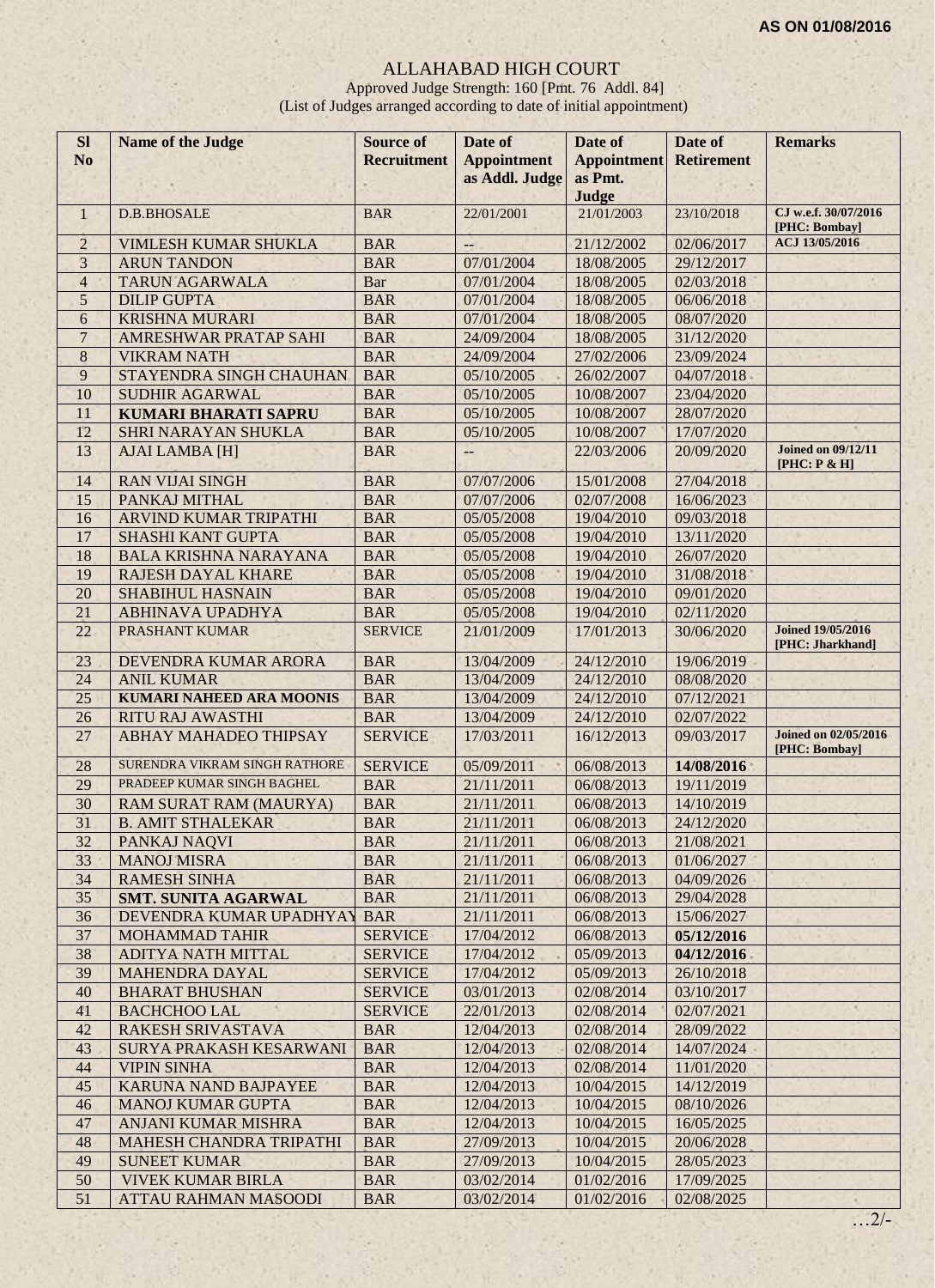| <b>SI</b>       | <b>Name of the Judge</b>     | <b>Source</b>  | Date of               | Date of               | Date of           | <b>Remarks</b> |
|-----------------|------------------------------|----------------|-----------------------|-----------------------|-------------------|----------------|
| N <sub>o</sub>  |                              |                | <b>Appointment as</b> | <b>Appointment</b> as | <b>Retirement</b> |                |
|                 |                              |                | <b>Addl. Judge</b>    | Pmt. Judge            |                   |                |
| 52              | <b>ASHWANI KUMAR MISHRA</b>  | <b>BAR</b>     | 03/02/2014            | 01/02/2016            | 15/11/2030        |                |
| 53              | <b>RAJAN ROY</b>             | <b>BAR</b>     | 03/02/2014            | 01/02/2016            | 14/08/2027        |                |
| 54              | <b>SMT. RANJANA PANDYA</b>   | <b>SERVICE</b> | 03/02/2014            | 01/02/2016            | 19/11/2016        |                |
| 55              | <b>SMT. VIJAY LAKSHMI</b>    | <b>SERVICE</b> | 03/02/2014            | 01/02/2016            | 28/10/2018        |                |
| 56 <sub>1</sub> | <b>ARVIND KUMAR MISHRA-I</b> | <b>SERVICE</b> | 03/02/2014            | 01/02/2016            | 01/07/1961        |                |
| 57              | <b>ANANT KUMAR</b>           | <b>SERVICE</b> | 03/02/2014            | 01/02/2016            | 06/06/2020        |                |
| 58              | <b>HARSH KUMAR</b>           | <b>SERVICE</b> | 03/02/2014            | 01/02/2016            | 29/03/2020        |                |
| 59              | <b>SHASHI KANT</b>           | <b>SERVICE</b> | 03/02/2014            | 01/02/2016            | 31/07/2019        |                |
| 60              | <b>OM PRAKASH-VII</b>        | <b>SERVICE</b> | 03/02/2014            | 01/02/2016            | 09/09/2022        |                |
| 61              | YASHWANT VARMA               | <b>BAR</b>     | 13/10/2014            | 01/02/2016            | 05/01/2031        |                |

# **Additional Judges**

|                  | Name of Additional Judge          | Date of      | Source of      | Date of     | Date of      | <b>Remarks</b>               |
|------------------|-----------------------------------|--------------|----------------|-------------|--------------|------------------------------|
| S1.              |                                   | <b>Birth</b> | Recruitment    | initial     | expiry of    |                              |
| No.              |                                   |              |                | appointment | present term |                              |
| $\mathbf{1}$     | KAUSHAL JAYENDRA THAKER           | 04/09/1961   | <b>SERVICE</b> | 04/05/2013  | 03/05/2018   | Joined on                    |
|                  |                                   |              |                |             |              | 11/04/2016<br>[PHC: Gujarat] |
| $\overline{2}$   | <b>MUKHTAR AHMAD</b>              | 04/10/1956   | <b>SERVICE</b> | 18/02/2015  | 17/02/2017   |                              |
| 3.               | <b>AMAR SINGH CHAUHAN</b>         | 03/06/1956   | <b>SERVICE</b> | 18/02/2015  | 17/02/2017   |                              |
| $\overline{4}$ . | <b>SHAMSHER BAHADUR SINGH</b>     | 15/02/1955   | <b>SERVICE</b> | 18/02/2015  | 14/02/2017   |                              |
| 5                | <b>VINOD KUMAR MISRA</b>          | 03/01/1956   | <b>SERVICE</b> | 18/02/2015  | 17/02/2017   |                              |
| 6                | PRAMOD KUMAR SRIVASTAVA           | 29/01/1955   | <b>SERVICE</b> | 18/02/2015  | 28/01/2017   |                              |
|                  | <b>RAGHVENDRA KUMAR</b>           | 01/04/1956   | <b>SERVICE</b> | 18/02/2015  | 17/02/2017   |                              |
| 8                | <b>PRATYUSH KUMAR</b>             | 21/01/1956   | <b>SERVICE</b> | 18/02/2015  | 17/02/2017   |                              |
| 9                | <b>ABHAI KUMAR</b>                | 07/10/1956   | <b>SERVICE</b> | 07/04/2016  | 06/04/2018   |                              |
| 10               | <b>ALOK KUMAR MUKHERJEE</b>       | 18/01/1955   | <b>SERVICE</b> | 07/04/2016  | 17/01/2017   |                              |
| 11               | ANIL KUMAR SRIVASTAVA-II          | 21/09/1956   | <b>SERVICE</b> | 07/04/2016  | 06/04/2018   |                              |
| 12               | RAVINDRA NATH KAKKAR              | 05/12/1956   | <b>SERVICE</b> | 07/04/2016  | 06/04/2018   |                              |
| 13               | <b>DR. VIJAY LAXMI</b>            | 01/07/1955   | <b>SERVICE</b> | 07/04/2016  | 30/06/2017   |                              |
| 14               | UMESH CHANDRA SRIVASTAVA          | 25/07/1956   | <b>SERVICE</b> | 07/04/2016  | 06/04/2018   |                              |
| 15               | RAVINDRA NATH MISHRA-II           | 06/11/1955   | <b>SERVICE</b> | 07/04/2016  | 05/11/2017   |                              |
| 16               | PRABHAT CHANDRA TRIPATHI          | 26/01/1956   | <b>SERVICE</b> | 07/04/2016  | 25/01/2018   |                              |
| 17               | <b>VINOD KUMAR SRIVASTAVA-III</b> | 25/03/1956   | <b>SERVICE</b> | 07/04/2016  | 24/03/2018   |                              |

# **Judges transferred from the Allahabad High Court**

| Sl. | Name of the Judge    | Source     | Date of        | Date of       | Date of    | Remarks                        |
|-----|----------------------|------------|----------------|---------------|------------|--------------------------------|
| No. |                      |            | Appointment as | Appointment   | Retirement |                                |
|     |                      |            | Addl. Judge    | As Pmt. Judge |            |                                |
|     | <b>VINEET SARAN</b>  | <b>BAR</b> | --             | 14/02/2002    | 10/05/2019 | CJ. Orissa                     |
|     | <b>RAKESH TIWARI</b> | <b>BAR</b> | --             | 14/02/2002    | 24/10/2017 | <b>Transferred to Calcutta</b> |
|     | <b>RAJIV SHARMA</b>  | <b>BAR</b> | 24/09/2004     | 18/08/2005    | 24/09/2017 | <b>Transferred to Calcutta</b> |
|     | <b>VINOD PRASAD</b>  | <b>BAR</b> | 05/10/2005     | 10/08/2007    | 27/11/2016 | <b>Transferred to Orissa</b>   |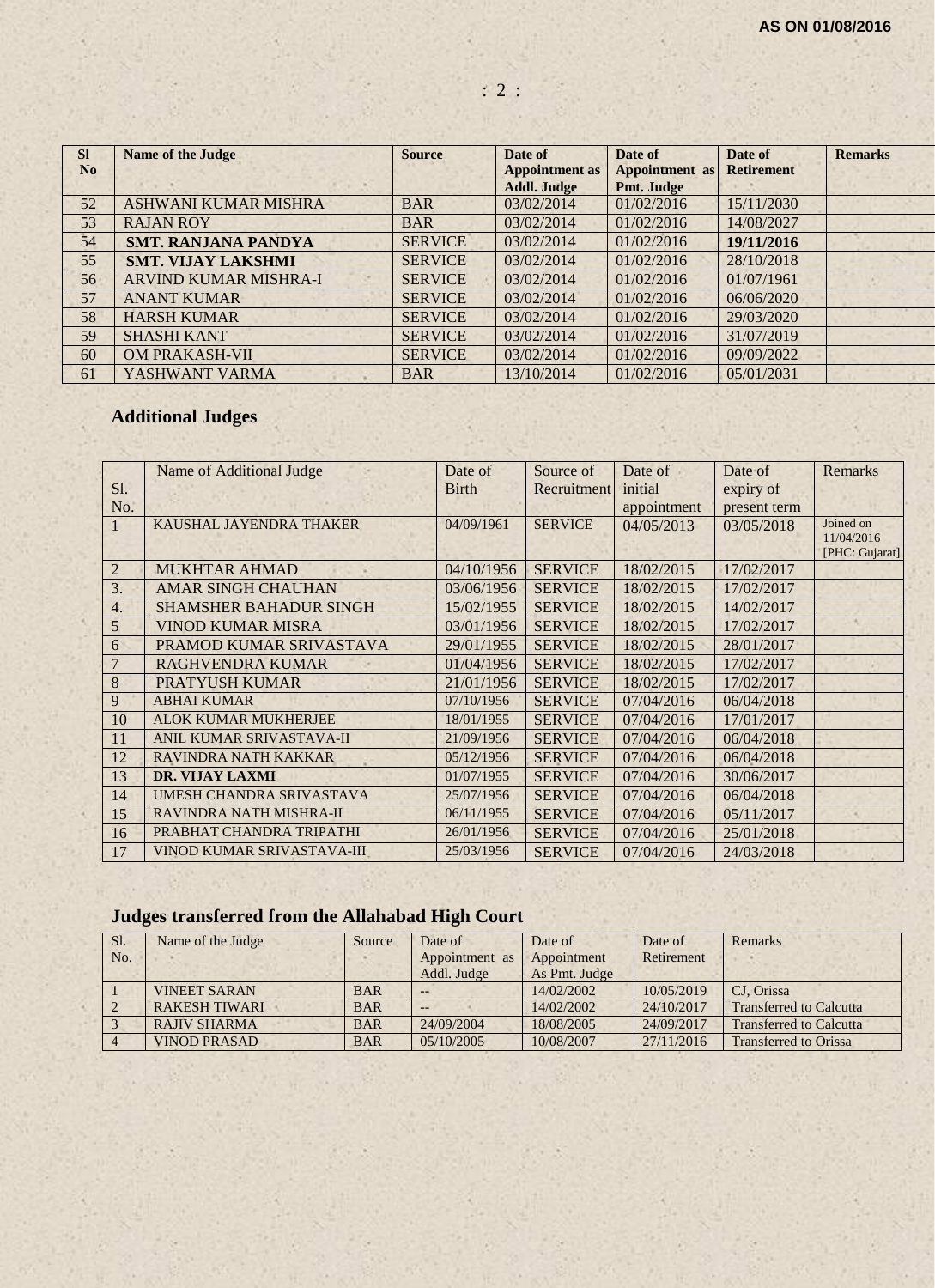## **HIGH COURT OF JUDICATURE AT HYDERABAD**

**Approved Judge Strength: 61 [Pmt.: 46 Addl.: 15 ] (List of Judges arranged according to date of initial appointment)**

| SI.<br>No.     | <b>Name of the Judge</b>                    | <b>Source of</b><br>Recruit-<br>ment | Date of<br><b>Appointment</b><br>as Addl. Judge | Date of<br><b>Appointment</b><br>as Pmt. Judge | Date of<br><b>Retirement</b> | <b>Remarks</b>                               |
|----------------|---------------------------------------------|--------------------------------------|-------------------------------------------------|------------------------------------------------|------------------------------|----------------------------------------------|
| 1              | <b>RAMESH RANGANATHAN</b>                   | <b>BAR</b>                           | 26/05/2005                                      | 20/02/2006                                     | 27/07/2020                   | ACJ w.e.f.                                   |
| $\overline{2}$ | <b>V. RAMASUBRAMANIAN</b>                   | <b>BAR</b>                           | 31/07/2006                                      | 09/11/2009                                     | 29/06/2020                   | <b>JOINED ON 27/04/2016</b><br>[PHC: MADRAS] |
| $\mathfrak{Z}$ | C. V. NAGARJUNA REDDY                       | <b>BAR</b>                           | 11/09/2006                                      | 10/04/2008                                     | 04/12/2018                   |                                              |
| $\overline{4}$ | P. V. SANJAY KUMAR                          | <b>BAR</b>                           | 08/08/2008                                      | 20/01/2010                                     | 13/08/2025                   |                                              |
| $\overline{5}$ | <b>SURESH KUMAR KAIT</b>                    | <b>BAR</b>                           | 05/09/2008                                      | 12/04/2013                                     | 23/05/2025                   | <b>Joined on 12/04/2016</b><br>[PHC: Delhi]  |
| 6              | <b>RAJA ELANGO</b>                          | <b>BAR</b>                           | 31/03/2009                                      | 30/03/2011                                     | 22/09/2017                   | <b>JOINED ON 25/3/2010</b><br>[PHC: MADRAS]  |
| $\overline{7}$ | <b>CHAGARI PRAVEEN KUMAR</b>                | <b>BAR</b>                           | 29/06/2012                                      | 04/12/2013                                     | 25/02/2023                   |                                              |
| $\,8\,$        | <b>M.S.SRI RAMACHANDRA RAO</b>              | <b>BAR</b>                           | 29/06/2012                                      | 04/12/2013                                     | 06/08/2028                   |                                              |
| 9              | ADAVALLI RAJASHEKER REDDY                   | <b>BAR</b>                           | 12/04/2013                                      | 08/09/2014                                     | 03/05/2022                   |                                              |
| 10             | PONUGOTI NAVEEN RAO                         | <b>BAR</b>                           | 12/04/2013                                      | 08/09/2014                                     | 14/07/2023                   |                                              |
| 11             | SARASA VENKATANARAYANA<br><b>BHATTI</b>     | <b>BAR</b>                           | 12/04/2013                                      | 08/09/2014                                     | 05/05/2024                   |                                              |
| 12             | AKULA VENKATA SESHA SAI                     | <b>BAR</b>                           | 12/04/2013                                      | 08/09/2014                                     | 02/06/2024                   |                                              |
| 13             | <b>CHALLA KODANDARAM</b><br><b>CHOWDARY</b> | <b>BAR</b>                           | 12/04/2013                                      | 08/09/2014                                     | 31/07/2021                   |                                              |
| 14             | ASAPU RAMALINGESWARA RAO                    | <b>BAR</b>                           | 21/09/2013                                      | 02/03/2016                                     | 20/05/2018                   |                                              |
| 15             | <b>BULUSU SIVA SANKARA RAO</b>              | <b>SERVICE</b>                       | 23/10/2013                                      | 02/03/2016                                     | 09/04/2019                   |                                              |
| 16             | MANDHATA SEETHARAMA MURTI                   | <b>SERVICE</b>                       | 23/10/2013                                      | 02/03/2016                                     | 15/01/2020                   |                                              |
| 17             | <b>SARIPELLA RAVI KUMAR</b>                 | <b>SERVICE</b>                       | 23/10/2013                                      | 02/03/2016                                     | 09/09/2016                   |                                              |
| 18             | UPMAKA DURGA PRASAD RAO                     | <b>SERVICE</b>                       | 23/10/2013                                      | 02/03/2016                                     | 11/08/2024                   |                                              |
| 19             | <b>TALLURI SUNIL CHOWDARY</b>               | <b>SERVICE</b>                       | 23/10/2013                                      | 02/03/2016                                     | 03/02/2019                   |                                              |
| 20             | MALLAVOLU SATYANARAYANA<br><b>MURTHY</b>    | <b>SERVICE</b>                       | 23/10/2013                                      | 02/03/2016                                     | 13/06/2022                   |                                              |
| 21             | MISRILAL SUNIL KISHORE JAISWAI              | <b>SERVICE</b>                       | 23/10/2013                                      | 02/03/2016                                     | 04/02/2018                   |                                              |
| 22             | AMBATI SHANKAR NARAYANA                     | <b>SERVICE</b>                       | 23/10/2013                                      | 02/03/2016                                     | 30/06/2018                   |                                              |
| 23             | <b>SMT. ANIS</b>                            | <b>SERVICE</b>                       | 23/10/2013                                      | 02/03/2016                                     | 20/10/2017                   |                                              |
| 24             | <b>GUDISEVA SHYAM PRASAD</b>                | <b>SERVICE</b>                       | $\overline{\phantom{a}}$                        | 20/05/2016                                     | 26/09/2020                   |                                              |

## **Additional Judges**

| No. | Name of Additional Judge | Date of<br><b>Birth</b> | Source of<br>Recruit-<br>ment | Date of initial<br>appointment | Date of expiry<br>of present term | Remarks |
|-----|--------------------------|-------------------------|-------------------------------|--------------------------------|-----------------------------------|---------|
|     |                          |                         | $-NIL$                        |                                |                                   |         |
|     |                          |                         |                               |                                |                                   |         |

#### **JUDGES TRANSFERRED FROM HIGH COURT OF TELANGANA & ANDHRA PRADESH**

| Sl.<br>No. | Name of the Judge          | Source     | Date of<br>Appointmen<br>t as Addl.<br>Judge | Date of<br>Appointment<br>As Pmt. Judge | Date of<br>Retirement | Remarks                      |
|------------|----------------------------|------------|----------------------------------------------|-----------------------------------------|-----------------------|------------------------------|
|            | <b>MS. GORLA ROHINI</b>    | <b>BAR</b> | 25/06/2001                                   | 31/07/2002                              | 13/04/2017            | CJ, Delhi HC                 |
|            | <b>R. SUBHASH REDDY</b>    | <b>BAR</b> | 02/12/2002                                   | 24/06/2004                              | 04/01/2019            | CJ, Gujarat HC               |
|            | NOOTY RAMA MOHANA RAO      | <b>BAR</b> | 11/09/2006                                   | 10/04/2008                              | 13/08/2017            | <b>Transferred to Madras</b> |
|            | <b>DAMA SESHADRI NAIDU</b> | <b>BAR</b> | 21/09/2013                                   | 03/03/2016                              | 17/06/2024            | Transferred to Kerala HC     |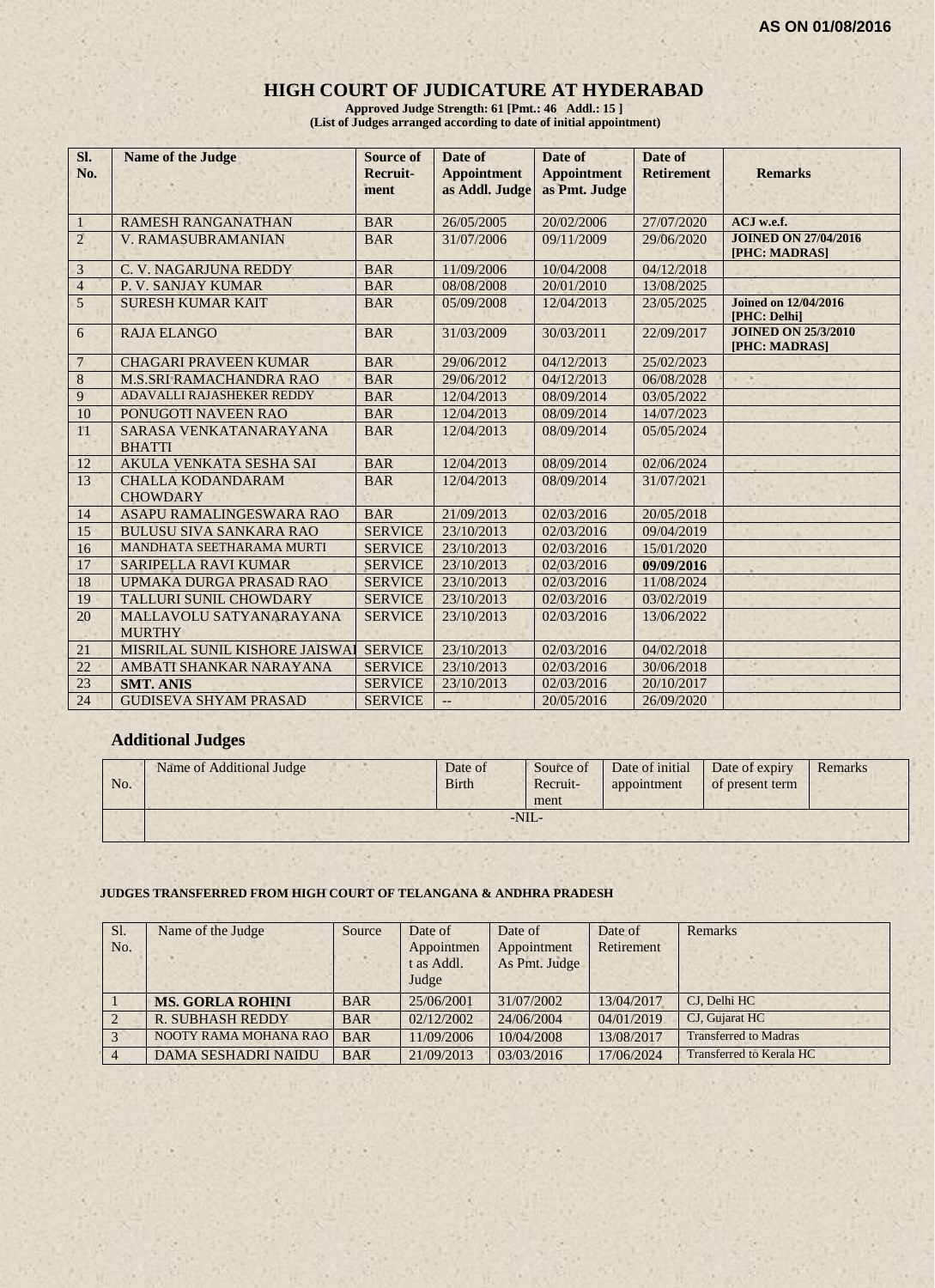## **BOMBAY HIGH COURT**

**Approved Judge Strength: 94 [Pmt.: 71 Addl.: 23] (List of Judges arranged according to date of initial appointment)**

| Sl.<br>No.     | <b>Name of the Judge</b>                                      | <b>Source</b>            | Date of<br><b>Appointment</b><br>as Addl.<br>Judge | Date of<br><b>Appointment</b> as<br>Pmt. Judge | Date of<br><b>Retirement</b> | <b>Remarks</b>                          |
|----------------|---------------------------------------------------------------|--------------------------|----------------------------------------------------|------------------------------------------------|------------------------------|-----------------------------------------|
| $\mathbf{1}$   | D.H.WAGHELA                                                   | <b>BAR</b>               | 17/09/1999                                         | 18/06/2001                                     | 10/08/2016                   | CJ w.e.f.15/02/2016<br>[PHC: Gujarat]   |
| $\overline{2}$ | SMT.V.K.TAHILRAMANI                                           | <b>BAR</b>               | 26/06/2001                                         | 03/10/2004                                     | 02/10/2020                   |                                         |
| 3              | V.M. KANADE                                                   | <b>BAR</b>               | 12/10/2001                                         | 03/10/2004                                     | 21/06/2017                   |                                         |
| $\overline{4}$ | N.H.PATIL                                                     | <b>BAR</b>               | 12/10/2001                                         | 03/10/2004                                     | 06/04/2019                   |                                         |
| 5              | <b>SHANTANU S. KEMKAR</b>                                     | <b>BAR</b>               | 21/03/2003                                         | 19/01/2004                                     | 22/10/2018                   | <b>Joined 16/04/2016</b><br>[PHC: M.P.] |
| 6              | ABHAY SHREENIWAS OKA                                          | <b>BAR</b>               | 29/08/2003                                         | 12/11/2005                                     | 24/05/2022                   |                                         |
| $\overline{7}$ | <b>ANOOP V.MOHTA</b>                                          | <b>BAR</b>               | 14/11/2003                                         | 12/11/2005                                     | 03/12/2017                   |                                         |
| 8              | S.C.DHARMADHIKARI                                             | <b>BAR</b>               | 14/11/2003                                         | 12/11/2005                                     | 25/01/2022                   |                                         |
| 9              | <b>B.R.GAVAI</b>                                              | <b>BAR</b>               | 14/11/2003                                         | 12/11/2005                                     | 23/11/2022                   |                                         |
| 10             | <b>B.P.DHARMADHIKARI</b>                                      | <b>BAR</b>               | 15/03/2004                                         | 12/03/2006                                     | 27/04/2020                   |                                         |
| 11             | <b>SMT. VASANTI ANIL NAIK</b>                                 | <b>BAR</b>               | 22/06/2005                                         | 29/04/2007                                     | 02/05/2018                   |                                         |
| 12             | RAVINDRA MANOHAR BORDE                                        | <b>BAR</b>               | 08/09/2006                                         | 05/09/2008                                     | 09/08/2019                   |                                         |
| 13             | RANJIT VASANTRAO MORE                                         | <b>BAR</b>               | 08/09/2006                                         | 05/09/2008                                     | 02/11/2021                   |                                         |
| 14             | RAJENDRA MANOHAR SAVANT                                       | <b>BAR</b>               | 08/09/2006                                         | 05/09/2008                                     | 05/12/2018                   |                                         |
| 15             | <b>AMJAD AHTESHAM SAYED</b>                                   | <b>BAR</b>               | 11/04/2007                                         | 09/04/2009                                     | 20/01/2023                   |                                         |
| 16             | SHINDE SAMBHAJI SHIWAJI                                       | <b>BAR</b>               | 11/03/2008                                         | 13/03/2010                                     | 01/08/2022                   |                                         |
| 17             | <b>ANAND VASANT NIRGUDE</b>                                   | <b>SERVICE</b>           | 16/04/2008                                         | 13/03/2010                                     | 29/09/2016                   |                                         |
| 18             | <b>SMT.RAKHA P. SONDURBALDOTA</b>                             | <b>SERVICE</b>           | 16/04/2008                                         | 15/04/2011                                     | 09/03/2017                   |                                         |
| 19             | KAMALKISHOR K. TATED                                          | <b>BAR</b>               | 18/07/2008                                         | 15/07/2011                                     | 18/09/2021                   |                                         |
| 20             | PRASANNA B. VARALE                                            | <b>BAR</b>               | 18/07/2008                                         | 15/07/2011                                     | 22/06/2024                   |                                         |
| 21             | SHAHRUKH JIMI KATHAWALLA                                      | <b>BAR</b>               | 18/07/2008                                         | 15/07/2011                                     | 23/03/2022                   |                                         |
| 22             | <b>SMT. MRIDULA R. BHATKAR</b>                                | <b>SERVICE</b>           | 10/02/2009                                         | 23/12/2011                                     | 27/05/2019                   |                                         |
| 23             | F. M. S. ROSARIO DOS REIS                                     | <b>BAR</b>               | 26/03/2009                                         | 23/01/2013                                     | 09/08/2017                   |                                         |
| 24             | <b>RAJESH GOVING KETKAR</b>                                   | <b>BAR</b>               | 26/03/2009                                         | 23/01/2013                                     | 26/08/2019                   |                                         |
| 25             | RAVI KRISHNARAO DESHPANDE                                     | <b>BAR</b>               | 26/03/2009                                         | 23/01/2013                                     | 05/11/2020                   |                                         |
| 26             | SANJAY V. GANGAPURWALA                                        | <b>BAR</b>               | 13/03/2010                                         | 23/01/2013                                     | 23/05/2024                   |                                         |
| 27             | TANAJI VISHWAS NALAWADE                                       | <b>SERVICE</b>           | 17/03/2011                                         | 23/01/2013                                     | 06/03/2021                   |                                         |
| 28             | MANOJ SHIVLAL SANKLECHA                                       | <b>BAR</b>               | 23/01/2012                                         | 16/12/2013                                     | 11/12/2019                   |                                         |
| 29             | RAMESH DEOKINANDAN DHANUKA                                    | <b>BAR</b>               | 23/01/2012                                         | 16/12/2013                                     | 30/05/2023                   |                                         |
| 30             | SUNIL PRABHAKARRAO DESHMUKH                                   | <b>BAR</b>               | 23/01/2012                                         | 16/12/2013                                     | 27/09/2021                   |                                         |
| 31<br>32       | NITIN MADHUKAR JAMDAR                                         | <b>BAR</b><br><b>BAR</b> | 23/01/2012<br>23/01/2012                           | 16/12/2013<br>16/12/2013                       | 09/01/2026<br>13/06/2022     |                                         |
| 33             | <b>SMT. SADHANA SANJAY JADHAV</b><br>PRADEEP NARHARI DESHMUKH | <b>SERVICE</b>           | 13/05/2013                                         | 09/04/2015                                     | 10/02/2020                   |                                         |
| 34             | ASHOK IQBAL SINGH CHEEMA                                      | <b>SERVICE</b>           | 13/05/2013                                         | 09/04/2015                                     |                              |                                         |
| 35             | <b>SUNIL BALKRISHNA SHUKRE</b>                                | <b>SERVICE</b>           | 13/05/2013                                         | 09/04/2015                                     | 20/09/2016<br>24/10/2023     |                                         |
| 36             | SURESH CHANDRAKANT GUPTE                                      | <b>BAR</b>               | 21/06/2013                                         | 09/04/2015                                     | 29/06/2021                   |                                         |
| 37             | ZAKA AZIZUL HAQ                                               | <b>BAR</b>               | 21/06/2013                                         | 02/03/2016                                     | 16/05/2021                   |                                         |
| 38             | SHRIRAM KALPATHI RAJENDRAN                                    | <b>BAR</b>               | 21/06/2013                                         | 02/03/2016                                     | 27/09/2025                   |                                         |
| 39             | <b>GAUTAM SHIRISH PATEL</b>                                   | <b>BAR</b>               | 21/06/2013                                         | 02/03/2016                                     | 25/04/2024                   |                                         |
| 40             | ATUL SHARACHCHANDRA CHANDURKAR                                | <b>BAR</b>               | 21/06/2013                                         | 02/03/2016                                     | 06/04/2027                   |                                         |
| 41             | <b>Smt. REVATI PRASHANT MOHITE DERE</b>                       | <b>BAR</b>               | 21/06/2013                                         | 02/03/2016                                     | 16/04/2027                   |                                         |
| 42             | MAHESH SHARADCHANDRA SONAK                                    | <b>BAR</b>               | 21/06/2013                                         | 02/03/2016                                     | 27/11/2026                   |                                         |
| 43             | RAVINDRA VITHALRAO GHUGE                                      | <b>BAR</b>               | 21/06/2013                                         | 02/03/2016                                     | 08/06/2028                   |                                         |
| 44             | VIJAY LAKHICHAND ACHLIYA                                      | <b>SERVICE</b>           | 21/10/2013                                         | 02/03/2016                                     | 12/02/2021                   |                                         |
| 45             | VINAY MANOHAR DESHPANDE                                       | <b>BAR</b>               | 06/01/2014                                         | 02/03/2016                                     | 09/05/2022                   |                                         |
| 46             | AJEY SHRIKANT GADKARI                                         | <b>BAR</b>               | 06/01/2014                                         | 02/03/2016                                     | 13/06/2027                   |                                         |
| 47             | NITIN WASUDEO SAMBRE                                          | <b>BAR</b>               | 06/01/2014                                         | 02/03/2016                                     | 18/12/2029                   |                                         |
| 48             | <b>GIRISH SHARADCHANDRA KULKARNI</b>                          | <b>BAR</b>               | 06/01/2014                                         | 02/03/2016                                     | 23/06/2030                   |                                         |
| 49             | <b>BURGESS PESI COLABAWALLA</b>                               | <b>BAR</b>               | 06/01/2014                                         | 02/03/2016                                     | 15/12/2029                   |                                         |
| 50             | <b>ANIL KUMAR MENON</b>                                       | <b>BAR</b>               | 03/03/2014                                         | 02/03/2016                                     | 11/07/2022                   |                                         |
| 51             | CHANDRAKANT VASANT BHADANG                                    | <b>SERVICE</b>           | 03/03/2014                                         | 02/03/2016                                     | 04/11/2022                   |                                         |
| 52             | VISHWAS KASHINATHRAO JADHAV                                   | <b>SERVICE</b>           | 03/03/2014                                         | 02/03/2016                                     | 16/05/2022                   |                                         |
| 53             | ANANTA MANOHAR BADAR                                          | <b>SERVICE</b>           | 03/03/2014                                         | 02/03/2016                                     | 09/08/2023                   |                                         |
| 54             | PUKHRAJ RAJMAL BORA                                           | <b>SERVICE</b>           | 03/03/2014                                         | 02/03/2016                                     | 21/10/2019                   |                                         |
| 55             | SMT. ANUJA PRABHUDESSAI                                       | <b>SERVICE</b><br>[GOA]  | 03/03/2014                                         | 02/03/2016                                     | 07/02/2024                   |                                         |

…..2/-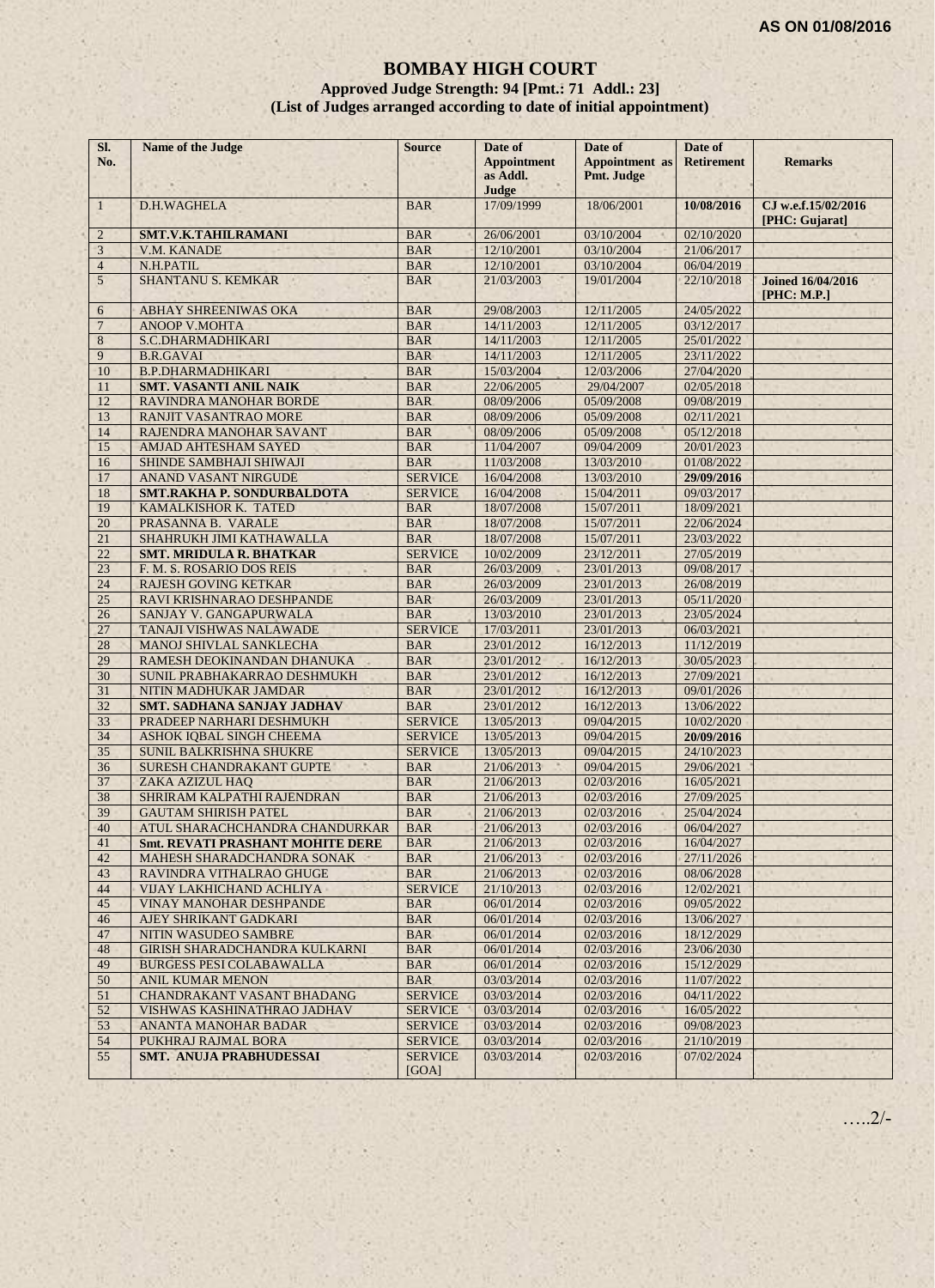## **: 2 :**

## **BOMBAY HIGH COURT…contd.**

# **Additional Judges**

| Sl.            | Name of Additional Judge                      | Date of      | Source         | Date of initial | Date of expiry  |
|----------------|-----------------------------------------------|--------------|----------------|-----------------|-----------------|
| No.            |                                               | <b>Birth</b> |                | appointment     | of present term |
|                | KALIDAS LAXMANRAO WADANE                      | 12/01/1957   | <b>SERVICE</b> | 01/01/2015      | 31/12/2016      |
| $\overline{2}$ | KUMARI INDIRA KANAHAIYALAL JAIN               | 20/12/1955   | <b>SERVICE</b> | 01/01/2015      | 31/12/2016      |
| $\overline{3}$ | DR. (SMT.) SHALINI SHASHANK PHANSALKAR -JOSHI | 06/02/1957   | <b>SERVICE</b> | 01/01/2015      | 31/12/2016      |
| $\overline{4}$ | PRAKASH DEU NAIK                              | 30/04/1962   | <b>BAR</b>     | 17/03/2016      | 16/03/2018      |
| $\overline{5}$ | <b>MAKARAND SUBHASH KARNIK</b>                | 10/02/1969   | <b>BAR</b>     | 17/03/2016      | 16/03/2018      |
| 6              | <b>SMT. SWAPNA SANJIV JOSHI</b>               | 26/08/1959   | <b>SERVICE</b> | 28/03/2016      | 27/03/2018      |
|                | KISHOR KALESH SONAWANE                        | 11/06/1958   | <b>SERVICE</b> | 28/03/2016      | 27/03/2018      |
| 8              | SANITRAO SHAMRAO PATIL                        | 16/10/1956   | <b>SERVICE</b> | 28/03/2016      | 27/03/2018      |
| $\mathbf{Q}$   | <b>KUMARI NUTAN D. SARDESSAI</b>              | 19/08/1958   | <b>SERVICE</b> | 28/03/2016      | 27/03/2018      |
|                |                                               |              | [GOA]          |                 |                 |

# **Judges transferred from the Bombay High Court**

| SI. | Name of the Judge            | Source         | Apptt.as Addl. | Apptt. as Pmt. | <b>DOR</b> | Remarks                     |
|-----|------------------------------|----------------|----------------|----------------|------------|-----------------------------|
| No. |                              |                | Judge          | Judge          |            |                             |
|     | D.B.BHOSALE                  | <b>BAR</b>     | 22/01/2001     | 21/01/2003     | 23/10/2018 | CJ. Allahabad               |
|     | <b>S.J.VAZIFDAR</b>          | <b>BAR</b>     | 22/01/2001     | 21/01/2003     | 03/05/2018 | CI. P&H                     |
|     | <b>SMT. N.N.MHATRE</b>       | <b>BAR</b>     | 28/03/2001     | 21/03/2003     | 19/09/2017 | <b>Transfer to Calcutta</b> |
|     | ARUN BHAURAO CHAUDHARI       | <b>BAR</b>     | 08/09/2006     | 05/09/2008     | 31/03/2019 | Transfer to P & H           |
|     | <b>ABHAY MAHADEO THIPSAY</b> | <b>SERVICE</b> | 17/03/2011     | 16/12/2013     | 09/03/2017 | Transfer to Allahabad       |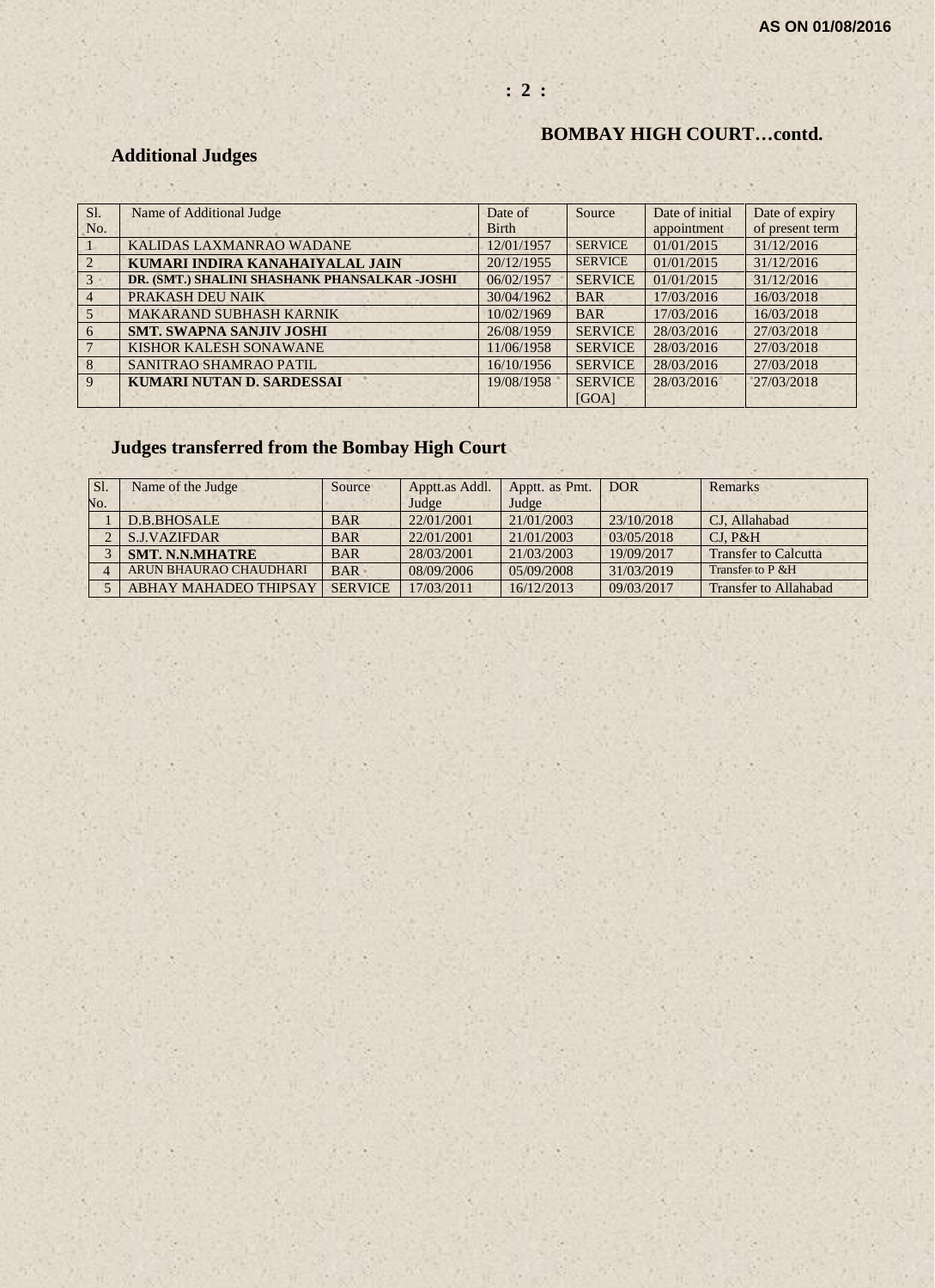#### **CALCUTTA HIGH COURT**

**Approved Judge Strength: 72 [Pmt.: 54 Addl: 18]** *(List of Judges arranged according to date of initial appointment)*

| SI.<br>No.              | <b>Name of the Judge</b>       | <b>Source of</b><br>Recruit- | Date of<br><b>Appointment</b>   | Date of<br><b>Appointment</b> | Date of<br><b>Retirement</b> | <b>Remarks</b>                                  |
|-------------------------|--------------------------------|------------------------------|---------------------------------|-------------------------------|------------------------------|-------------------------------------------------|
|                         |                                | ment                         | <b>as</b><br><b>Addl. Judge</b> | as Pmt.Judge                  |                              |                                                 |
| $\mathbf{1}$            | <b>SMT.MANJULA CHELLUR</b>     | <b>SERVICE</b>               | 21/02/2000<br>×                 | 17/08/2000                    | 04/12/2017                   | CJ w.e.f.05/08/2014<br>[PHC: Karnataka]         |
| $\boldsymbol{2}$        | <b>G.C.GUPTA</b>               | <b>BAR</b>                   |                                 | 15/09/2000                    | 30/11/2016                   |                                                 |
| $\overline{\mathbf{3}}$ | <b>SMT. N.N.MHATRE</b>         | <b>BAR</b>                   | 28/03/2001                      | 21/03/2003                    | 19/09/2017                   | <b>Joined 06/01/2012</b><br>[PHC: Bombay]       |
| $\overline{4}$          | <b>RAKESH TIWARI</b>           | <b>BAR</b>                   |                                 | 14/02/2002                    | 24/10/2017                   | <b>Joined on 21/03/2016</b><br>[PHC: Allahabad] |
| 5                       | JYOTIRMAY BHATTACHARYA         | <b>BAR</b>                   | $-$                             | 03/12/2003                    | 24/09/2018                   |                                                 |
| $\mathbf{6}$            | <b>SOUMITRA PAL</b>            | <b>BAR</b>                   | $- -$                           | 19/01/2004                    | 27/08/2016                   |                                                 |
| $\overline{7}$          | <b>ANIRUDDHA BOSE</b>          | <b>BAR</b>                   | $-$                             | 19/01/2004                    | 10/04/2021                   |                                                 |
| 8                       | <b>RAJIV SHARMA</b>            | <b>BAR</b>                   | 24/09/2004                      | 18/08/2005                    | 24/09/2017                   | <b>Joined on 27/04/15</b><br>[PHC: Allahabad]   |
| 9                       | <b>DEBASISH KA R GUPTA</b>     | <b>BAR</b>                   |                                 | 22/06/2006                    | 31/12/2018                   |                                                 |
| 10                      | <b>SMT. NADIRA PATHERYA</b>    | <b>BAR</b>                   | --                              | 22/06/2006                    | 18/11/2018                   |                                                 |
| 11                      | <b>ASHIM KUMAR ROY</b>         | <b>BAR</b>                   | $--$                            | 22/06/2006                    | 29/08/2017                   |                                                 |
| 12                      | <b>BISWANATH SOMADDER</b>      | <b>BAR</b>                   | $\qquad \qquad -$               | 22/06/2006                    | 14/12/2025                   |                                                 |
| 13                      | <b>DIPANKAR DATTA</b>          | <b>BAR</b>                   | $-$                             | 22/06/2006                    | 08/02/2027                   |                                                 |
| 14                      | <b>SANJIB BANERJEE</b>         | <b>BAR</b>                   | $\overline{\phantom{a}}$        | 22/06/2006                    | 01/11/2023                   |                                                 |
| 15                      | C. S. KARNAN                   | <b>BAR</b>                   | 31/03/2009                      | 29/03/2011                    | 11/06/2017                   | <b>JOINED ON 10/03/2016</b><br>[PHC: MADRAS]    |
| 16                      | <b>INDRA PRASANNA MUKERJI</b>  | <b>BAR</b>                   | $\overline{\phantom{a}}$        | 18/05/2009                    | 05/09/2025                   |                                                 |
| 17                      | <b>HARISH TANDON</b>           | <b>BAR</b>                   | $-$                             | 13/04/2010                    | 05/11/2026                   |                                                 |
| 18                      | DR. SAMBUDDHA CHAKRABARTI      | <b>BAR</b>                   |                                 | 13/09/2010                    | 10/05/2020                   |                                                 |
| 19                      | <b>SOUMEN SEN</b>              | <b>BAR</b>                   | ш                               | 13/04/2011                    | 26/07/2027                   |                                                 |
| 20                      | <b>JOYMALYA BAGCHI</b>         | <b>BAR</b>                   |                                 | 27/06/2011                    | 02/10/2028                   |                                                 |
| 21                      | <b>INDRAJIT CHATTERJEE</b>     | <b>SERVICE</b>               | 01/10/2013                      | 14/03/2016                    | 02/02/2017                   |                                                 |
| 22                      | <b>TAPASH MOOKHERJEE</b>       | <b>SERVICE</b>               | 01/10/2013                      | 14/03/2016                    | 15/07/2017                   |                                                 |
| $\overline{23}$         | <b>RANJIT KUMAR BAG</b>        | <b>SERVICE</b>               | 01/10/2013                      | 14/03/2016                    | 08/11/2017                   |                                                 |
| 24                      | <b>ISHAN CHANDRA DAS</b>       | <b>SERVICE</b>               | 01/10/2013                      | 14/03/2016                    | 01/03/2017                   |                                                 |
| 25                      | <b>SMT. SAMAPTI CHATTERJEE</b> | <b>BAR</b>                   | 30/10/2013                      | 14/03/2016                    | 13/12/2020                   |                                                 |
| 26                      | SAHIDULLAH MUNSHI              | <b>BAR</b>                   | 30/10/2013                      | 14/03/2016                    | 29/09/2020                   |                                                 |
| 27                      | <b>SUBRATA TALUKDAR</b>        | <b>BAR</b>                   | 30/10/2013                      | 14/03/2016                    | 04/07/2023                   |                                                 |
| 28                      | <b>TAPABRATA CHAKRABORTY</b>   | <b>BAR</b>                   | 30/10/2013                      | 14/03/2016                    | 27/11/2028                   |                                                 |
| 29                      | <b>ARINDAM SINHA</b>           | <b>BAR</b>                   | 30/10/2013                      | 14/03/2016                    | 22/09/2027                   |                                                 |
| 30                      | <b>ARIJIT BANERJEE</b>         | <b>BAR</b>                   | 30/10/2013                      | 14/03/2016                    | 07/03/2029                   |                                                 |
| 31                      | <b>DEBANGSU BASAK</b>          | <b>BAR</b>                   | 30/10/2013                      | 14/03/2016                    | 19/06/2028                   |                                                 |

# **Additional Judges**

| Sl.            | Name of Additional Judge    | Date of Birth | Source         | Date of initial | Date of expiry  |
|----------------|-----------------------------|---------------|----------------|-----------------|-----------------|
| No.            |                             |               |                | appointment     | of present term |
|                | ASHIS KUMAR CHAKRABORTY     | 12/12/1965    | <b>BAR</b>     | 22/10/2014      | 21/10/2016      |
| $\mathcal{D}$  | <b>MALAY MARUT BANERJEE</b> | 01/04/1955    | <b>SERVICE</b> | 30/03/2015      | 29/03/2017      |
| $\mathcal{R}$  | <b>MD. MUMTAZ KHAN</b>      | 15/08/1957    | <b>SERVICE</b> | 30/03/2015      | 29/03/2017      |
| $\overline{4}$ | SANKAR ACHARYYA             | 24/08/1955    | <b>SERVICE</b> | 30/03/2015      | 29/03/2017      |
| $\sim$         | <b>MIR DARA SHEKO</b>       | 11/02/1956    | <b>SERVICE</b> | 30/03/2015      | 29/03/2017      |
| 6              | <b>DEBI PROSAD DEY</b>      | 16/02/1956    | <b>SERVICE</b> | 30/03/2015      | 29/03/2017      |
|                | <b>MISS ASHA ARORA</b>      | 02/10/1957    | <b>SERVICE</b> | 30/03/2015      | 29/03/2017      |
| 8              | SIDDHARTHA CHATTOPADHYAY    | 08/02/1956    | <b>SERVICE</b> | 30/03/2015      | 29/03/2017      |
| 9              | <b>SHIVAKANT PRASAD</b>     | 06/12/1959    | <b>SERVICE</b> | 30/03/2015      | 29/03/2017      |

#### **Judges transferred from the Calcutta High Court**

| <b>S1.</b>     | Name of the Judge             | Source         | Date of        | Date of       | Date of    | Remarks                     |
|----------------|-------------------------------|----------------|----------------|---------------|------------|-----------------------------|
| N <sub>O</sub> |                               |                | Appointment as | Appointment   | retirement |                             |
|                |                               |                | Addl. Judge    | As Pmt. Judge |            |                             |
|                | S.K.MUKHERJEE                 | <b>BAR</b>     |                | 15/09/2000    | 09/10/2017 | CJ. Karnataka               |
|                | <b>KUMARI INDIRA BANERJEE</b> | <b>BAR</b>     | $--$           | 05/02/2002    | 23/09/2019 | <b>Transferred to Delhi</b> |
|                | SUDIP AHLUWALIA               | <b>SERVICE</b> | 01/10/2013     | 14/03/2016    | 30/12/2021 | Transferred to P&H          |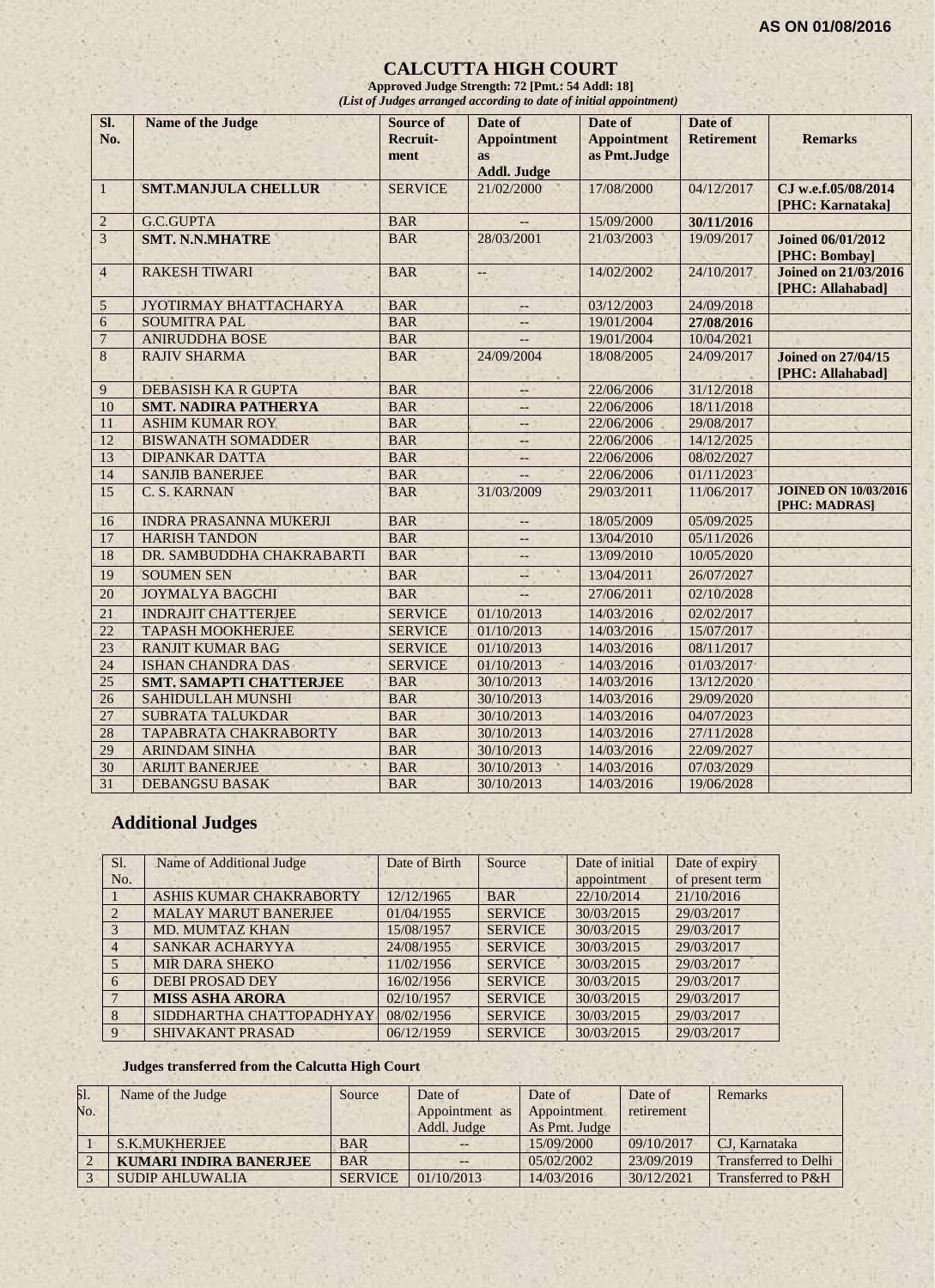## **CHHATTISGARH HIGH COURT**

**Approved Judge Strength: 22 [Pmt.: 17 Addl.: 05] (List of Judges arranged according to date of initial appointment)**

| SI.<br>No.     | <b>Name of the Judge</b>                    | Source of<br>Recruit-<br>ment | Date of<br>Appointment<br>as Addl.<br>Judge | Date of<br><b>Appointment</b><br>as Pmt. Judge | Date of<br><b>Retirement</b> | <b>Remarks</b>                     |
|----------------|---------------------------------------------|-------------------------------|---------------------------------------------|------------------------------------------------|------------------------------|------------------------------------|
|                | <b>DEEPAK GUPTA</b>                         | <b>BAR</b>                    |                                             | 04/10/2004                                     | 06/05/2017                   | CJ w.e.f.16/05/2016<br>[PHC: H.P.] |
| $\mathcal{L}$  | PRITINKER DIWAKER                           | <b>BAR</b>                    | 31/03/2009                                  | 10/09/2013                                     | 21/11/2023                   |                                    |
| 3              | PRASHANT KUMAR MISHRA                       | <b>BAR</b>                    | 10/12/2009                                  | 28/11/2014                                     | 28/08/2026                   |                                    |
| $\overline{4}$ | <b>MANINDRA MOHAN</b><br><b>SHRIVASTAVA</b> | <b>BAR</b>                    | 10/12/2009                                  | 08/03/2016                                     | 05/03/2026                   |                                    |
| 5              | <b>GOUTAM BHADURI</b>                       | <b>BAR</b>                    | 16/09/2013                                  | 08/03/2016                                     | 09/11/2024                   |                                    |
| 6              | SANJAY KUMAR AGRAWAL                        | <b>BAR</b>                    | 16/09/2013                                  | 08/03/2016                                     | 14/07/2017                   |                                    |
|                | PUTHICHIRA SAM KOSHY                        | <b>BAR</b>                    | 16/09/2013                                  | 08/03/2016                                     | 29/04/2019                   |                                    |
| 8              | <b>CHANDRA BHUSHAN BAJPAI</b>               | <b>SERVICE</b>                | 27/01/2014                                  | 08/03/2016                                     | 13/10/2017                   |                                    |

## **Additional Judges**

| Sl.<br>No. | Name of Additional Judge | Date of Birth | Date of initial<br>Source of<br>Recruitment<br>appointment | Date of expiry<br>of present term |
|------------|--------------------------|---------------|------------------------------------------------------------|-----------------------------------|
|            |                          | <b>NIL</b>    |                                                            |                                   |

#### **Judges transferred from the Chhattisgarh High Court**

| S1. | Name of the Judge             | Source     | Date of              | Date of       | Date of    | Remarks                      |
|-----|-------------------------------|------------|----------------------|---------------|------------|------------------------------|
| No. |                               |            | Appointment as Addl. | Appointment   | retirement |                              |
|     |                               |            | Judge                | As Pmt. Judge |            |                              |
|     | <b>SATISH KUMAR AGNIHOTRI</b> | <b>BAR</b> | 05/05/2005           | 03/05/2007    | 30/07/2018 | <b>Transferred to Sikkim</b> |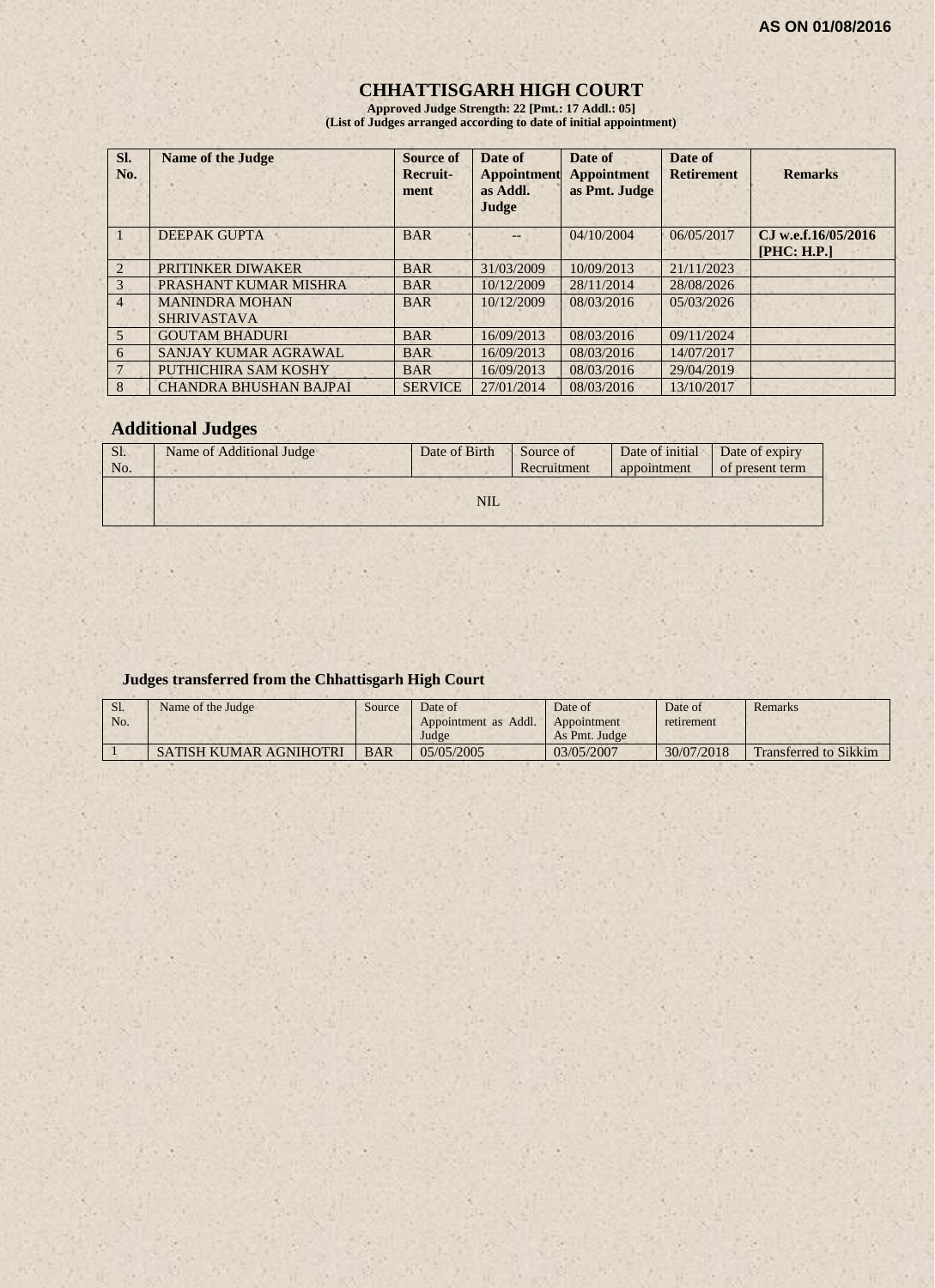#### **DELHI HIGH COURT**

**Approved Judge Strength: 60 [Pmt.: 45 Addl.: 15] (List of Judges arranged according to date of initial appointment)**

| Sl.<br>No.      | <b>Name of the Judge</b>        | <b>Source of</b><br><b>Recruit-</b><br>ment | Date of<br>Appoint-<br>ment as<br><b>Addl. Judge</b> | Date of<br><b>Appointment</b> as<br>Pmt. Judge | Date of<br><b>Retirement</b> | <b>Remarks</b>                            |
|-----------------|---------------------------------|---------------------------------------------|------------------------------------------------------|------------------------------------------------|------------------------------|-------------------------------------------|
| $\mathbf{1}$    | <b>MS. GORLA ROHINI</b>         | <b>BAR</b>                                  | 25/06/2001                                           | 31/07/2002                                     | 13/04/2017                   | CJ w.e.f.21/04/2014<br>[PHC: Andhra Pd.]  |
| 2               | <b>KUMARI INDIRA BANERJEE</b>   | <b>BAR</b>                                  | $-$                                                  | 05/02/2002                                     | 23/09/2019                   | <b>Joined</b><br>[PHC: Calcutta]          |
| 3               | <b>BADAR DURREZ AHMED</b>       | <b>BAR</b>                                  | 20/12/2002                                           | 21/01/2004                                     | 15/03/2018                   |                                           |
| $\overline{4}$  | PRADEEP NANDRAJOG               | <b>BAR</b>                                  | 20/12/2002                                           | 16/04/2004                                     | 23/02/2020                   |                                           |
| 5               | <b>KUMARI GITA MITTAL</b>       | <b>BAR</b>                                  | 16/07/2004                                           | 20/02/2006                                     | 08/12/2020                   |                                           |
| 6               | SHRIPATHI RAVINDRA BHAT         | <b>BAR</b>                                  | 16/07/2004                                           | 20/02/2006                                     | 20/10/2020                   |                                           |
| $\overline{7}$  | <b>SANJIV KHANNA</b>            | <b>BAR</b>                                  | 24/06/2005                                           | 20/02/2006                                     | 13/05/2022                   |                                           |
| 8               | <b>GURINDER SINGH SISTANI</b>   | <b>BAR</b>                                  | 29/05/2006                                           | 29/08/2007                                     | 10/03/2020                   |                                           |
| 9               | <b>S.MURALIDHAR</b>             | <b>BAR</b>                                  | 29/05/2006                                           | 29/08/2007                                     | 07/08/2023                   |                                           |
| 10              | <b>KUMARI HIMA KOHLI</b>        | <b>BAR</b>                                  | 29/05/2006                                           | 29/08/2007                                     | 01/09/2021                   |                                           |
| 11              | <b>VIPIN SANGHI</b>             | <b>BAR</b>                                  | 29/05/2006                                           | 11/02/2008                                     | 26/10/2023                   |                                           |
| 12              | SUDERSHAN KUMAR MISRA           | <b>BAR</b>                                  | 04/07/2007                                           | 07/11/2008                                     | 06/09/2016                   |                                           |
| 13              | SIDDHARTH MRIDUL                | <b>BAR</b>                                  | 13/03/2008                                           | 26/05/2009                                     | 21/11/2024                   |                                           |
| 14              | <b>MANMOHAN</b>                 | <b>BAR</b>                                  | 13/03/2008                                           | 17/12/2009                                     | 16/12/2024                   |                                           |
| 15              | <b>MANMOHAN SINGH</b>           | <b>BAR</b>                                  | 11/04/2008                                           | 06/07/2011                                     | 21/09/2016                   |                                           |
| 16              | <b>RAJIV SAHAI ENDLAW</b>       | <b>BAR</b>                                  | 11/04/2008                                           | 06/07/2011                                     | 12/08/2021                   |                                           |
| 17              | <b>JAG JIVAN RAM MIDHA</b>      | <b>BAR</b>                                  | 11/04/2008                                           | 06/07/2011                                     | 07/07/2021                   |                                           |
| 18              | <b>SUNIL GAUR</b>               | <b>SERVICE</b>                              | 11/04/2008                                           | 11/04/2012                                     | 22/08/2019                   |                                           |
| 19              | VALMIKI J. MEHTA                | <b>BAR</b>                                  | 15/04/2009                                           | 12/04/2013                                     | 05/06/2021                   |                                           |
| 20              | SMT.INDERMEET KAUR KOCHHAR      | <b>SERVICE</b>                              | 14/05/2009                                           | 12/04/2013                                     | 21/03/2018                   |                                           |
| 21              | <b>ANIL KUMAR PATHAK</b>        | <b>SERVICE</b>                              | 14/05/2009                                           | 05/09/2013                                     | 10/07/2019                   |                                           |
| 22              | <b>MS. MUKTA GUPTA</b>          | <b>BAR</b>                                  | 23/10/2009                                           | 29/05/2014                                     | 27/06/2023                   |                                           |
| 23              | <b>SHRIMATI PRATIBHA RANI</b>   | <b>SERVICE</b>                              | 17/10/2011                                           | 16/10/2014                                     | 24/08/2018                   |                                           |
| 24              | <b>SAT PAUL GARG</b>            | <b>SERVICE</b>                              | 17/10/2011                                           | 16/10/2014                                     | 14/06/2018                   |                                           |
| 25              | <b>JAYANT NATH</b>              | <b>BAR</b>                                  | 17/04/2013                                           | 18/03/2015                                     | 09/11/2021                   |                                           |
| $\overline{26}$ | NAJMUSSAHAR WAZIRI@NAJMI WAZIRI | <b>BAR</b>                                  | 17/04/2013                                           | 18/03/2015                                     | 14/07/2023                   |                                           |
| 27              | <b>SANJEEV SACHDVA</b>          | <b>BAR</b>                                  | 17/04/2013                                           | 18/03/2015                                     | 25/12/2026                   |                                           |
| 28              | <b>VIBHU BAKHRU</b>             | <b>BAR</b>                                  | 17/04/2013                                           | 18/03/2015                                     | 01/11/2028                   |                                           |
| 29              | VALLURI KAMESWAR RAO            | <b>BAR</b>                                  | 17/04/2013                                           | 18/03/2015                                     | 06/08/2027                   |                                           |
| 30              | <b>SMT. SUNITA GUPTA</b>        | <b>SERVICE</b>                              | 17/04/2013                                           | 18/03/2015                                     | 13/12/2016                   |                                           |
| 31              | <b>SMT. DEEPA SHARMA</b>        | <b>SERVICE</b>                              | 17/04/2013                                           | 18/03/2015                                     | 27/05/2018                   |                                           |
| 32              | <b>ASHUTOSH KUMAR</b>           | <b>BAR</b>                                  | 15/05/2014                                           | 21/04/2016                                     | 30/09/2028                   | <b>Joined on 7/1/2015</b><br>[PHC: Patna] |
| 33              | PARKASH SINGH TEJI              | <b>SERVICE</b>                              | 15/12/2014                                           | 02/06/2016                                     | 13/08/2018                   |                                           |
| 34              | <b>INDER SINGH MEHTA</b>        | <b>SERVICE</b>                              | 15/12/2014                                           | 02/06/2016                                     | 05/04/2020                   |                                           |
| $\overline{35}$ | RAVINDRA KUMAR GAUBA            | <b>SERVICE</b>                              | 15/12/2014                                           | 02/06/2016                                     | 03/12/2019                   |                                           |
| 36              | SMT. SANGITA DHINGRA SEHGAL     | <b>SERVICE</b>                              | 15/12/2014                                           | 02/06/2016                                     | 19/06/2020                   |                                           |

| SI.<br>No. | <b>Name of Additional Judge</b> | Date of<br><b>Birth</b> | <b>Source of</b> | Date of initial<br>Recruitment appointment | Date of expiry<br>of present<br>term |  |
|------------|---------------------------------|-------------------------|------------------|--------------------------------------------|--------------------------------------|--|
|            |                                 | <b>NIL</b>              |                  |                                            |                                      |  |

**Additional Judges**

# **JUDGES TRANSFERRED FROM THE DELHI HIGH COURT**

| Sl. | Name of the Judge        | Source         | Date of        | Date of       | Date of    | Remarks                      |
|-----|--------------------------|----------------|----------------|---------------|------------|------------------------------|
| No. |                          |                | Appointment    | Appointment   | Retirement |                              |
|     |                          |                | as Addl. Judge | As Pmt. Judge |            |                              |
|     | SANJAY KISHAN KAUL       | <b>BAR</b>     | 03/05/2001     | 02/05/2003    | 25/12/2020 | CJ. Madras HC                |
|     | <b>RAJIV SHAKDHER</b>    | <b>BAR</b>     | 11/04/2008     | 17/10/2011    | 18/10/2024 | <b>Transferred to Madras</b> |
|     | <b>SURESH KUMAR KAIT</b> | <b>BAR</b>     | 05/09/2008     | 12/04/2013    | 23/05/2025 | Transferred to T &AP         |
|     | <b>VED PRAKASH VAISH</b> | <b>SERVICE</b> | 17/04/2013     | 18/03/2015    | 26/06/2021 | Transferred to Meghalaya     |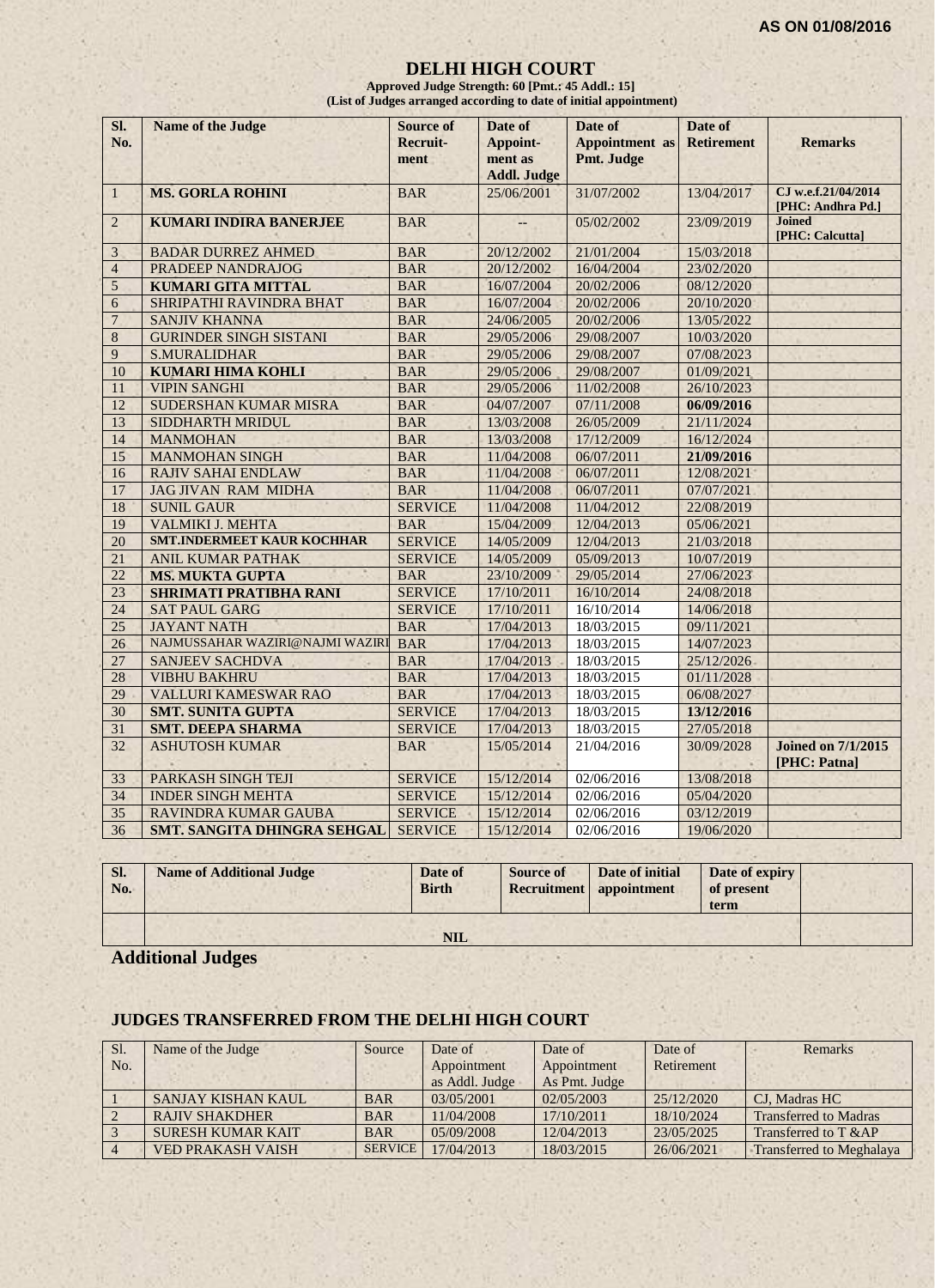## **GAUHATI HIGH COURT**

**Approved Judge Strength: 24 [Pmt.: 18 Addl.: 6 ] (List of Judges arranged according to date of initial appointment)**

| Sl.<br>No.     | <b>Name of the Judge</b>  | Source of<br><b>Recruitment</b> | Date of<br><b>Appointment</b><br>as Addl. Judge | Date of<br><b>Appointment</b><br>as Pmt. Judge | Date of<br><b>Retirement</b> | <b>Remarks</b>                     |
|----------------|---------------------------|---------------------------------|-------------------------------------------------|------------------------------------------------|------------------------------|------------------------------------|
|                | <b>AJIT SINGH</b>         | <b>BAR</b>                      | 01/04/2002                                      | 21/03/2003                                     | 05/09/2018                   | CJ w.e.f.05/03/2016<br>[PHC: M.P.] |
| $\overline{2}$ | <b>HRISHIKESH ROY</b>     | <b>BAR</b>                      | 12/10/2006                                      | 15/07/2008                                     | 31/05/2022                   |                                    |
| 3              | <b>ARUP KUMAR GOSWAMI</b> | <b>BAR</b>                      | 24/01/2011                                      | 07/11/2012                                     | 10/03/2023                   |                                    |
| $\overline{4}$ | <b>UJJAL BHUYAN</b>       | <b>BAR</b>                      | 17/10/2011                                      | 16/10/2013                                     | 01/08/2026                   |                                    |
|                | Dr.(Mrs.) INDIRA SHAH     | <b>SERVICE</b>                  | 02/03/2012                                      | 28/02/2014                                     | 16/08/2016                   |                                    |
|                | NISHITENDU CHAUDHURY      | <b>BAR</b>                      | 22/05/2013                                      | 20/02/2016                                     | 31/01/2023                   |                                    |

## **Additional Judges**

| Sl.<br>No.     | <b>Name of Additional Judge</b> | Date of<br><b>Birth</b> | Source of<br><b>Recruitment</b> | Date of initial<br>appointment | Date of expiry<br>of present<br>term |
|----------------|---------------------------------|-------------------------|---------------------------------|--------------------------------|--------------------------------------|
|                | <b>LANUSUNGKUM JAMIR</b>        | 01/03/1964              | <b>BAR</b>                      | 22/05/2013                     | 21/05/2017                           |
| 2.             | <b>MANASH RANJAN PATHAK</b>     | 28/08/1965              | <b>BAR</b>                      | 22/05/2013                     | 21/05/2017                           |
| $\vert$ 3      | <b>MANOJIT BHUYAN</b>           | 05/02/1959              | <b>BAR</b>                      | 07/01/2015                     | 06/01/2017                           |
| $\overline{4}$ | MICHAEL ZOTHANKHUMA             | 23/10/1965              | <b>BAR</b>                      | 07/01/2015                     | 06/01/2017                           |
| 5 <sup>5</sup> | <b>SUMAN SHYAM</b>              | 12/06/1969              | <b>BAR</b>                      | 07/01/2015                     | 06/01/2017                           |
| 6              | PARAN KUMAR PHUKAN              | 29/10/1955              | <b>SERVICE</b>                  | 07/01/2015                     | 06/01/2017                           |
| $\sqrt{7}$     | <b>SMT. RUMI KUMARI PHUKAN</b>  | 01/07/1960              | <b>SERVICE</b>                  | 07/01/2015                     | 06/01/2017                           |

# **JUDGES TRANSFERRED FROM THE GAUHATI HIGH COURT**

| Sl. | Name of the Judge           | Source         | Date of     | Date of       | Date of    | Remarks                       |
|-----|-----------------------------|----------------|-------------|---------------|------------|-------------------------------|
| No. |                             | Of             | Appointment | Appointment   | retirement |                               |
|     |                             | Recruit        | as Addl.    | As Pmt. Judge |            |                               |
|     |                             | ment           | Judge       |               |            |                               |
|     | <b>IOBAL AHMED ANSARI</b>   | <b>SERVICE</b> | 04/03/2002  | 04/11/2003    | 28/10/2016 | CJ. Patna                     |
|     | <b>TINLIANTHANG VAIPHEI</b> | <b>BAR</b>     | 17/07/2003  | 28/02/2005    | 28/02/2018 | <b>Transferred to Tripura</b> |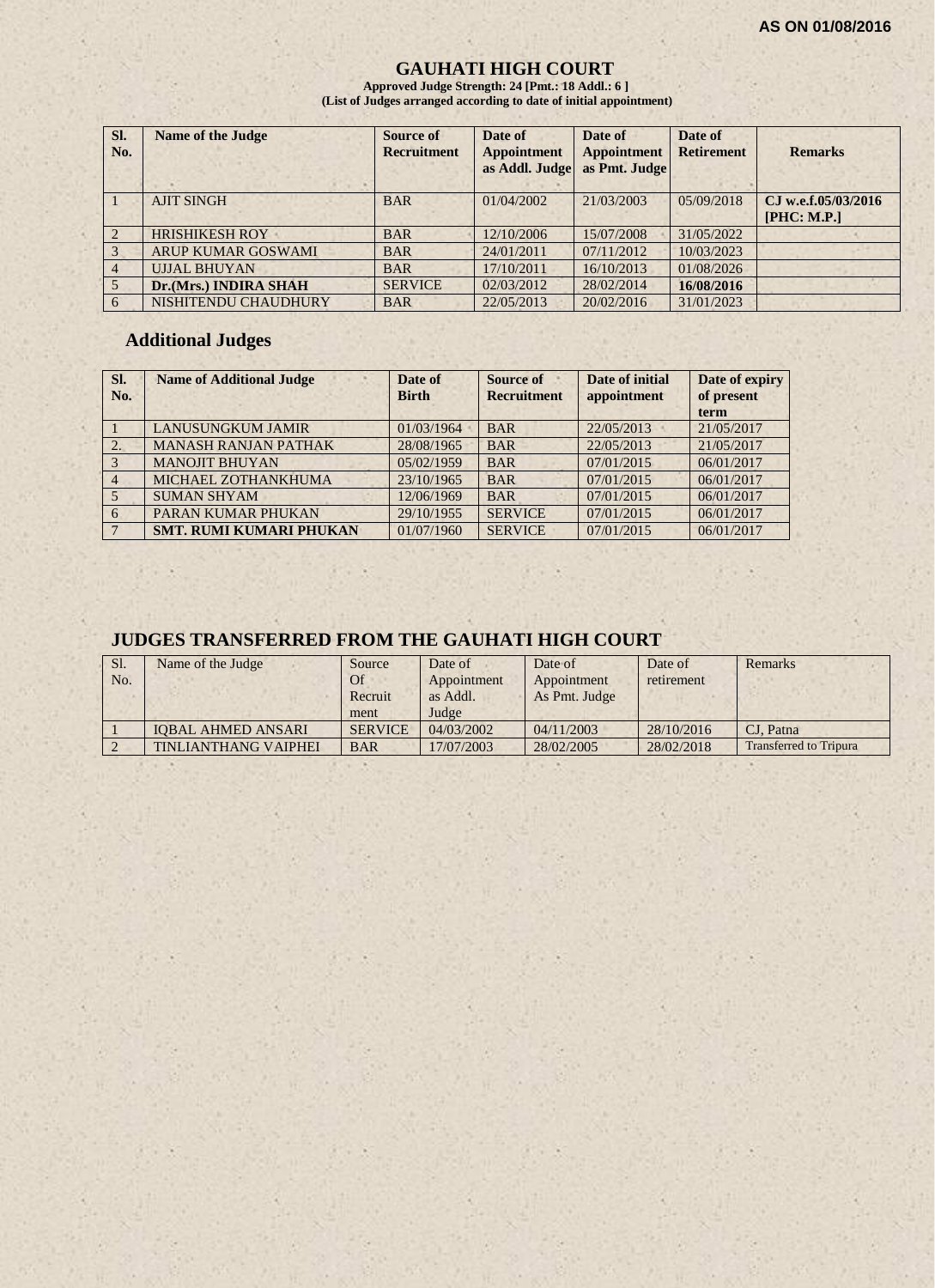#### **GUJARAT HIGH COURT**

**Approved Judge Strength: 52 [Pmt.: 39 Addl.: 13] (List of Judges arranged according to date of initial appointment)**

| SI.            | <b>Name of the Judge</b>                                          | <b>Source of</b>         | Date of                                     | Date of                  | Date of                  |                                          |
|----------------|-------------------------------------------------------------------|--------------------------|---------------------------------------------|--------------------------|--------------------------|------------------------------------------|
| No.            |                                                                   | Recruit-<br>ment         | <b>Appointment</b> as<br><b>Addl. Judge</b> | <b>Appointment</b><br>as | <b>Retirement</b>        | <b>Remarks</b>                           |
|                |                                                                   |                          |                                             | Pmt. Judge               |                          |                                          |
|                |                                                                   |                          |                                             |                          |                          |                                          |
| $\mathbf{1}$   | <b>R. SUBHASH REDDY</b>                                           | <b>BAR</b>               | 02/12/2002                                  | 24/06/2004               | 04/01/2019               | CJ w.e.f. 13/02/2016<br>[PHC: T & A.P.]  |
| $\overline{2}$ | M. R. SHAH                                                        | <b>BAR</b>               | 07/03/2004                                  | 22/06/2005               | 15/05/2020               |                                          |
| 3              | K. S. JHAVERI                                                     | <b>BAR</b>               | 07/03/2004                                  | 22/06/2005               | 04/01/2020               |                                          |
| $\overline{4}$ | <b>AKIL ABDULHAMID KURESHI</b>                                    | <b>BAR</b>               | 07/03/2004                                  | 12/08/2005               | 06/03/2022               |                                          |
| 5              | A.S. DAVE                                                         | <b>BAR</b>               | 08/10/2004                                  | 25/09/2006               | 04/12/2019               |                                          |
| 6              | <b>S.R.BRAHMBHATT</b>                                             | <b>BAR</b>               | 08/10/2004                                  | 09/08/2007               | 20/02/2020               |                                          |
| $\overline{7}$ | <b>SMT.H.N.DEVANI</b>                                             | <b>BAR</b>               | 08/10/2004                                  | 09/08/2007               | 26/03/2020               |                                          |
| 8              | <b>SMT.ABHILASHA KUMARI</b>                                       | <b>BAR</b>               | 02/12/2005                                  | 25/09/2006               | 22/02/2018               | <b>Joined 09/01/2006</b><br>[PHC: H.P.]  |
| 9              | <b>MOHINDER PAL [P]</b>                                           | <b>SERVICE</b>           | 08/10/2007                                  | 14/05/2008               | 29/12/2018               | <b>Joined 30/12/2011</b><br>[PHC: P & H] |
| 10             | K. M. THAKER                                                      | <b>BAR</b>               | 21/11/2007                                  | 21/05/2009               | 16/09/2019               |                                          |
| 11             | Z. K. SAIYED                                                      | <b>SERVICE</b>           | 21/11/2007                                  | 21/05/2009               | 12/04/2018               |                                          |
| 12             | RAJESH HARIVADAN SHUKLA                                           | <b>SERVICE</b>           | 21/11/2007                                  | 21/05/2009               | 26/12/2018               |                                          |
| 13             | RASHMIN MANHARBHAI CHHAYA                                         | <b>BAR</b>               | 17/02/2011                                  | 28/01/2013               | 11/01/2023               |                                          |
| 14             | <b>JAMSHED BURJOR PARDIWALA</b>                                   | <b>BAR</b>               | 17/02/2011                                  | 28/01/2013               | 11/08/2027               |                                          |
| 15             | <b>GAUTAM BABUBHAI SHAH</b>                                       | <b>SERVICE</b>           | 17/02/2011                                  | 28/01/2013               | 13/10/2016               |                                          |
| 16             | MISS BELA MANDHURYA TRIVEDI                                       | <b>SERVICE</b>           | 17/02/2011                                  | 06/02/2013               | 09/06/2022               |                                          |
| 17             | PRADIPKUMAR PREMSHANKER                                           | <b>SERVICE</b>           | 17/02/2011                                  | 31/01/2013               | 05/09/2018               |                                          |
|                | <b>BHATT</b>                                                      |                          |                                             |                          |                          |                                          |
| 18             | <b>MISS SONIA GIRIDHAR GOKANI</b>                                 | <b>SERVICE</b>           | 17/02/2011                                  | 28/01/2013               | 25/02/2023               |                                          |
| 19<br>20       | <b>CHANDRAKANT LALJIBHAI SONI</b><br><b>ASHISH JITENDRA DESAI</b> | <b>BAR</b><br><b>BAR</b> | 21/11/2011<br>21/11/2011                    | 06/09/2013<br>06/09/2013 | 16/03/2019<br>04/07/2024 |                                          |
| 21             | NILAY VIPINCHANDRA ANJARIA                                        | <b>BAR</b>               | 21/11/2011                                  | 06/09/2013               | 22/03/2027               |                                          |
| 22             | PARESH RAVISHANKER UPADHYAY                                       | <b>BAR</b>               | 21/11/2011                                  | 06/09/2013               | 13/12/2022               |                                          |
| 23             | SUBODHKUMAR GUNVANTLAL SHAH                                       | <b>SERVICE</b>           | 12/11/2012                                  | 10/07/2014               | 01/02/2019               |                                          |
| 24             | SATISH HEMCHANDRA VORA                                            | <b>SERVICE</b>           | 12/11/2012                                  | 10/07/2014               | 29/05/2023               |                                          |
| 25             | <b>GHANSHYAM RAGHUMAL UDHWANI</b>                                 | <b>SERVICE</b>           | 12/11/2012                                  | 10/07/2014               | 24/11/2023               |                                          |
| 26             | ABDULLAH GULAMAHMED URAIZEE                                       | <b>SERVICE</b>           | 04/05/2013                                  | 01/04/2015               | 22/04/2022               |                                          |
| 27             | <b>VIPUL MANUBHAI PANCHOLI</b>                                    | <b>BAR</b>               | 01/10/2014                                  | 10/06/2016               | 27/05/2030               |                                          |

#### **ADDITIONAL JUDGES**

| SI.            | <b>Name of Additional Judge</b>            | Date of Birth | <b>Source of</b>   | Date of initial | Date of expiry  |
|----------------|--------------------------------------------|---------------|--------------------|-----------------|-----------------|
| No.            |                                            |               | <b>Recruitment</b> | appointment     | of present term |
|                | RATILAL PARSHOTTAMBHAI DHOLARIA            | 01/06/1959    | <b>SERVICE</b>     | 04/05/2013      | 03/05/2018      |
| $\overline{2}$ | ASHUTOSH JAYANTILAL SHASTRI                | 14/01/1962    | <b>BAR</b>         | 06/04/2016      | 05/04/2018      |
| $\mathcal{R}$  | <b>BIREN ANIRUDDH VAISHNAV</b>             | 22/05/1963    | <b>BAR</b>         | 06/04/2016      | 05/04/2018      |
| $\overline{4}$ | ALPESH YESHVANT KOGJE                      | 16/07/1969    | <b>BAR</b>         | 06/04/2016      | 05/04/2018      |
| 5 <sup>5</sup> | <b>ARVINDSINGH</b><br><b>ISHWARSINGH</b>   | 31/08/1969    | <b>BAR</b>         | 06/04/2016      | 05/04/2018      |
|                | <b>SUPEHIA</b>                             |               |                    |                 |                 |
| 6              | <b>NAVALCHANDBHAI</b><br><b>BIPINKUMAR</b> | 26/05/1960    | <b>SERVICE</b>     | 06/04/2016      | 05/04/2018      |
|                | <b>KARIA</b>                               |               |                    |                 |                 |

#### **JUDGES TRANSFERRED FROM THE GUJARAT HIGH COURT**

| Sl. | Name of the Judge             | Source         | Date of     | Date of                | Date of         | Remarks                         |
|-----|-------------------------------|----------------|-------------|------------------------|-----------------|---------------------------------|
| No. |                               | <b>Of</b>      | Appointment | Appointment            | Retirement/     |                                 |
|     |                               | Recruit        | as Addl.    | As Pmt. Judge          | Expire of their |                                 |
|     |                               | ment           | Judge       |                        | term            |                                 |
|     | D.H.WAGHELA                   | <b>BAR</b>     | 17/09/1999  | 18/06/2001             | 10/08/2016      | CJ. Bombay                      |
|     | <b>JAYANT MANGANLAL PATEL</b> | <b>BAR</b>     | 03/12/2001  | 09/08/2004             | 03/08/2018      | <b>Transferred to Karnataka</b> |
|     | DHIRUBHAI N. PATEL            | Bar            | 07/03/2004  | 25/01/2006             | 12/03/2022      | Transfer to Jharkhand           |
|     | KAUSHAL JAYENDRA THAKER       | <b>SERVICE</b> | 04/05/2013  | $\qquad \qquad \cdots$ | 04/09/1961      | Transferred<br>AJ<br>to         |
|     |                               |                |             |                        |                 | Allahabad                       |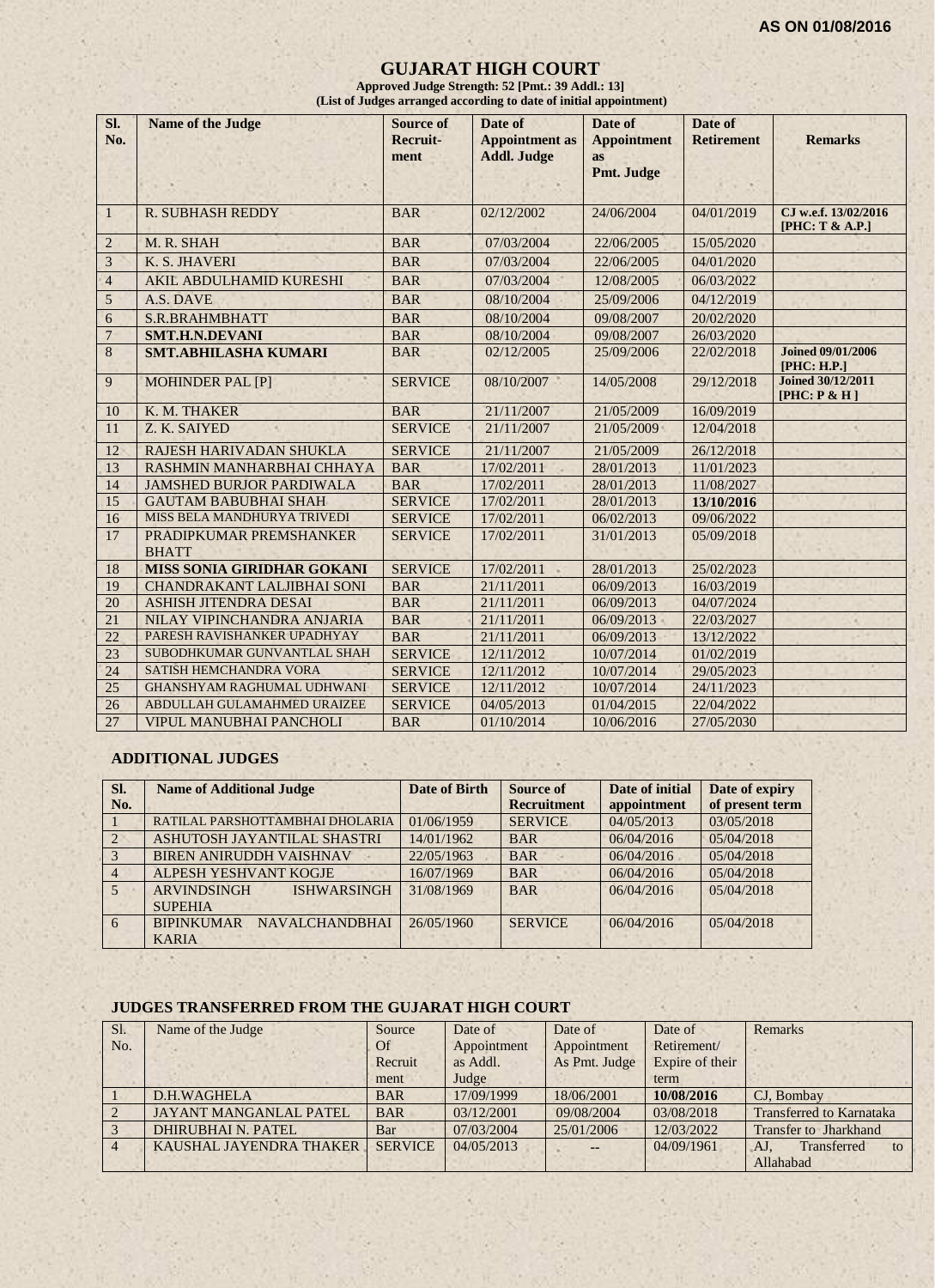## **HIMACHAL PRADESH HIGH COURT**

**Approved Judge Strength: 13 [Pmt.:10 Addl.: 03 ] (List of Judges arranged according to date of initial appointment)**

| Sl.<br>No.            | <b>Name of the Judge</b>    | <b>Source of</b><br><b>Recruit-ment</b> | Date of<br><b>Appointment</b><br>as Addl. Judge | Date of<br><b>Appointment</b> as<br>Pmt. Judge | Date of<br><b>Retirement</b> | <b>Remarks</b>                     |
|-----------------------|-----------------------------|-----------------------------------------|-------------------------------------------------|------------------------------------------------|------------------------------|------------------------------------|
|                       | <b>MANSOOR AHMAD MIR</b>    | <b>SERVICE</b>                          | 31/01/2005                                      | 06/07/2007                                     | 24/04/2017                   | C.I w.e.f.18/06/2014<br>[PHC: J&K] |
| $\mathcal{D}_{\cdot}$ | <b>SANJAY KAROL</b>         | <b>BAR</b>                              | $--$                                            | 08/03/2007                                     | 22/08/2023                   |                                    |
| 3                     | <b>RAJEEV SHARMA</b>        | <b>BAR</b>                              | 03/04/2007                                      | 31/03/2013                                     | 07/10/2020                   |                                    |
| $\overline{4}$        | DHARAM CHAND CHAUDHARY      | <b>SERVICE</b>                          | 21/01/2012                                      | 17/01/2014                                     | 11/03/2020                   |                                    |
| $\mathfrak{H}$        | <b>TARLOK SINGH CHAUHAN</b> | <b>BAR</b>                              | 23/02/2014                                      | 30/11/2014                                     | 08/01/2026                   |                                    |
| 6                     | <b>PIAR SINGH RANA</b>      | <b>SERVICE</b>                          | 05/05/2014                                      | 30/11/2014                                     | 12/08/2017                   |                                    |
|                       | <b>SURESHWAR THAKUR</b>     | <b>SERVICE</b>                          | 05/05/2014                                      | 30/11/2014                                     | 17/05/2025                   |                                    |
| 8                     | <b>VIVEK SINGH THAKUR</b>   | <b>BAR</b>                              |                                                 | 12/04/2016                                     | 16/04/2028                   |                                    |
| 9                     | <b>AJAY MOHAN GOEL</b>      | <b>BAR</b>                              | $- -$                                           | 12/04/2016                                     | 10/01/2031                   |                                    |

#### **ADDITIONAL JUDGES**

| SI.<br>No. | <b>Name of Additional Judge</b> | Date of Birth | <b>Source of</b><br>Recruitment | Date of initial<br>appointment | Date of expiry<br>of present term |
|------------|---------------------------------|---------------|---------------------------------|--------------------------------|-----------------------------------|
|            | <b>SANDEEP SHARMA</b>           | 20/07/1968    | Bar                             | 12/04/2016                     | 11/04/2018                        |
|            | <b>CHANDER BHUSAN</b>           | 15/03/1961    | Service                         | 12/04/2016                     | 11/04/2018                        |

## **JUDGES TRANSFERRED FROM THE HIMACHAL PRADESH HIGH COURT**

| Sl.<br>No.     | Name of the Judge    | Source     | Date of<br>Appointment as<br>Addl.<br>Judge | Date of<br>Appointment<br>As Pmt. Judge | Date of<br>retirement | Remarks                    |
|----------------|----------------------|------------|---------------------------------------------|-----------------------------------------|-----------------------|----------------------------|
|                | <b>DEEPAK GUPTA</b>  | <b>BAR</b> |                                             | 04/10/2004                              | 06/05/2017            | CJ, Chhattisgarh HC        |
| $\overline{2}$ | SMT.ABHILASHA KUMARI | <b>BAR</b> | 02/12/2005                                  | 02/12/2007                              | 22/02/2018            | <b>Transfer to Guiarat</b> |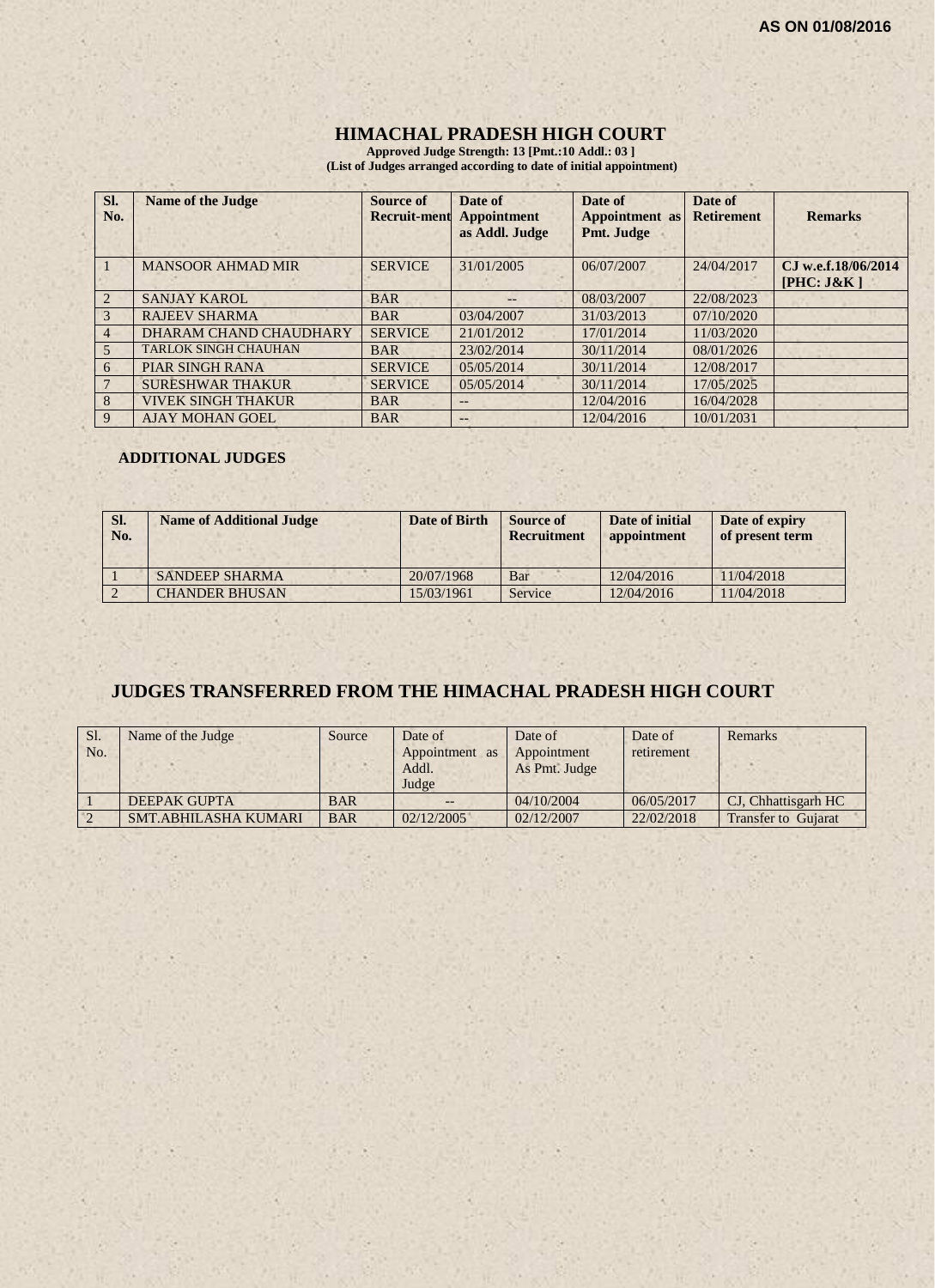## **JAMMU & KASHMIR HIGH COURT**

**Approved Judge Strength: 17 [Pmt.:13 Addl: 04] (List of Judges arranged according to date of initial appointment)**

| SI.<br>No.     | <b>Name of the Judge</b>       | <b>Source</b><br>of<br>Recruit-<br>ment | Date of<br><b>Appointment</b><br>as Addl. Judge | Date of<br><b>Appointment</b><br>as Pmt. Judge | Date of<br><b>Retirement</b> | <b>Remarks</b>                               |
|----------------|--------------------------------|-----------------------------------------|-------------------------------------------------|------------------------------------------------|------------------------------|----------------------------------------------|
|                | N.N.PAUL VASANTHAKUMAR         | <b>BAR</b>                              | 10/12/2005                                      | 20/04/2007                                     | 14/03/2017                   | CJ w.e.f.02/02/2015<br><b>[PHC: MADRAS]</b>  |
| $\mathfrak{D}$ | <b>RAMALINGAM SUDHAKAR</b>     | <b>BAR</b>                              | 10/12/2005                                      | 20/04/2007                                     | 13/02/2021                   | <b>JOINED ON 18/04/2016</b><br>[PHC: MADRAS] |
| 3              | MOHAMMAD YAQOOB MIR            | <b>SERVICE</b>                          | 23/11/2007                                      | 01/10/2009                                     | 27/05/2019                   |                                              |
| $\overline{4}$ | <b>MUZAFFRAR HUSSAIN ATTAR</b> | <b>BAR</b>                              | 0.5/11/2008                                     | 05/03/2010                                     | 29/01/2017                   |                                              |
| 5              | <b>ALI MOHD MAGREY</b>         | <b>BAR</b>                              | $- -$                                           | 08/03/2013                                     | 07/12/2022                   |                                              |
| 6              | <b>DHIRAJ SINGH THAKUR</b>     | <b>BAR</b>                              | $--$                                            | 08/03/2013                                     | 24/04/2026                   |                                              |
|                | <b>TASHI RABSTAN</b>           | <b>BAR</b>                              | 08/03/2013                                      | 16/05/2014                                     | 09/04/2025                   |                                              |
| 8              | <b>JANAK RAJ KOTWAL</b>        | <b>SERVICE</b>                          | 08/03/2013                                      | 04/03/2015                                     | 28/08/2018                   |                                              |
| 9              | <b>BAWA SINGH WALIA [P]</b>    | <b>BAR</b>                              | 25/09/2014                                      | 23/05/2016                                     | 27/08/2023                   | <b>Joined on 12/02/2015</b><br>$[PHC: P\&H]$ |

## **ADDITIONAL JUDGES**

| SI.<br>No. | <b>Name of Additional Judge</b> | Date of Birth Source of | <b>Recruitment</b> | Date of initial Date of<br>appointment | expiry of<br>present term | <b>Remarks</b> |
|------------|---------------------------------|-------------------------|--------------------|----------------------------------------|---------------------------|----------------|
|            |                                 |                         | NIL                |                                        |                           |                |

## **JUDGES TRANSFERRED FROM THE JAMMU & KASHMIR HIGH COURT**

| Sl.<br>No. | Name of the Judge        | Source         | Date of<br>Appointment<br>as<br>Addl.<br>Judge | Date of<br>Appointment<br>As Pmt. Judge | Date of<br>retirement | Remarks      |
|------------|--------------------------|----------------|------------------------------------------------|-----------------------------------------|-----------------------|--------------|
|            | <b>MANSOOR AHMAD MIR</b> | <b>SERVICE</b> | 31/01/2005                                     | 06/07/2007                              | 24/04/2017            | CI. H.P. H C |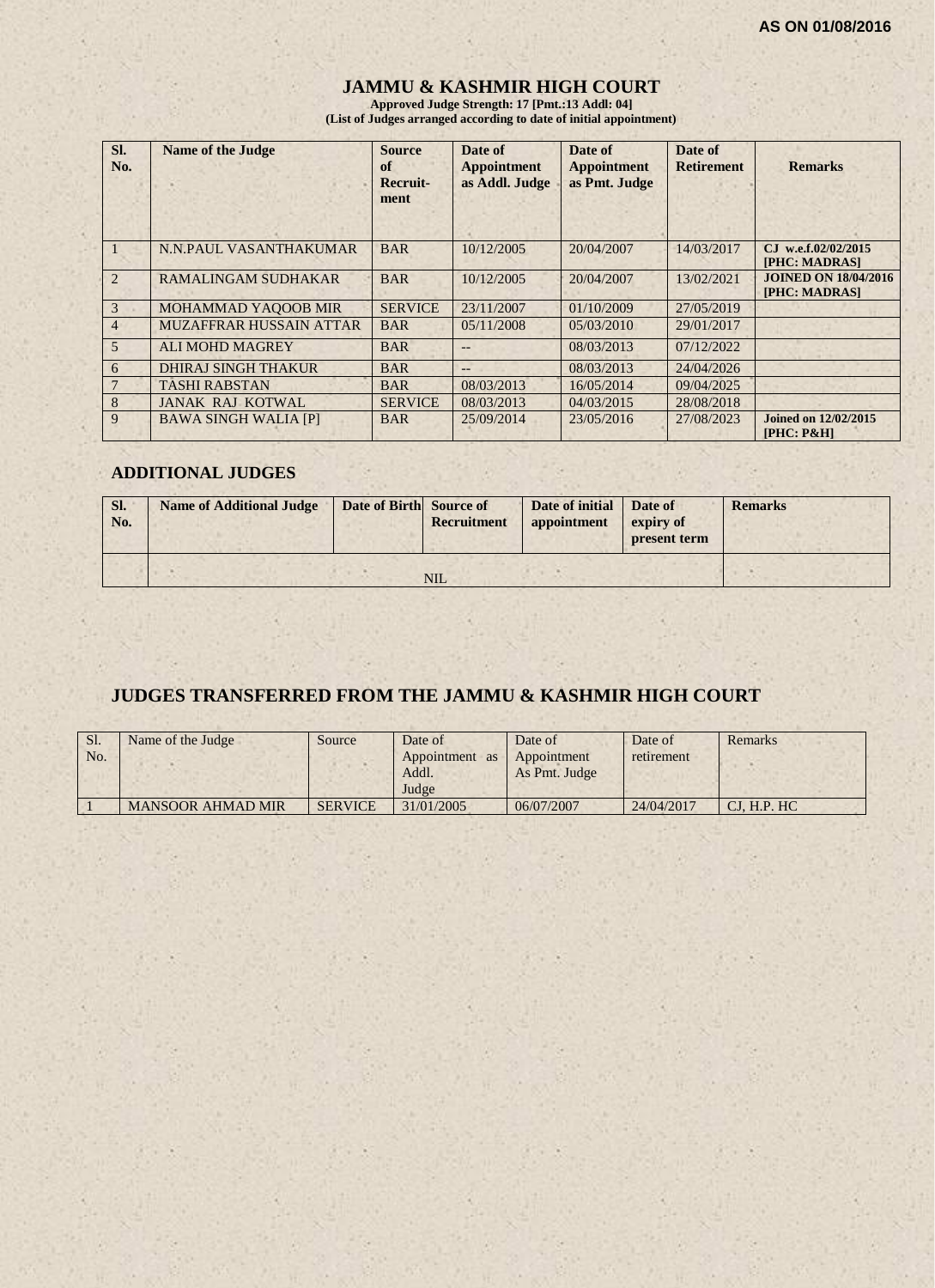## **JHARKHAND HIGH COURT**

**Approved Judge Strength: 25 [Pmt.: 19 Addl.: 06] (List of Judges arranged according to date of initial appointment)**

| SI.<br>No.     | <b>Name of the Judge</b>     | Source of<br><b>Recruitment</b> | Date of<br><b>Appointment</b><br>as Addl. Judge | Date of<br><b>Appointment</b><br>as Pmt.<br>Judge | Date of<br><b>Retirement</b> | <b>Remarks</b>                                   |
|----------------|------------------------------|---------------------------------|-------------------------------------------------|---------------------------------------------------|------------------------------|--------------------------------------------------|
|                | <b>VIRENDER SINGH [H]</b>    | <b>BAR</b>                      |                                                 | 02/07/2002                                        | 06/10/2016                   | CJ w.e.f.01/11/2014<br>$[PHC: P\&H]$             |
| $\overline{2}$ | PRADIP KUMAR MOHANTY         | <b>BAR</b>                      | 07/03/2002                                      | 06/03/2004                                        | 09/06/2017                   | <b>Joined on 11/04/2016</b><br>[PHC: Orissa]     |
| 3              | <b>DHIRUBHAI N. PATEL</b>    | <b>BAR</b>                      | 07/03/2004                                      | 25/01/2006                                        | 12/03/2022                   | <b>Joined on 03/02/2009</b><br>[PHC: Gujarat]    |
| 4              | <b>HARISH CHANDRA MISHRA</b> | <b>SERVICE</b>                  | 27/04/2011                                      | 31/01/2013                                        | 26/03/2021                   |                                                  |
| $\overline{5}$ | DHRUV NARAYAN UPADHYAY       | <b>SERVICE</b>                  | 27/04/2011                                      | 31/01/2013                                        | 09/08/2016                   |                                                  |
| 6              | APARESH KUMAR SINGH          | <b>BAR</b>                      | 24/01/2012                                      | 16/01/2014                                        | 06/07/2027                   |                                                  |
|                | <b>SHREE CHANDRASHEKHAR</b>  | <b>BAR</b>                      | 17/01/2013                                      | 27/06/2014                                        | 24/05/2027                   |                                                  |
| 8              | <b>AMITAV KUMAR GUPTA</b>    | <b>SERVICE</b>                  | 18/09/2013                                      | 03/02/2016                                        | 30/05/2021                   |                                                  |
| 9              | PRAMATH PATNAIK              | <b>BAR</b>                      | 24/09/2014                                      | 04/07/2016                                        | 13/06/2021                   | <b>Joined 22.12.2014</b><br><b>[PHC: Orissa]</b> |

## **ADDITIONAL JUDGES**

| SI.<br>No.     | <b>Name of Additional Judge</b> | Date of Birth | Source of<br><b>Recruitment</b> | Date of initial<br>appointment | Date of<br>expiry of<br>present term | <b>Remarks</b> |
|----------------|---------------------------------|---------------|---------------------------------|--------------------------------|--------------------------------------|----------------|
|                | RONGON MUKHOPADHYAY             | 29/12/1967    | <b>BAR</b>                      | 26/09/2014                     | 25/09/2016                           |                |
| $\overline{2}$ | <b>RAVI NATH VERMA</b>          | 10/12/1956    | <b>SERVICE</b>                  | 26/09/2014                     | 25/09/2016                           |                |
|                | <b>RATNAKER BHENGRA</b>         | 05/10/1962    | <b>BAR</b>                      | 17/04/2015                     | 16/04/2017                           |                |
|                | <b>ANANDA SEN</b>               | 15/08/1969    | <b>BAR</b>                      | 08/04/2016                     | 07/04/2018                           |                |
|                | <b>ANANT BIJAY SINGH</b>        | 13/01/1959    | <b>SERVICE</b>                  | 08/04/2016                     | 07/04/2018                           |                |

# **JUDGES TRANSFERRED FROM THE JHARKHAND HIGH COURT**

| Sl.<br>No. | Name of the Judge           | Source<br>Of<br>Recruitment | Date of<br>Appointment<br><b>as</b><br>Addl.<br>Judge | Date of<br>Appointment<br>As Pmt.<br>Judge | Date of<br>Retirement | Remarks                         |
|------------|-----------------------------|-----------------------------|-------------------------------------------------------|--------------------------------------------|-----------------------|---------------------------------|
|            | <b>RAKESH RANJAN PRASAD</b> | <b>SERVICE</b>              |                                                       | 27/02/2006                                 | 30/06/2017            | <b>Transferred to Manipur</b>   |
|            | <b>PRASHANT KUMAR</b>       | <b>SERVICE</b>              | 21/01/2009                                            | 17/01/2013                                 | 30/06/2020            | <b>Transferred to Allahabad</b> |
|            | <b>SUJIT NARAYAN PRASAD</b> | <b>BAR</b>                  | 26/09/2014                                            | 00/07/2016                                 | 19/06/2029            | Transferred to Orissa HC        |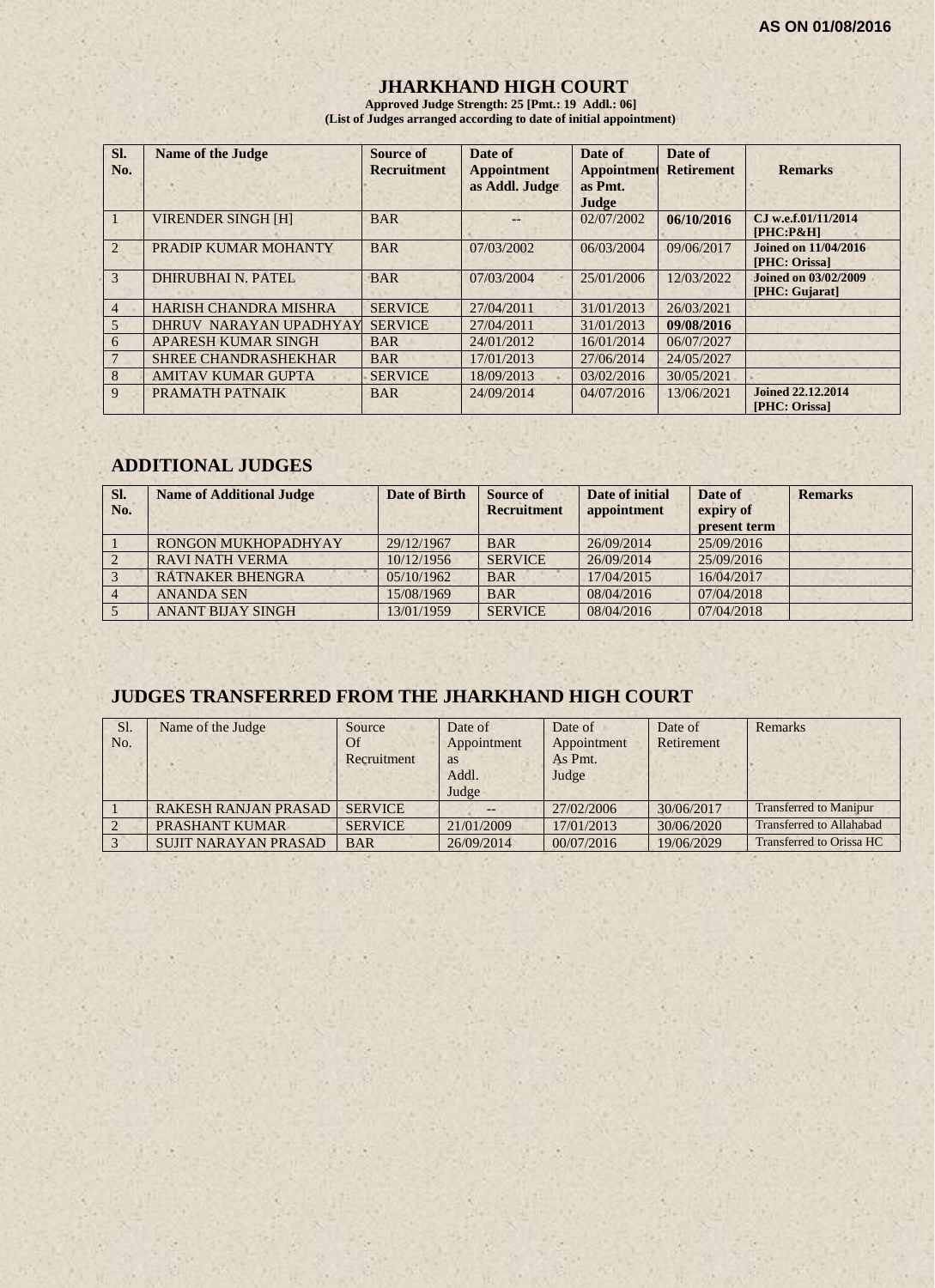## **KARNATAKA HIGH COURT**

**Approved Judge Strength: 62 [Pmt.: 47 Addl.: 15 ] (List of Judges arranged according to date of initial appointment)**

| SI.<br>N <sub>o</sub> | <b>Name of the Judge</b>                         | <b>Source of</b><br><b>Recruitment</b> | Date of<br><b>Appointment</b><br><b>as</b><br><b>Addl. Judge</b> | Date of<br><b>Appointment</b><br><b>as</b><br>Pmt. Judge | Date of<br><b>Retirement</b> | <b>Remarks</b>                                  |
|-----------------------|--------------------------------------------------|----------------------------------------|------------------------------------------------------------------|----------------------------------------------------------|------------------------------|-------------------------------------------------|
| $\mathbf{1}$          | <b>S.K.MUKHERJEE</b>                             | <b>BAR</b>                             |                                                                  | 15/09/2000                                               | 09/10/2017                   | CJ w.e.f.23/02/2016<br>[PHC: Calcutta]          |
| $\overline{2}$        | <b>JAYANT MANGANLAL PATEL</b>                    | <b>BAR</b>                             | 03/12/2001                                                       | 09/08/2004                                               | 03/08/2018                   | <b>Joined on 13/02/2016</b><br>[PHC: Gujarat]   |
| 3                     | <b>H.G. RAMESH</b>                               | <b>BAR</b>                             | 12/05/2003                                                       | 24/09/2004                                               | 15/01/2019                   |                                                 |
| $\overline{4}$        | <b>S.ABDUL NAZEER</b>                            | <b>BAR</b>                             | 12/05/2003                                                       | 24/09/2004                                               | 04/01/2020                   |                                                 |
| 5                     | <b>HANUMAPPA BILLAPPA</b>                        | <b>BAR</b>                             | 08/09/2003                                                       | 24/09/2004                                               | 07/10/2016                   |                                                 |
| 6                     | P.B.SANGANAGOUDA                                 | <b>BAR</b>                             |                                                                  | 21/10/2004                                               | 31/05/2018                   |                                                 |
| $\overline{7}$        | <b>ANAND BYRAREDDY</b>                           | <b>BAR</b>                             | $--$                                                             | 07/03/2005                                               | 30/04/2017                   |                                                 |
| $\,8\,$               | <b>ASHOK B.HINCHIGERI</b>                        | <b>BAR</b>                             | 07/03/2005                                                       | 01/03/2007                                               | 23/08/2017                   |                                                 |
| 9                     | RAGHVENDRA SINGH CHAUHAN                         | <b>BAR</b>                             | 13/06/2005                                                       | 24/01/2008                                               | 23/12/2021                   | <b>Joined on 10/03/2015</b><br>[PHC: Rajasthan] |
| 10                    | <b>VINEET KOTHARI</b>                            | <b>BAR</b>                             | 13/06/2005                                                       | 24/01/2008                                               | 01/09/2021                   | <b>Joined on 18/04/2016</b><br>[PHC: Rajasthan] |
| 11                    | A.S. BOPPANNA                                    | <b>BAR</b>                             | 06/01/2006                                                       | 01/03/2007                                               | 19/05/2021                   |                                                 |
| 12                    | A. N. VENUGOPALA GOWDA                           | <b>BAR</b>                             | 04/07/2007                                                       | 17/04/2009                                               | 15/06/2017                   |                                                 |
| 13                    | LINGAPPA NARAYANA SWAMY                          | <b>BAR</b>                             | 04/07/2007                                                       | 17/04/2009                                               | 30/06/2021                   |                                                 |
| 14                    | RAVI VIJAYKUMAR MALIMATH                         | <b>BAR</b>                             | 18/02/2008                                                       | 17/02/2010                                               | 24/05/2024                   |                                                 |
| 15                    | SMT. B. VENKATARAMIAH NAGARATHNA                 | <b>BAR</b>                             | 18/02/2008                                                       | 17/02/2010                                               | 29/10/2024                   |                                                 |
| 16                    | BOREGOWDA SREENIVASE GOWDA                       | <b>BAR</b>                             | 02/06/2008                                                       | 05/09/2011                                               | 15/06/2018                   |                                                 |
| 17                    | S. N. SATYANARAYANA                              | <b>BAR</b>                             | 09/06/2008                                                       | 08/06/2012                                               | 14/01/2021                   |                                                 |
| 18                    | <b>ARAVIND KUMAR</b>                             | <b>BAR</b>                             | 26/06/2009                                                       | 07/12/2012                                               | 13/07/2024                   |                                                 |
| 19                    | <b>BIJOOR MANOHAR</b>                            | <b>BAR</b>                             | 12/03/2010                                                       | 18/11/2013                                               | 19/07/2017                   |                                                 |
| 20                    | <b>SMT. RATHNAKALA</b>                           | <b>SERVICE</b>                         | 24/10/2013                                                       | 04/03/2016                                               | 26/01/2018                   |                                                 |
| 21                    | <b>BUDHIHAL RUDRAPPA BHIMAPPA</b>                | <b>SERVICE</b>                         | 24/10/2013                                                       | 04/03/2016                                               | 30/09/2018                   |                                                 |
| 22                    | KORATAGERE NARASIMHA MURTHY<br><b>PHANEENDRA</b> | <b>SERVICE</b>                         | 24/10/2013                                                       | 04/03/2016                                               | 19/05/2020                   |                                                 |

#### **ADDITIONAL JUDGES**

| SI.<br>No. | <b>Name of Additional Judge</b>                   | <b>Date of Birth</b> | Source of<br><b>Recruitment</b> | Date of<br>initial<br>appointment | Date of<br>expiry of<br>present<br>term | <b>Remarks</b> |
|------------|---------------------------------------------------|----------------------|---------------------------------|-----------------------------------|-----------------------------------------|----------------|
|            | <b>SMT. SHIVANNA SUJATHA</b>                      | 20/05/1960           | <b>BAR</b>                      | 02/01/2015                        | 01/01/2017                              |                |
|            | <b>BYRAREDDY VEERAPPA</b>                         | 01/06/1961           | <b>BAR</b>                      | 02/01/2015                        | 01/01/2017                              |                |
|            | <b>GUHANATHAN NARENDAR</b>                        | 10/01/1964           | <b>BAR</b>                      | 02/01/2015                        | 01/01/2017                              |                |
| 4          | PRATINIDHI SRINIVASACHARYA<br><b>DINESH KUMAR</b> | 25/02/1962           | <b>BAR</b>                      | 02/01/2015                        | 01/01/2017                              |                |

#### **JUDGES TRANSFERRED FROM THE KARNATAKA HIGH COURT**

| Sl. | Name of the Judge          | Source         | Date of     |           | Date of       | Date of    | Remarks                      |
|-----|----------------------------|----------------|-------------|-----------|---------------|------------|------------------------------|
| No. |                            |                | Appointment | <b>as</b> | Appointment   | retirement |                              |
|     |                            |                | Addl. Judge |           | As Pmt. Judge |            |                              |
|     | <b>SMT.MANJULA CHELLUR</b> | <b>SERVICE</b> | 21/02/2000  |           | 17/08/2000    | 04/12/2017 | CJ. Calcutta                 |
|     | S.M.MALLIKARJUNAGOUDA      | <b>BAR</b>     | 12/05/2003  |           | 24/09/2004    | 04/05/2020 | <b>Transferred to Kerala</b> |
|     | <b>HULUVADI G.RAMESH</b>   | <b>SERVICE</b> | 08/09/2003  |           | 24/09/2004    | 19/05/2019 | <b>Transferred to Madras</b> |
|     | PAVANKUMAR BHIMAPPA        | <b>BAR</b>     | 02/01/2015  |           | 01/01/2017    | $- -$      | AJ. Transferred to P&H       |
|     | <b>BAJANTHRI</b>           |                |             |           |               |            |                              |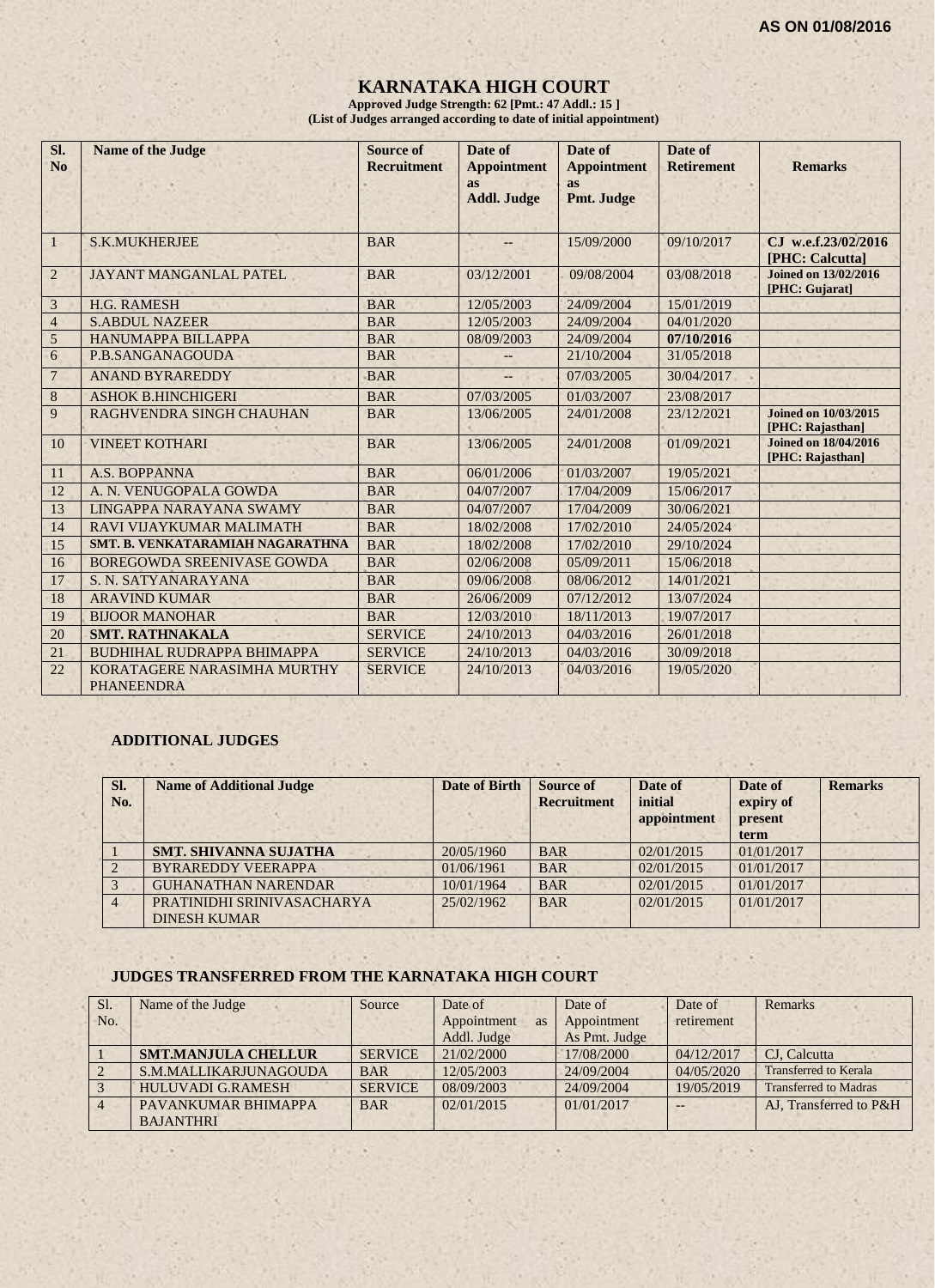#### **KERALA HIGH COURT Approved Judge Strength: 47 [Pmt.: 35 Addl.: 12 ]**

*<b>EXECUTE:* (List of Judges arranged according to date of initial appointment)

| SI<br>No        | <b>Name of the Judge</b>                         | <b>Source</b><br>$\overline{or}$<br><b>Recruit</b><br>ment | Date of<br><b>Appoint</b><br>ment<br>as Addl.<br>Judge | Date of<br><b>Appoint</b><br>ment<br>As Pmt.<br>Judge | Date of<br>retirement | <b>Remarks</b>                               |
|-----------------|--------------------------------------------------|------------------------------------------------------------|--------------------------------------------------------|-------------------------------------------------------|-----------------------|----------------------------------------------|
| $\mathbf{1}$    | S.M.MALLIKARJUNAGOUDA                            | <b>BAR</b>                                                 | 12/05/2003                                             | 24/09/2004                                            | 04/05/2020            | ACJ w.e.f.<br>[PHC: Karnataka]               |
| $\overline{2}$  | T.B.RADHAKRISHNAN                                | <b>BAR</b>                                                 |                                                        | 14/10/2004                                            | 28/04/2021            |                                              |
| $\mathfrak{Z}$  | SANKARAN KALLANMAR THODIYIL                      | <b>BAR</b>                                                 | 02/02/2005                                             | 22/11/2006                                            | 24/12/2016            |                                              |
| $\overline{4}$  | <b>ANTONIC DOMINIC</b>                           | <b>BAR</b>                                                 | 30/01/2007                                             | 02/12/2009                                            | 29/05/2018            |                                              |
| 5               | P. N. RAVINDRAN                                  | <b>BAR</b>                                                 | 13/12/2007                                             | 09/12/2009                                            | 28/05/2018            |                                              |
| 6               | <b>SURENDRA MOHAN KURIAKOSE</b>                  | <b>BAR</b>                                                 | 05/01/2009                                             | 15/12/2010                                            | 28/02/2019            |                                              |
| $\overline{7}$  | P. R. RAMACHANDRA MENON                          | <b>BAR</b>                                                 | 05/01/2009                                             | 15/12/2010                                            | 31/05/2021            |                                              |
| 8               | C. V. K. ABDUL REHIM                             | <b>BAR</b>                                                 | 05/01/2009                                             | 15/12/2010                                            | 01/05/2020            |                                              |
| 9               | CHUDALAYIL THEVAN RAVIKUMAR                      | <b>BAR</b>                                                 | 05/01/2009                                             | 15/12/2010                                            | 05/01/2022            |                                              |
| 10              | VAIDYANATHAN CHITAMBARESH                        | <b>BAR</b>                                                 | 08/11/2011                                             | 07/12/2012                                            | 06/11/2019            |                                              |
| 11              | ABDUL MOHAMMED SHAFFIQUE                         | <b>BAR</b>                                                 | 08/11/2011                                             | 07/12/2012                                            | 12/02/2021            |                                              |
| 12              | KUNJUPILLAI HARILAL                              | <b>BAR</b>                                                 | 08/11/2011                                             | 24/06/2013                                            | 27/05/2020            |                                              |
| 13              | KRISHNAN VINOD CHANDRAN                          | <b>BAR</b>                                                 | 08/11/2011                                             | 24/06/2013                                            | 24/04/2025            |                                              |
| 14              | PANNIPUZHAYIL DIVAKARAN RAJAN                    | <b>SERVICE</b>                                             | 28/01/2013                                             | 16/01/2014                                            | 07/05/2019            |                                              |
| 15              | <b>KRISHNAIYER RAMAKRISHNAN</b>                  | <b>SERVICE</b>                                             | 28/01/2013                                             | 30/06/2014                                            | 08/10/2017            |                                              |
| 16              | <b>BATHISHA KEMAL PASHA</b>                      | <b>SERVICE</b>                                             | 28/01/2013                                             | 30/06/2014                                            | 24/05/2018            |                                              |
| 17              | <b>ATHRASSERY HARIPRASAD</b>                     | <b>SERVICE</b>                                             | 28/01/2013                                             | 30/06/2014                                            | 18/05/2021            |                                              |
| 18              | <b>DAMA SESHADRI NAIDU</b>                       | <b>BAR</b>                                                 | 21/09/2013                                             | 03/03/2016                                            | 18/06/2024            | <b>Joined on 30/06/2014</b><br>[PHC: T & AP] |
| 19              | PUTTEKADAN UBAID                                 | <b>SERVICE</b>                                             | 01/01/2014                                             | 10/03/2016                                            | 18/09/2019            |                                              |
| 20              | KANDATHIL ABRAHAM MATHEW                         | <b>SERVICE</b>                                             | 01/01/2014                                             | 10/03/2016                                            | 17/01/2019            |                                              |
| $\overline{21}$ | <b>ALEXANDER THOMAS</b>                          | <b>BAR</b>                                                 | 23/01/2014                                             | 10/03/2016                                            | 03/09/2023            |                                              |
| 22              | MUHAMED MUSTAQUE<br><b>AYUMANTAKATH</b>          | <b>BAR</b>                                                 | 23/01/2014                                             | 10/03/2016                                            | 31/05/2029            |                                              |
| 23              | ALA KUNNIL JAYASANKARAN<br><b>NAMBIAR</b>        | <b>BAR</b>                                                 | 23/01/2014                                             | 10/03/2016                                            | 26/01/2028            |                                              |
| 24              | ANIL KALAVAMPARA NARENDRAN                       | <b>BAR</b>                                                 | 23/01/2014                                             | 10/03/2016                                            | 04/05/2029            |                                              |
| 25              | <b>SMT. POKKATH VIJAYAN ASHA</b>                 | <b>BAR</b>                                                 | 21/05/2014                                             | 20/05/2016                                            | 30/05/2021            |                                              |
| 26              | PADMARAJ BALAKRISHNANNAIR<br><b>SURESH KUMAR</b> | <b>BAR</b>                                                 | 21/05/2014                                             | 20/05/2016                                            | 29/06/2025            |                                              |

#### **ADDITIONAL JUDGES**

| Sl.<br>No.     | Name of Additional Judge         | Date of<br><b>Birth</b> | Source         | Date of initial<br>appointment | Date of expiry<br>of present |  |
|----------------|----------------------------------|-------------------------|----------------|--------------------------------|------------------------------|--|
|                |                                  |                         |                |                                | term                         |  |
|                | <b>SUNIL THOMAS</b>              | 10/05/1960              | <b>SERVICE</b> | 10/04/2015                     | 10/04/2017                   |  |
| 2.             | <b>SHAJI PAUL CHALY</b>          | 29/05/1961              | <b>BAR</b>     | 10/04/2015                     | 10/04/2017                   |  |
| 3.             | <b>SMT. ANU SIVARAMAN</b>        | 25/05/1966              | <b>BAR</b>     | 10/04/2015                     | 10/04/2017                   |  |
| $\overline{4}$ | RAJA VIJAYARAGHAVAN VALSALA      | 28/05/1967              | <b>BAR</b>     | 10/04/2015                     | 10/04/2017                   |  |
| $\overline{5}$ | BHASKARAN PILLAI SUDHEENDRA      | 31/05/1959              | <b>SERVICE</b> | 10/04/2015                     | 10/04/2017                   |  |
|                | <b>KUMAR</b>                     |                         |                |                                |                              |  |
| 6              | KELOTH PUTHENPURA JYOTHINDRANATH | 01/11/1956              | <b>SERVICE</b> | 10/04/2015                     | 10/04/2017                   |  |
|                | <b>SMT. MARY JOSEPH</b>          | 02/06/1962              | <b>SERVICE</b> | 10/04/2015                     | 10/04/2017                   |  |

# **JUDGES TRANSFERRED FROM THE KERALA HIGH COURT**

| Sl. | Name of the Judge      | Source            | Date of        | Date of       | Date of    | Remarks         |
|-----|------------------------|-------------------|----------------|---------------|------------|-----------------|
| No. |                        | <b>Of Recruit</b> | Appointment as | Appointment   | retirement |                 |
|     |                        | ment              | Addl. Judge    | As Pmt. Judge |            |                 |
|     | KUTTIYIL MATHEW JOSEPH | <b>BAR</b>        | $- -$          | 14/10/2004    | 16/06/2020 | CJ, Uttarakhand |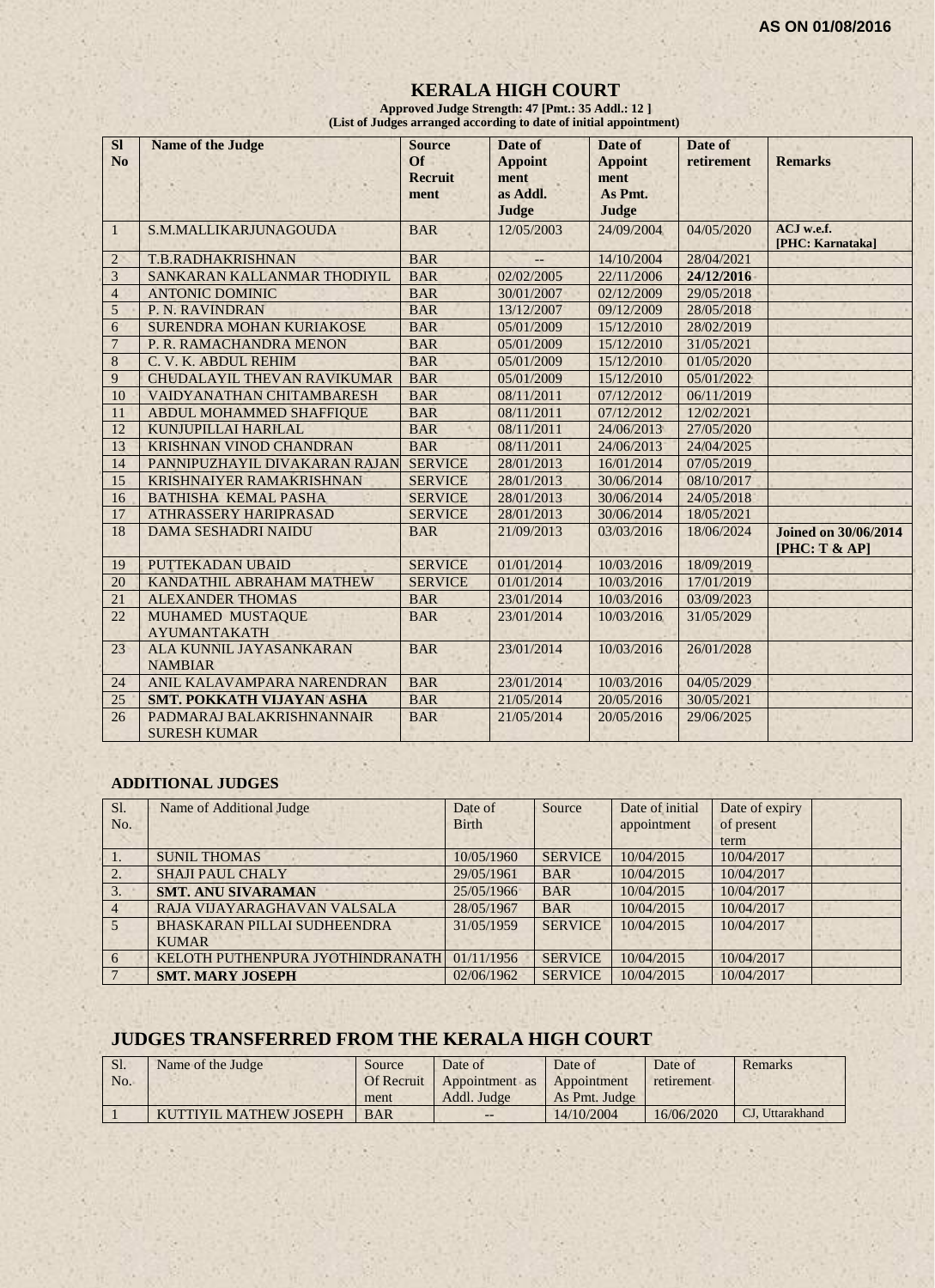### **Madhya Pradesh High Court**

Approved Judge Strength: 53 [Pmt.: 40 Addl.: 13 ] **(List of Judges arranged according to date of initial appointment)**

| Sl.            | <b>Name of the Judge</b>         | <b>Source</b>  | Date of                              | Date of                             | Date of    | <b>Remarks</b>       |
|----------------|----------------------------------|----------------|--------------------------------------|-------------------------------------|------------|----------------------|
| No.            |                                  |                | <b>Appointment</b><br>as Addl. Judge | <b>Appointment</b><br>as Pmt. Judge | retirement |                      |
|                | <b>RAJENDRA MENON</b>            | <b>BAR</b>     | 01/04/2002                           | 21/03/2003                          | 06/06/2019 | ACJ w.e.f.13/05/2016 |
| $\overline{2}$ | <b>SANJAY KUMAR SETH</b>         | <b>BAR</b>     | 21/03/2003                           | 19/01/2004                          | 09/06/2019 |                      |
| 3              | <b>SURENDRA KUMAR GANGELE</b>    | <b>BAR</b>     |                                      | 11/10/2004                          | 25/07/2018 |                      |
| $\overline{4}$ | PANKAJ KUMAR JAISWAL             | <b>BAR</b>     |                                      | 11/10/2004                          | 23/09/2020 |                      |
| 5              | <b>RAVI SHANKER JHA</b>          | <b>BAR</b>     | 18/10/2005                           | 02/02/2007                          | 13/10/2023 |                      |
| 6              | <b>JITENDRA KUMAR MAHESHWARI</b> | <b>BAR</b>     | 25/11/2005                           | 25/11/2008                          | 28/06/2023 |                      |
|                | <b>SANJAY YADAV</b>              | <b>BAR</b>     | 02/03/2007                           | 15/01/2010                          | 05/06/2021 |                      |
| 8              | <b>SATISH CHANDRA SHARMA</b>     | <b>BAR</b>     | 18/01/2008                           | 15/01/2010                          | 29/11/2023 |                      |
| 9              | PRAKASH SHRIVASTAVA              | <b>BAR</b>     | 18/01/2008                           | 15/01/2010                          | 30/03/2023 |                      |
| 10             | <b>ALOK ARADHE</b>               | <b>BAR</b>     | 29/12/2009                           | 15/02/2011                          | 12/04/2026 |                      |
| 11             | <b>NARESH KUMAR GUPTA</b>        | <b>SERVICE</b> | 03/05/2010                           | 24/09/2011                          | 30/06/2017 |                      |
| 12             | <b>SHEEL NAGU</b>                | <b>BAR</b>     | 27/05/2011                           | 23/05/2013                          | 31/12/2026 |                      |
| 13             | <b>SUJOY PAUL</b>                | <b>BAR</b>     | 27/05/2011                           | 14/04/2014                          | 20/06/2026 |                      |
| 14             | <b>SUBHASH RAOSAHEB KAKADE</b>   | <b>SERVICE</b> | 01/04/2013                           | 06/09/2014                          | 22/01/2017 |                      |
| 15             | <b>MAHENDRA KUMAR MUDGAL</b>     | <b>SERVICE</b> | 01/04/2013                           | 06/09/2014                          | 27/08/2016 |                      |
| 16             | DHARMDHWAJ KUMAR PALIWAL         | <b>SERVICE</b> | 01/04/2013                           | 06/09/2014                          | 15/03/2017 |                      |
| 17             | <b>ROHIT ARYA</b>                | <b>BAR</b>     | 12/09/2013                           | 26/03/2015                          | 27/04/2024 |                      |
| 18             | <b>JARAT KUMAR JAIN</b>          | <b>SERVICE</b> | 28/02/2014                           | 27/02/2016                          | 22/01/2017 |                      |
| 19             | <b>SUSHIL KUMAR PALO</b>         | <b>SERVICE</b> | 15/04/2014                           | 27/02/2016                          | 01/11/2018 |                      |
| 20             | <b>MISS VANDANA KASREKAR</b>     | <b>BAR</b>     | 25/10/2014                           | 27/02/2016                          | 09/07/2022 |                      |
| 21             | RAJENDRA MAHAJAN                 | <b>SERVICE</b> | 25/10/2014                           | 27/02/2016                          | 06/03/2018 |                      |
| 22             | <b>CHANDRAHAS SIRPURKAR</b>      | <b>SERVICE</b> | 25/10/2014                           | 27/02/2016                          | 03/03/2019 |                      |

## **Additional Judges**

| SI. | <b>Name of Additional Judge</b> | Date of Birth | Source of          | Date of initial | Date of expiry  |
|-----|---------------------------------|---------------|--------------------|-----------------|-----------------|
| No. |                                 |               | <b>Recruitment</b> | appointment     | of present term |
|     | <b>ALOK VERMA</b>               | 28/11/1955    | <b>SERVICE</b>     | 30/06/2014      | 27/11/2017      |
| 2   | <b>ATUL SREEDHARAN</b>          | 25/05/1966    | <b>BAR</b>         | 07/04/2016      | 06/04/2018      |
| 3   | SUSHRUT ARVIND DHARMADHIKARI    | 08/07/1966    | <b>BAR</b>         | 07/04/2016      | 06/04/2018      |
| 4   | <b>VIVEK RUSIA</b>              | 02/08/1969    | <b>BAR</b>         | 07/04/2016      | 06/04/2018      |
| 5   | <b>ANAND PATHAK</b>             | 18/07/1968    | <b>BAR</b>         | 07/04/2016      | 06/04/2018      |
| 6   | <b>VED PRAKASH SHARMA</b>       | 02/01/1956    | <b>SERVICE</b>     | 07/04/2016      | 01/01/2018      |
|     | <b>JAGDISH PRASAD GUPTA</b>     | 21/03/1959    | <b>SERVICE</b>     | 07/04/2016      | 06/04/2018      |
| 8   | ANURAG KUMAR SHRIVASTAVA        | 11/04/1956    | <b>SERVICE</b>     | 07/04/2016      | 06/04/2018      |
| 9   | <b>HOUSLA PRASAD SINGH</b>      | 01/07/1956    | <b>SERVICE</b>     | 07/04/2016      | 06/04/2018      |
| 10  | <b>ASHOK KUMAR JOSHI</b>        | 11/11/1956    | <b>SERVICE</b>     | 07/04/2016      | 06/04/2018      |
| 11  | <b>VIVEK AGARWAL</b>            | 28/06/1967    | <b>BAR</b>         | 07/04/2016      | 06/04/2018      |
| 12  | <b>SMT. NANDITA DUBEY</b>       | 17/09/1961    | <b>BAR</b>         | 07/04/2016      | 06/04/2018      |

#### **JUDGES TRANSFERRED FROM THE MADHYA PRADESH HIGH COURT**

| Sl. | Name of the Judge         | Source of   | Date of     | Date of       | Date of    | <b>Remarks</b>               |
|-----|---------------------------|-------------|-------------|---------------|------------|------------------------------|
| No. |                           | Recruitment | Appointment | Appointment   | retirement |                              |
|     |                           |             | Addl.<br>as | As Pmt. Judge |            |                              |
|     |                           |             | Judge       |               |            |                              |
|     | <b>AJIT SINGH</b>         | <b>BAR</b>  | 01/04/2002  | 21/03/2003    | 05/09/2018 | CJ. Gauhati                  |
|     | <b>SHANTANU S. KEMKAR</b> | <b>BAR</b>  | 21/03/2003  | 19/01/2004    | 22/10/2018 | <b>Transferred to Bombay</b> |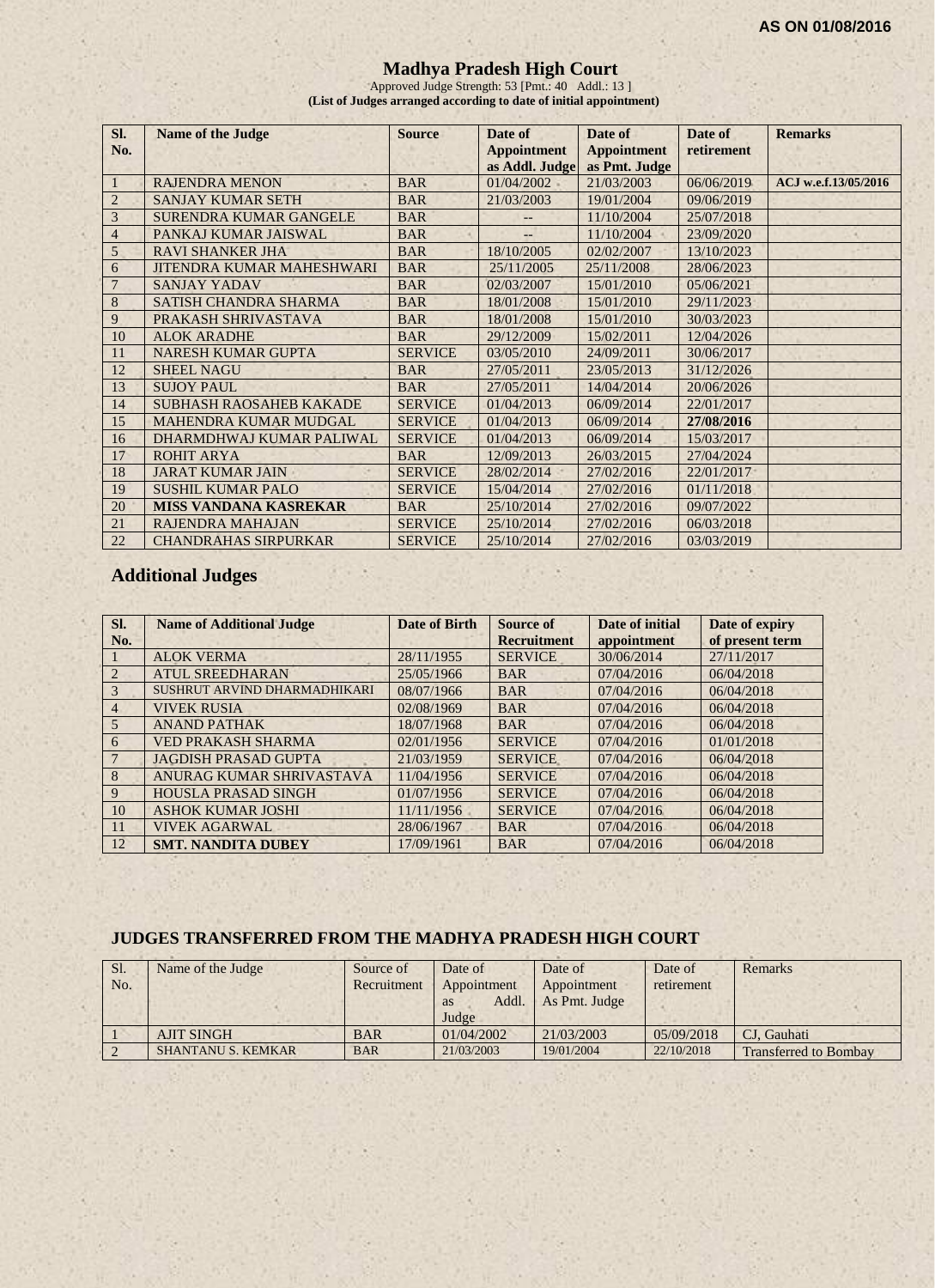#### **MADRAS HIGH COURT**

**Approved Judge Strength: 75 [Pmt.: 56 Addl.: 19 ] (List of Judges arranged according to date of initial appointment)**

| SI.<br>No.      | Name of the Judge                 | <b>Source</b>          | Date of<br><b>Appointment</b><br>as Addl. Judge | Date of<br><b>Appointment</b><br>As Pmt. Judge | Date of<br>retirement | <b>Remarks</b>                                  |
|-----------------|-----------------------------------|------------------------|-------------------------------------------------|------------------------------------------------|-----------------------|-------------------------------------------------|
| $\mathbf{1}$    | <b>SANJAY KISHAN KAUL</b>         | <b>BAR</b>             | 03/05/2001                                      | 02/05/2003                                     | 25/12/2020            | CJ w.e.f.26/07/2014<br>[PHC: Delhi]             |
| $\overline{2}$  | <b>HULUVADI G.RAMESH</b>          | <b>SERVICE</b>         | 08/09/2003                                      | 24/09/2004                                     | 19/05/2019            | <b>Joined on 16/02/2015</b><br>[PHC: Karnataka] |
| $\overline{3}$  | <b>M.JAICHANDRAN</b>              | <b>BAR</b><br>$\alpha$ | 10/12/2005                                      | 20/04/2007                                     | 23/02/2017            |                                                 |
| $\overline{4}$  | <b>S. MANI KUMAR</b>              | <b>BAR</b>             | 31/07/2006                                      | 09/11/2009                                     | 23/04/2023            |                                                 |
| 5               | A. SELVAM                         | <b>SERVICE</b>         | 31/07/2006                                      | 09/11/2009                                     | 04/04/2018            |                                                 |
| 6               | NOOTY RAMA MOHANA RAO             | <b>BAR</b>             | 11/09/2006                                      | 10/04/2008                                     | 13/08/2017            | <b>Joined on 18/04/2016</b><br>[PHC: T & AP]    |
| $7\phantom{.0}$ | SAMINATHAN NAGAMATHU              | <b>BAR</b>             | 22/03/2007                                      | 09/11/2009                                     | 30/05/2017            |                                                 |
| 8               | SHUNMUGAVEL PALANIVELU            | <b>SERVICE</b>         | 22/03/2007                                      | 09/11/2009                                     | 10/05/2017            |                                                 |
| 9               | K. K. SASIDHARAN                  | <b>BAR</b>             | 12/11/2007                                      | 09/11/2009                                     | 27/10/2019            |                                                 |
| 10              | M. VENUGOPAL                      | <b>SERVICE</b>         | 12/11/2007                                      | 09/11/2009                                     | 06/05/2019            |                                                 |
| 11              | R. SUBBIAH                        | <b>BAR</b>             | 24/03/2008                                      | 09/11/2009                                     | 20/06/2021            |                                                 |
| 12              | <b>RAJIV SHAKDHER</b>             | <b>BAR</b>             | 11/04/2008                                      | 17/10/2011                                     | 18/10/2024            | <b>Joined on 11/04/2016</b><br>[PHC: DELHI]     |
| 13              | M. SATHYANARAYANAN                | <b>BAR</b>             | 23/04/2008                                      | 09/11/2009                                     | 09/06/2021            |                                                 |
| 14              | <b>BALASUNDARAM RAJENDRAN</b>     | <b>BAR</b>             | 31/03/2009                                      | 29/03/2011                                     | 31/03/2017            |                                                 |
| 15              | <b>CYRIL THAMARAI SELVAM</b>      | <b>BAR</b>             | 31/03/2009                                      | 29/03/2011                                     | 08/02/2019            |                                                 |
| 16              | NADESA GOUNDER KIRUBAKARAN        | <b>BAR</b>             | 31/03/2009                                      | 29/03/2011                                     | 20/08/2021            |                                                 |
| 17              | M.M. SUNDRESH                     | <b>BAR</b>             | 31/03/2009                                      | 29/03/2011                                     | 20/07/2024            |                                                 |
| 18              | T.S. SIVAGNANAM                   | <b>BAR</b>             | 31/03/2009                                      | 29/03/2011                                     | 15/09/2025            |                                                 |
| 19              | M. DURAISWAMY                     | <b>BAR</b>             | 31/03/2009                                      | 29/03/2011                                     | 21/09/2022            |                                                 |
| 20              | T. RAJA                           | <b>BAR</b>             | 31/03/2009                                      | 03/01/2012                                     | 24/05/2023            |                                                 |
| 21              | <b>KUMARI R. MALA</b>             | <b>SERVICE</b>         | 31/03/2009                                      | 07/12/2012                                     | 14/03/2017            |                                                 |
| $\overline{22}$ | T. MATHIVANAN                     | <b>SERVICE</b>         | 17/02/2010                                      | 26/09/2013                                     | 27/05/2017            |                                                 |
| 23              | KANDASAMI RAVICHANDRA BAABU       | <b>BAR</b>             | 20/12/2011                                      | 26/09/2013                                     | 13/10/2020            |                                                 |
| 24              | <b>P.DEVADASS</b>                 | <b>SERVICE</b>         | 20/12/2011                                      | 26/09/2013                                     | 14/05/2017            |                                                 |
| 25              | <b>SMT. S. VIMALA</b>             | <b>SERVICE</b>         | 20/12/2011                                      | 21/10/2013                                     | 10/01/2019            |                                                 |
| 26              | PAZHAYANUR NARAYANAN PRAKASH      | <b>BAR</b>             | 25/10/2013                                      | 14/04/2015                                     | 11/01/2023            |                                                 |
| 27              | <b>SMT. PUSHPA SATHYANARAYANA</b> | <b>BAR</b>             | 25/10/2013                                      | 14/04/2015                                     | 27/02/2022            |                                                 |
| 28              | KANDASAMY KALYANASUNDARAM         | <b>BAR</b>             | 25/10/2013                                      | 14/04/2015                                     | 26/05/2022            |                                                 |
| 29              | S. VAIDYANATHAN                   | <b>BAR</b>             | 25/10/2013                                      | 14/04/2015                                     | 16/08/2024            |                                                 |
| $\overline{30}$ | R. MAHADEVAN                      | <b>BAR</b>             | 25/10/2013                                      | 14/04/2015                                     | 09/06/2025            |                                                 |
| 31              | GOPALAKRISHNAN CHOCKALINGAM       | <b>SERVICE</b>         | 25/10/2013                                      | 14/04/2015                                     | 31/03/2017            |                                                 |
| 32              | <b>MISS V.M. VELUMANI</b>         | <b>BAR</b>             | 20/12/2013                                      | 14/04/2015                                     | 05/04/2024            |                                                 |
| $\overline{33}$ | <b>V. BHARATHIDASAN</b>           | <b>BAR</b>             | ÷                                               | 07/04/2016                                     | 06/05/2022            |                                                 |
| 34              | <b>D. KRISHNAKUMAR</b>            | <b>BAR</b>             | $\overline{\phantom{a}}$                        | 07/04/2016                                     | 21/05/2025            |                                                 |
| 35              | <b>S.S. SUNDAR</b>                | <b>BAR</b>             | $- -$                                           | 07/04/2016                                     | 02/05/2025            |                                                 |
| 36              | M.V. MURALIDARAN                  | <b>BAR</b>             | $\qquad \qquad -$                               | 07/04/2016                                     | 15/04/2024            |                                                 |
| 37              | PONNUSAMY KALAIYARASAN            | <b>SERVICE</b>         | $\overline{\phantom{a}}$                        | 07/04/2016                                     | 30/04/2018            |                                                 |
| 38              | <b>B. GOKULDAS</b>                | <b>SERVICE</b>         | $\frac{1}{2}$ . We                              | 07/04/2016                                     | 06/06/2017            |                                                 |

## **Additional Judges**

| SI.<br>No. | <b>Name of Additional Judge</b> | Date of Birth | Source of<br>Recruitment | Date of initial<br><b>appointment</b> | Date of expiry<br>of present term |
|------------|---------------------------------|---------------|--------------------------|---------------------------------------|-----------------------------------|
|            |                                 | -NIL-         |                          |                                       |                                   |

## **JUDGES TRANSFERRED FROM THE MADRAS HIGH COURT**

| S1.            | Name of the Judge          | Source     | Appointment    | Appointment   | Date of    | Remarks                        |
|----------------|----------------------------|------------|----------------|---------------|------------|--------------------------------|
| No.            |                            |            | as Addl. Judge | As Pmt. Judge | retirement |                                |
|                | N.N.PAUL VASANTHAKUMAR     | <b>BAR</b> | 10/12/2005     | 20/04/2007    | 13/04/2017 | $CJ.$ $J&K$                    |
| $\overline{2}$ | <b>RAMALINGAM SUDHAKAR</b> | <b>BAR</b> | 10/12/2005     | 20/04/2007    | 13/02/2021 | <b>TRANSFER TO J&amp;K</b>     |
| $\mathcal{R}$  | MUTTACLIEYAPAUL            | Service    | 10/12/2005     | 07/12/2007    | 20/07/2017 | TRANSFER TO P & H              |
|                | V. RAMASUBRAMANIAN         | <b>BAR</b> | 31/07/2006     | 09/11/2009    | 29/06/2020 | <b>TRANSFER TO T&amp;AP</b>    |
|                | RAJA ELANGO                | Bar        | 31/03/2009     | 30/03/2011    | 22/09/2017 | Transferred to A.P.            |
| 6.             | C. S. KARNAN               | <b>BAR</b> | 31/03/2009     | 29/03/2011    | 11/06/2017 | <b>TRANSFERRED TO CALCUTTA</b> |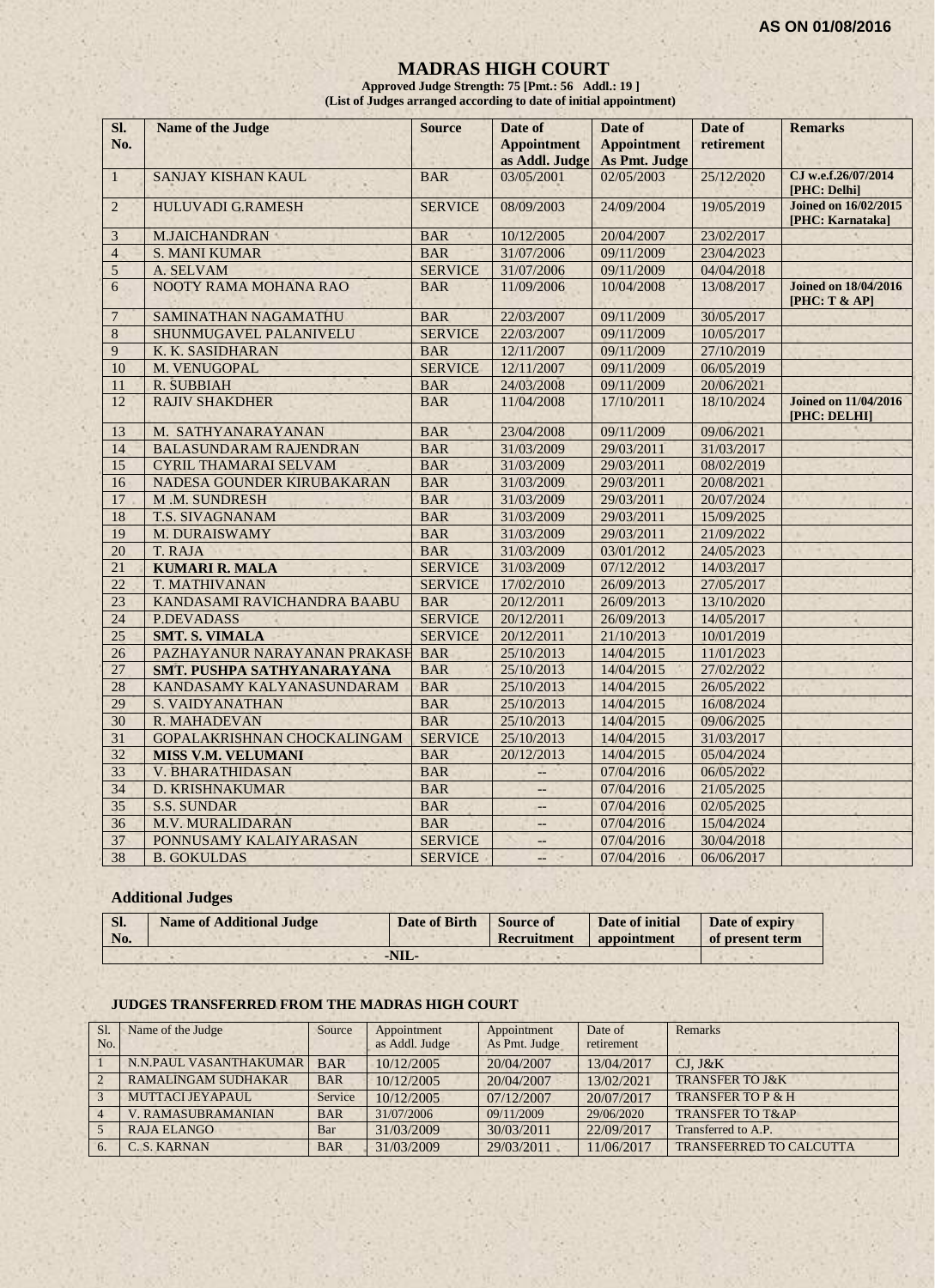### **MANIPUR HIGH COURT**

**Approved Judge Strength: 05 [ Pmt.: 04 Addl.: 01 ] (List of Judges arranged according to date of initial appointment)**

| SI.<br>No. | <b>Name of the Judge</b>              | <b>Source of</b><br><b>Recruitment</b> | Date of<br><b>Appointment</b><br>as Addl.Judge | Date of<br><b>Appointment</b><br>As Pmt. Judge | Date of<br>retirement | <b>Remarks</b>                                                          |
|------------|---------------------------------------|----------------------------------------|------------------------------------------------|------------------------------------------------|-----------------------|-------------------------------------------------------------------------|
|            | <b>RAKESH RANJAN PRASAD</b>           | <b>SERVICE</b>                         |                                                | 27/02/2006                                     | 30/06/2017            | ACJ w.e.f.10/06/2016<br><b>Joined on 15/02/2016</b><br>[PHC: Jharkhand] |
|            | NONGMEIKAPAM KOTISWAR<br><b>SINGH</b> | <b>BAR</b>                             | 17/10/2011                                     | 07/11/2012                                     | 28/02/2025            |                                                                         |
|            | KHWAIRAKPAM NOBIN SINGH               | <b>BAR</b>                             | $- -$                                          | 26/11/2014                                     | 31/12/2021            |                                                                         |

# **Additional Judges**

| SI.<br>No. | <b>Name of Additional Judge</b> | Date of<br><b>Birth</b> | <b>Source</b><br>of<br><b>Recruitm</b><br>ent | Date of initial<br>appointment | Date of expiry<br>of present<br>term | <b>Remarks</b> |
|------------|---------------------------------|-------------------------|-----------------------------------------------|--------------------------------|--------------------------------------|----------------|
|            | SONGKHUPCHUNG SERTO             | 01/03/1961              |                                               | <b>SERVICE</b> 14/03/2016      | 13/03/2018                           |                |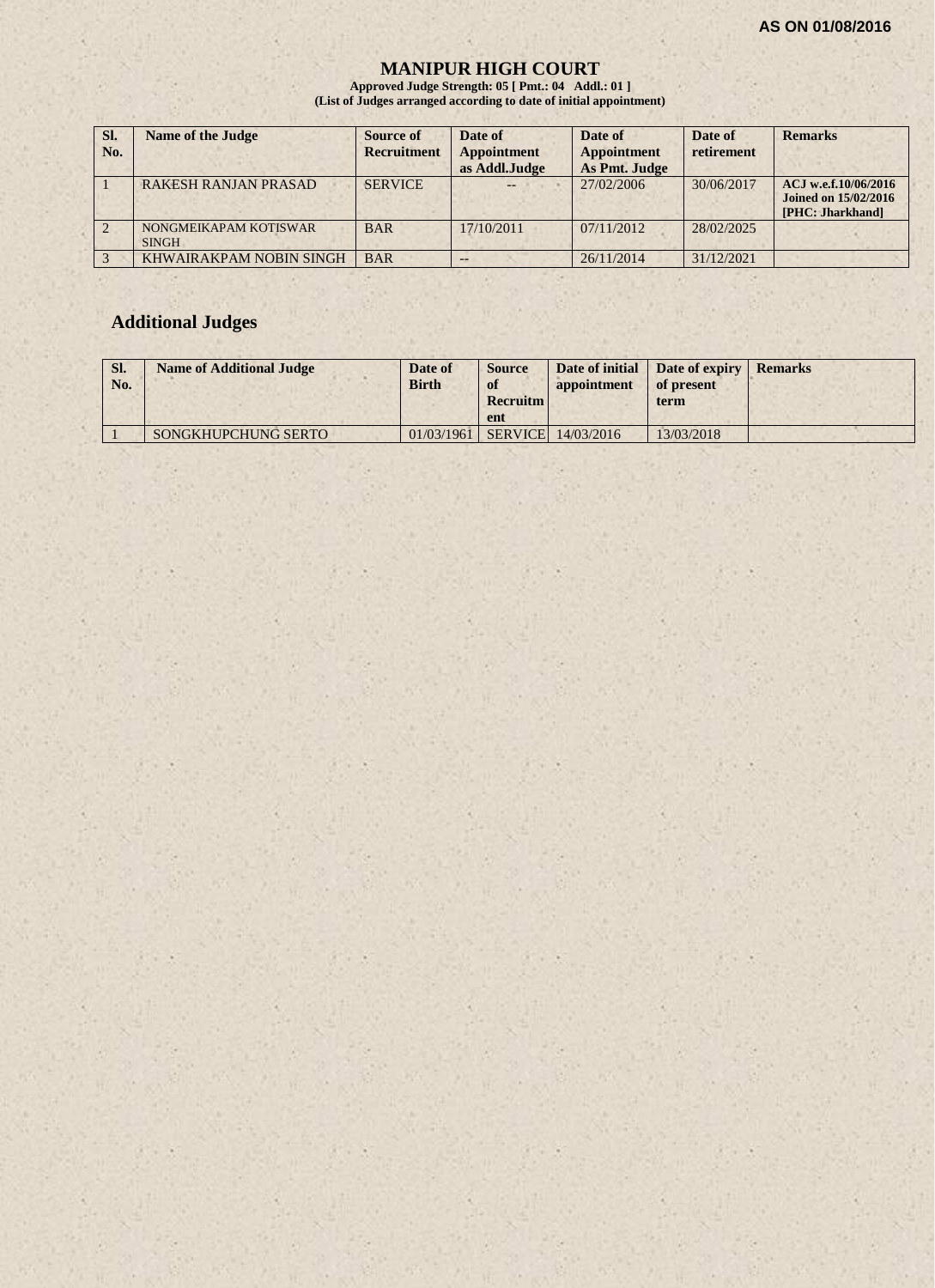#### **MEGHALAYA HIGH COURT**

**Approved Judge Strength: 04 [ Pmt.: 03 Addl.: 01 ] (List of Judges arranged according to date of initial appointment)**

| SI.<br>No. | <b>Name of the Judge</b> | Source of<br><b>Recruitment</b> | Date of<br><b>Appointment</b><br>as Addl.Judge | Date of<br><b>Appointment</b><br>As Pmt. Judge | Date of<br>retirement | <b>Remarks</b>                              |
|------------|--------------------------|---------------------------------|------------------------------------------------|------------------------------------------------|-----------------------|---------------------------------------------|
|            | <b>DINESH MAHESHWARI</b> | <b>BAR</b>                      | 02/09/2004                                     | 29/05/2006                                     | 14/05/2020            | CJ w.e.f.24/02/2016<br>[PHC: Rajasthan]     |
|            | <b>SUDIP RANJAN SEN</b>  | <b>SERVICE</b>                  | 06/02/2012                                     | 07/01/2014                                     | 08/03/2019            |                                             |
|            | <b>VED PRAKASH VAISH</b> | <b>SERVICE</b>                  | 17/04/2013                                     | 18/03/2015                                     | 26/06/2021            | <b>Joined on 23/05/2016</b><br>[PHC: Delhi] |

# **Additional Judges**

| SI.<br>No. | <b>Name of Additional Judge</b> | Date of Birth | <b>Source of</b><br>Recruitment | Date of initial<br>appointment | Date of expiry<br>of present term |
|------------|---------------------------------|---------------|---------------------------------|--------------------------------|-----------------------------------|
|            |                                 |               |                                 |                                |                                   |
|            |                                 | $-NIL-$       |                                 |                                |                                   |
|            |                                 |               |                                 |                                |                                   |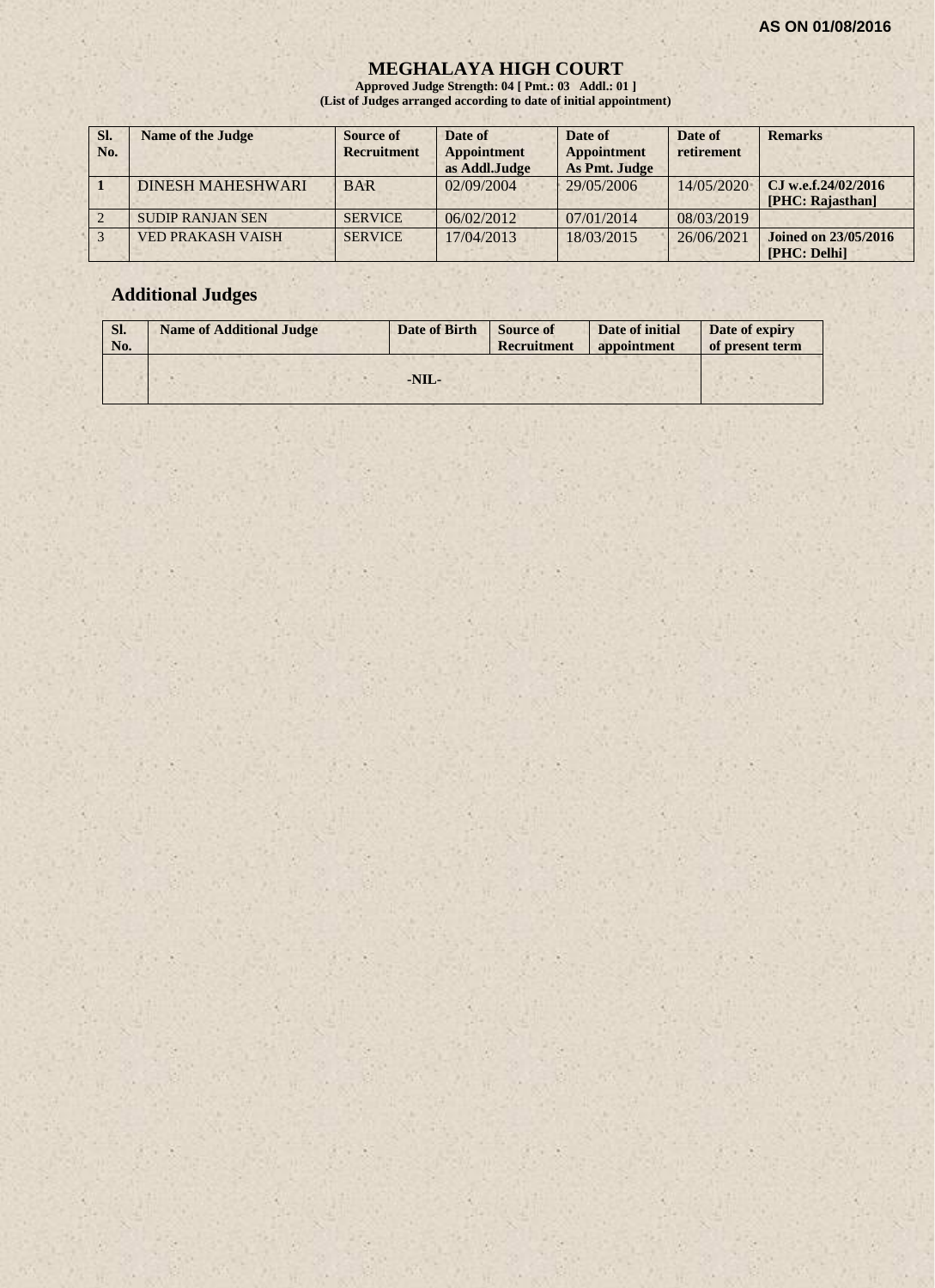#### **ORISSA HIGH COURT**

**Approved Judge Strength: 27 [ Pmt.: 20 Addl.: 07 ] (List of Judges arranged according to date of initial appointment)**

| <b>SI</b><br>N <sub>0</sub> | <b>Name of the Judge</b>      | <b>Source of</b><br><b>Recruitment</b> | Date of<br><b>Appointment</b> | Date of<br><b>Appointment</b> | Date of<br>retirement | <b>Remarks</b>                                  |
|-----------------------------|-------------------------------|----------------------------------------|-------------------------------|-------------------------------|-----------------------|-------------------------------------------------|
|                             |                               |                                        | as Addl. Judge                | As Pmt. Judge                 |                       |                                                 |
|                             | <b>VINEET SARAN</b>           | <b>BAR</b>                             | --                            | 14/02/2002                    | 10/05/2019            | CJ w.e.f. 26/02/2016<br>[PHC: Allahabad]        |
| $\overline{2}$              | <b>VINOD PRASAD</b>           | <b>BAR</b>                             | 05/10/2005                    | 10/08/2007                    | 27/11/2016            | <b>Joined on 02/07/2014</b><br>[PHC: Allahabad] |
| 3                           | <b>INDRAJIT MAHANTY</b>       | <b>BAR</b>                             | 31/03/2006                    | 23/03/2007                    | 10/11/2022            |                                                 |
| 4                           | <b>KUMARI SANJU PANDA</b>     | <b>BAR</b>                             | 01/03/2007                    | 11/02/2009                    | 09/07/2021            |                                                 |
| 5                           | <b>SUBHASH CHANDRA PARIJA</b> | <b>BAR</b>                             | 07/11/2007                    | 11/02/2009                    | 30/06/2018            |                                                 |
| 6                           | <b>BIJAYA KUMAR NAYAK</b>     | <b>SERVICE</b>                         | 07/10/2009                    | 22/06/2011                    | 01/02/2018            |                                                 |
|                             | SANJAYA KUMAR MISHRA          | <b>SERVICE</b>                         | 07/10/2009                    | 22/06/2011                    | 28/12/2023            |                                                 |
| 8                           | <b>CHITTA RANJAN DASH</b>     | <b>SERVICE</b>                         | 07/10/2009                    | 22/06/2011                    | 20/05/2024            |                                                 |
| 9                           | Dr. AKSHAYA KUMAR RATH        | <b>BAR</b>                             | $- -$                         | 20/06/2013                    | 12/11/2019            |                                                 |
| 10                          | <b>BISWAJIT MOHANTY</b>       | <b>BAR</b>                             | --                            | 20/06/2013                    | 21/10/2022            |                                                 |
| 11                          | DR. BIDYUT RANJAN SARANGI     | <b>BAR</b>                             | $\qquad \qquad -$             | 20/06/2013                    | 19/07/2024            |                                                 |
| 12                          | <b>DEBABRATA DASH</b>         | <b>SERVICE</b>                         | A.                            | 29/11/2013                    | 11/10/2024            |                                                 |
| 13                          | <b>SATURGHANA PUJAHARI</b>    | <b>SERVICE</b>                         | 29/11/2013                    | 16/10/2014                    | 23/09/2022            |                                                 |
| 14                          | <b>BISWANATH RATH</b>         | <b>BAR</b>                             | 02/07/2014                    | 01/07/2016                    | 06/09/2023            |                                                 |
| 15                          | <b>SANGAM KUMAR SAHOO</b>     | <b>BAR</b>                             | 02/07/2014                    | 01/07/2016                    | 04/06/2026            |                                                 |
| 16                          | <b>SUJIT NARAYAN PRASAD</b>   | <b>BAR</b>                             | 26/09/2014                    | 00/07/2016                    | 19/06/2029            | <b>Joined on 12/03/2015</b><br>[PHC: Jharkhand] |

## **Additional Judge**

| SI.<br>N <sub>0</sub> | <b>Name of Additional Judge</b> | Date of<br><b>Birth</b> | <b>Source</b><br><b>of</b><br><b>Recruitm</b><br>ent | Date of initial<br>appointment | Date of expiry<br>of present<br>term | <b>Remarks</b> |
|-----------------------|---------------------------------|-------------------------|------------------------------------------------------|--------------------------------|--------------------------------------|----------------|
|                       | KRUSHNA RAM MOHAPATRA           | 18/04/1965              | <b>BAR</b>                                           | 17/04/2015                     | 16/04/2017                           |                |
|                       | <b>JATINDRA PRASAD DAS</b>      | 19/05/1957              |                                                      | SERVICE 17/04/2015             | 16/04/2017                           |                |
|                       | DR. DURGA PRASANNA CHOUDHURY    | 03/07/1956              |                                                      | SERVICE 17/04/2015             | 16/04/2017                           |                |

# **JUDGES TRANSFERRED FROM THE ORISSA HIGH COURT**

| <sub>S1</sub>  | Name of the Judge    | Source     | Date of                | Date of     | Date of    | <b>Remarks</b>               |
|----------------|----------------------|------------|------------------------|-------------|------------|------------------------------|
| N <sub>0</sub> |                      | <b>Of</b>  | Appointment as         | Appointment | retirement |                              |
|                |                      | Recruitmen | As Pmt. Judge<br>Addl. |             |            |                              |
|                |                      |            | Judge                  |             |            |                              |
|                | PRADIP KUMAR MOHANTY | <b>BAR</b> | 07/03/2002             | 06/03/2004  | 09/06/2017 | <b>Transfer to Jharkhand</b> |
|                | PRAMATH PATNAIK      | <b>BAR</b> | 24/09/2014             | --          |            | transfer<br>AJ<br>to         |
|                |                      |            |                        |             |            | Jharkhand                    |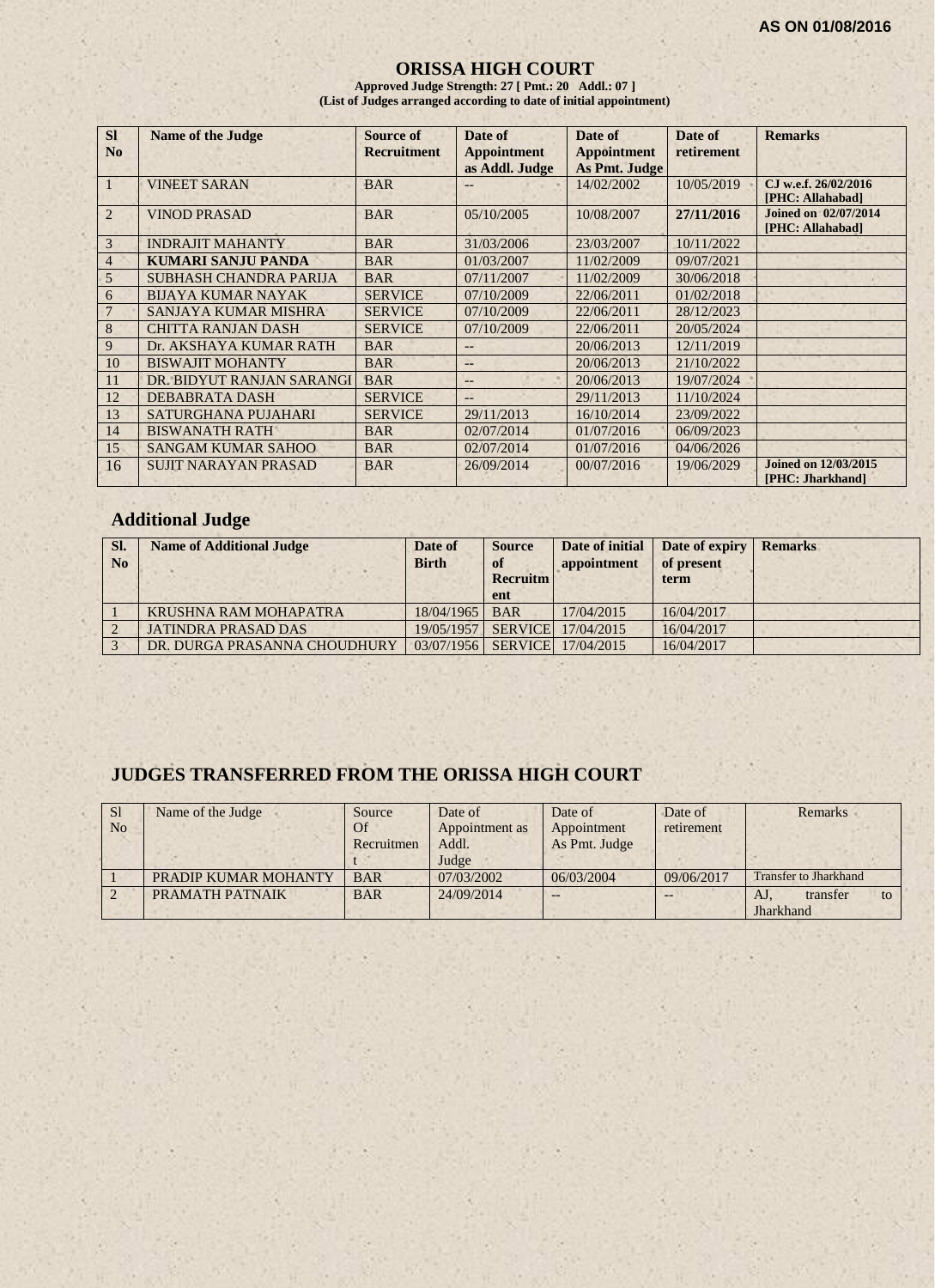## **PATNA HIGH COURT**

**Approved Judge Strength: 53 [Pmt.: 40 Addl.: 13 ] (List of Judges arranged according to date of initial appointment)**

| <b>SI</b>      | <b>Name of the Judge</b>        | Source of          | Date of                                     | Date of                                    | Date of    | <b>Remarks</b>                             |
|----------------|---------------------------------|--------------------|---------------------------------------------|--------------------------------------------|------------|--------------------------------------------|
| N <sub>0</sub> |                                 | <b>Recruitment</b> | <b>Appointment</b> as<br><b>Addl. Judge</b> | <b>Appointment</b><br><b>As Pmt. Judge</b> | retirement |                                            |
| $\mathbf{1}$   | <b>IQBAL AHMED ANSARI</b>       | <b>SERVICE</b>     | 04/03/2002                                  | 04/11/2003                                 | 28/10/2016 | CJ w.e.f.                                  |
|                |                                 |                    |                                             |                                            |            | [PHC: Gauhati]                             |
| $\overline{2}$ | <b>HEMANT GUPTA [H]</b>         | <b>BAR</b>         |                                             | 02/07/2002                                 | 16/10/2019 | <b>Joined on 08/02/2016</b><br>[PHC: P& H] |
| 3              | <b>NAVANITI PRASAD SINGH</b>    | <b>BAR</b>         | --                                          | 06/03/2006                                 | 05/11/2017 |                                            |
| $\overline{4}$ | <b>RAMESH KUMAR DATTA</b>       | <b>BAR</b>         | $-1$                                        | 06/03/2006                                 | 31/12/2016 |                                            |
| 5              | SAMARENDRA PRATAP SINGH         | <b>BAR</b>         |                                             | 09/10/2006                                 | 31/07/2017 |                                            |
| 6              | <b>AJAY KUMAR TRIPATHI</b>      | <b>BAR</b>         | 09/10/2006                                  | 21/11/2007                                 | 11/11/2019 |                                            |
| $\overline{7}$ | <b>KISHORE KUMAR MANDAL</b>     | <b>BAR</b>         | 10/07/2007                                  | 07/07/2009                                 | 21/01/2018 |                                            |
| $\,8\,$        | DR. RAVI RANJAN                 | <b>BAR</b>         | 14/07/2008                                  | 16/01/2010                                 | 19/12/2022 |                                            |
| 9              | <b>JYOTI SARAN</b>              | <b>BAR</b>         | 13/06/2009                                  | 06/12/2010                                 | 18/08/2019 |                                            |
| 10             | <b>RAKESH KUMAR</b>             | <b>BAR</b>         | 25/12/2009                                  | 24/10/2011                                 | 31/12/2020 | ×                                          |
| 11             | <b>BIRENDRA PRASAD VERMA</b>    | <b>BAR</b>         | 18/02/2010                                  | 24/10/2011                                 | 16/01/2017 |                                            |
| 12             | <b>DINESH KUMAR SINGH</b>       | <b>BAR</b>         | 18/02/2010                                  | 24/10/2011                                 | 02/10/2020 |                                            |
| 13             | <b>MUNGESHWAR SAHOO</b>         | <b>SERVICE</b>     | 15/03/2010                                  | 24/10/2011                                 | 31/10/2017 |                                            |
| 14             | HEMANT KR. SRIVASTAVA           | <b>SERVICE</b>     | 12/08/2010                                  | 10/08/2012                                 | 01/02/2021 |                                            |
| 15             | <b>VIJAYENDRA NATH</b>          | <b>BAR</b>         | 20/06/2011                                  | 19/06/2013                                 | 12/08/2017 |                                            |
| 16             | <b>SHIVAJI PANDEY</b>           | <b>BAR</b>         | 20/06/2011                                  | 19/06/2013                                 | 07/05/2021 |                                            |
| 17             | <b>ASHWANI KUMAR SINGH</b>      | <b>BAR</b>         | 20/06/2011                                  | 19/06/2013                                 | 31/10/2022 |                                            |
| 18             | <b>VIKASH JAIN</b>              | <b>BAR</b>         | 20/06/2011                                  | 15/05/2014                                 | 17/02/2022 |                                            |
| 19             | <b>AHSANUDDIN AMANULLAH</b>     | <b>BAR</b>         | 20/06/2011                                  | 15/05/2014                                 | 10/05/2025 |                                            |
| 20             | ADITYA KUMAR TRIVEDI            | <b>SERVICE</b>     | 20/06/2011                                  | 15/05/2014                                 | 10/08/2020 |                                            |
| 21             | RAJENDRA KUMAR MISHRA           | <b>SERVICE</b>     | 20/06/2011                                  | 07/07/2014                                 | 01/10/2021 |                                            |
| 22             | <b>CHAKRADHARI SHARAN SINGH</b> | <b>BAR</b>         | 05/04/2012                                  | 02/03/2016                                 | 19/01/2025 |                                            |
| 23             | PRABHAT KUMAR JHA               | <b>SERVICE</b>     | 21/04/2014                                  | 20/04/2016                                 | 15/07/2021 |                                            |
| 24             | <b>JITENDRA MOHAN SHARMA</b>    | <b>SERVICE</b>     | 21/04/2014                                  | 20/04/2016                                 | 01/07/2018 |                                            |
| 25             | <b>SMT. ANJANA MISHRA</b>       | <b>BAR</b>         | 15/05/2014                                  | 20/04/2016                                 | 29/02/2020 |                                            |
| 26             | <b>SMT. NILU AGRAWAL</b>        | <b>BAR</b>         | 15/04/2015                                  | 20/04/2016                                 | 21/06/2019 |                                            |
| 27             | <b>SUDHIR SINGH</b>             | <b>BAR</b>         | 15/04/2015                                  | 20/04/2016                                 | 10/12/2027 |                                            |

# **Additional Judges**

| Sl. | <b>Name of Additional Judge</b> | Date of      | <b>Source of</b>   | Date of initial | Date of expiry  |
|-----|---------------------------------|--------------|--------------------|-----------------|-----------------|
| No. |                                 | <b>Birth</b> | <b>Recruitment</b> | appointment     | of present term |
|     |                                 | NIL          |                    |                 |                 |

# **Judges transferred from the Patna High Court**

| Sl.<br>No. | Name of the Judge     | Source<br><b>Of</b><br>Recruitment | Date of<br>Appointment<br>as Addl.<br>Judge | Date of<br>Appointment<br>As Pmt. Judge | Date of<br>retirement | Remarks                     |
|------------|-----------------------|------------------------------------|---------------------------------------------|-----------------------------------------|-----------------------|-----------------------------|
|            | <b>NAVIN SINHA</b>    | <b>BAR</b>                         |                                             | 11/02/2004                              | 18/08/2018            | CJ, Rajasthan HC            |
|            | <b>ASHUTOSH KUMAR</b> | <b>BAR</b>                         | 15/05/2014                                  | 21/04/2016                              | 30/09/2028            | <b>Transferred to Delhi</b> |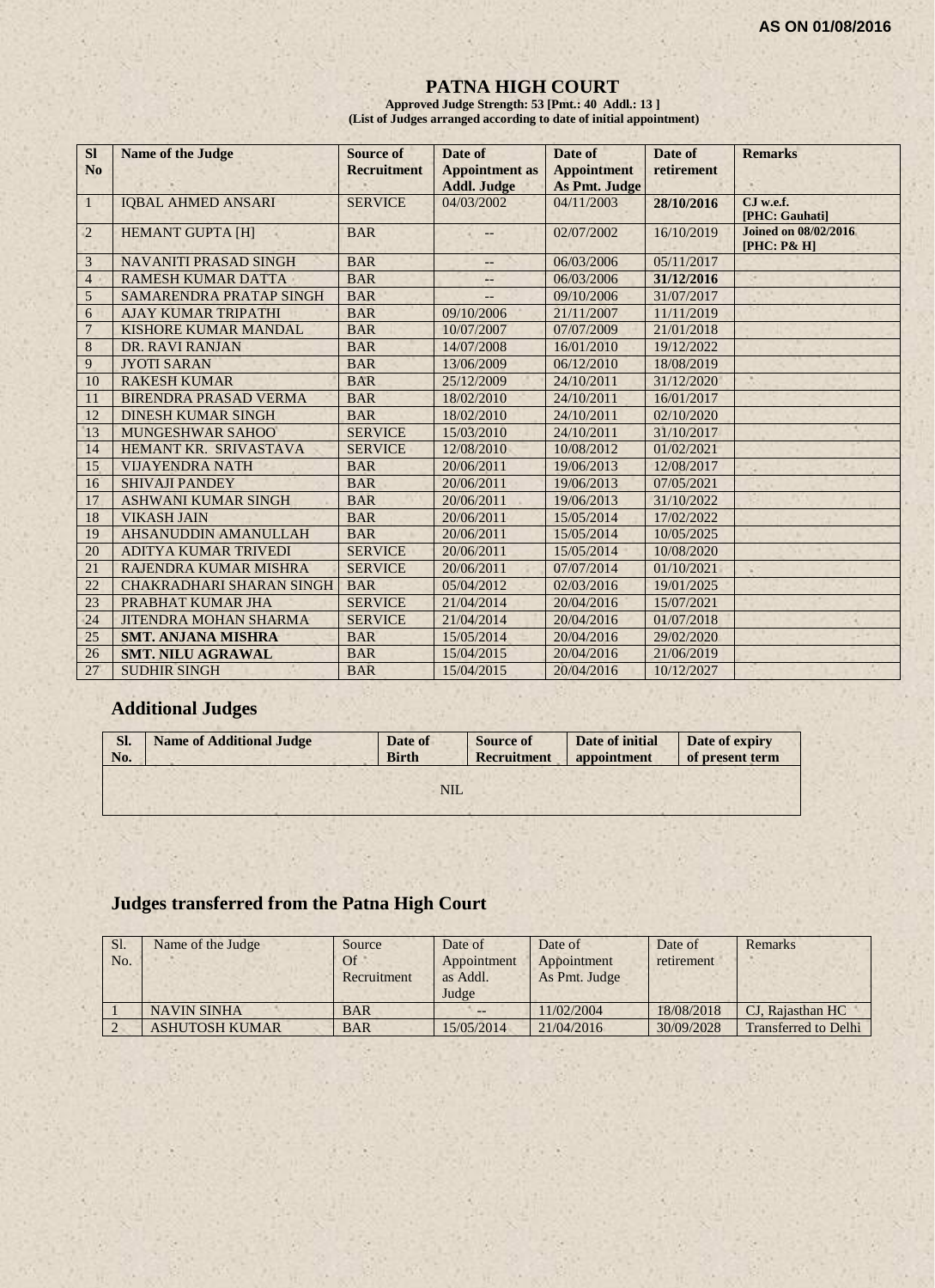#### **PUNJAB & HARYANA HIGH COURT**

**Approved Judge Strength: 85 [ Pmt.: 64 Addl.: 21 ] (List of Judges arranged according to date of initial appointment)**

| <b>SI</b>      | Name of the Judge                    | Source of          | Date of                                    | Date of                             | Date of    | <b>Remarks</b>                                 |
|----------------|--------------------------------------|--------------------|--------------------------------------------|-------------------------------------|------------|------------------------------------------------|
| N <sub>o</sub> |                                      | <b>Recruitment</b> | <b>Appointment as</b><br><b>Addl.Judge</b> | <b>Appointment</b><br>As Pmt. Judge | retirement |                                                |
| $\mathbf{1}$   | <b>S.J.VAZIFDAR</b>                  | <b>BAR</b>         | 22/01/2001                                 | 21/01/2003                          | 03/05/2018 | CJ w.e.f.<br>[PHC: Bombay]                     |
| $\overline{2}$ | <b>SURINDER SINGH SARON [P]</b>      | <b>BAR</b>         |                                            | 02/07/2002                          | 03/09/2017 |                                                |
| $\mathbf{3}$   | <b>AJAY KUMAR MITTAL [H]</b>         | <b>BAR</b>         |                                            | 09/01/2004                          | 29/09/2020 |                                                |
| $\overline{4}$ | <b>SURYA KANT [H]</b>                | <b>BAR</b>         |                                            | 09/01/2004                          | 09/02/2024 |                                                |
| 5              | MUTTACI JEYAPAUL                     | <b>SERVICE</b>     | 10/12/2005                                 | 07/12/2007                          | 21/07/2017 | <b>Joined 28/10/2010</b><br>[PHC: Madras]      |
| 6              | TEJ PRATAP SINGH MANN [P]            | <b>BAR</b>         | $\overline{\phantom{a}}$                   | 22/03/2006                          | 31/12/2018 |                                                |
| $\sqrt{ }$     | <b>MAHESH GROVER [H]</b>             | <b>BAR</b>         |                                            | 22/03/2006                          | 03/06/2019 |                                                |
| $\,8\,$        | <b>RAJESH BINDAL [H]</b>             | <b>BAR</b>         |                                            | 22/03/2006                          | 15/04/2023 |                                                |
| 9              | M.M.S. BEDI [P]                      | <b>SERVICE</b>     | 01/04/2006                                 | 05/11/2007                          | 08/10/2018 |                                                |
| 10             | ARUN BHAURAO CHAUDHARI               | <b>BAR</b>         | 08/09/2006                                 | 05/09/2008                          | 31/03/2019 | <b>Joined on 11/04/2016</b><br>[PHC: Bombay]   |
| 11             | <b>RAKESH KUMAR JAIN [H]</b>         | <b>BAR</b>         | 05/12/2007                                 | 26/11/2008                          | 30/09/2020 |                                                |
| 12             | <b>JASWANT SINGH [H]</b>             | <b>BAR</b>         | 05/12/2007                                 | 28/11/2009                          | 22/02/2023 |                                                |
| 13             | <b>SMT. DAYA CHAUDHARY [H]</b>       | <b>BAR</b>         | 05/12/2007                                 | 28/11/2009                          | 09/01/2021 |                                                |
| 14             | <b>RAJAN GUPTA [P]</b>               | <b>BAR</b>         | 10/07/2008                                 | 14/01/2011                          | 13/09/2022 |                                                |
| 15             | <b>AJAY TEWARI [P]</b>               | <b>BAR</b>         | 10/07/2008                                 | 14/01/2011                          | 05/04/2022 |                                                |
| 16             | <b>JITENDRA KUMAR CHAUHAN [H]</b>    | <b>BAR</b>         | 10/07/2008                                 | 14/01/2011                          | 05/06/2021 |                                                |
| 17             | <b>AUGUSTINE GEORGE MASIH [P]</b>    | <b>BAR</b>         | 10/07/2008                                 | 14/01/2011                          | 11/03/2025 |                                                |
| 18             | <b>KUMARI RITU BAHRI [H]</b>         | <b>BAR</b>         | 16/08/2010                                 | 23/02/2012                          | 10/10/2024 |                                                |
| 19             | <b>RAMESHWAR SINGH MALIK [H]</b>     | <b>BAR</b>         | 30/09/2011                                 | 13/06/2013                          | 17/10/2017 |                                                |
| 20             | <b>RAJIV NARAIN RAINA [P]</b>        | <b>BAR</b>         | 30/09/2011                                 | 24/01/2014                          | 04/07/2020 |                                                |
| 21             | <b>TAJINDER SINGH DHINDSA [P]</b>    | <b>BAR</b>         | 30/09/2011                                 | 24/01/2014                          | 05/03/2023 |                                                |
| 22             | <b>GURMEET SINGH SANDHAWALIA [P]</b> | <b>BAR</b>         | 30/09/2011                                 | 24/01/2014                          | 31/10/2027 |                                                |
| 23             | <b>MRS. REKHA MITTAL [P]</b>         | <b>SERVICE</b>     | 15/06/2012                                 | 19/12/2014                          | 16/01/2021 |                                                |
| 24             | <b>INDERJIT SINGH [P]</b>            | <b>SERVICE</b>     | 15/06/2012                                 | 19/12/2014                          | 23/10/2019 |                                                |
| 25             | <b>AMOL RATTAN SINGH [P]</b>         | <b>BAR</b>         | 21/12/2012                                 | 19/12/2014                          | 18/08/2022 |                                                |
| 26             | <b>SHRIMATI ANITA CHAUDHRY [H]</b>   | <b>SERVICE</b>     | 20/06/2013                                 | 19/12/2014                          | 30/12/2018 |                                                |
| 27             | <b>FATEH DEEP SINGH [P]</b>          | <b>SERVICE</b>     | 20/06/2013                                 | 19/12/2014                          | 07/07/2022 |                                                |
| 28             | <b>JASPAL SINGH [P]</b>              | <b>SERVICE</b>     | 20/06/2013                                 | 19/12/2014                          | 09/10/2018 |                                                |
| 29             | <b>SURINDER GUPTA [P]</b>            | <b>SERVICE</b>     | 20/06/2013                                 | 19/12/2014                          | 29/03/2020 |                                                |
| 30             | <b>SUDIP AHLUWALIA</b>               | <b>SERVICE</b>     | 01/10/2013                                 | 14/03/2016                          | 30/12/2021 | <b>Joined on 23/05/2016</b><br>[PHC: Calcutta] |
| 31             | <b>HARINDER SINGH SIDHU [P]</b>      | <b>BAR</b>         | 28/12/2013                                 | 19/12/2014                          | 16/05/2023 |                                                |
| 32             | <b>ARUN PALLI [P]</b>                | <b>BAR</b>         | 28/12/2013                                 | 19/12/2014                          | 17/09/2026 |                                                |
| 33             | <b>KULDIP SINGH [P]</b>              | <b>SERVICE</b>     | 10/01/2014                                 | 19/12/2014                          | 15/08/2019 |                                                |
| 34             | <b>SMT. LISA GILL [P]</b>            | <b>BAR</b>         | 31/03/2014                                 | 19/12/2014                          | 16/11/2028 |                                                |
| 35             | <b>RAJ MOHAN SINGH [H]</b>           | <b>BAR</b>         | 25/09/2014                                 | 00/05/2016                          | 17/08/2024 |                                                |
| 36             | <b>AMIT RAWAL [P]</b>                | <b>BAR</b>         | 25/09/2014                                 | 00/05/2016                          | 20/09/2025 |                                                |
| 37             | <b>DEEPAK SIBAL [P]</b>              | <b>BAR</b>         | 25/09/2014                                 | 00/05/2016                          | 02/09/2029 |                                                |
| 38             | <b>HARI PAL VERMA [P]</b>            | <b>BAR</b>         | 25/09/2014                                 | 00/05/2016                          | 05/04/2021 |                                                |
| 39             | <b>GURMIT RAM [P]</b>                | <b>SERVICE</b>     | 25/09/2014                                 | 00/05/2016                          | 06/02/2017 |                                                |
| 40             | <b>SMT. SNEH PRASHAR [H]</b>         | <b>SERVICE</b>     | 25/09/2014                                 | 00/05/2016                          | 20/07/2017 |                                                |
| 41             | <b>DARSHAN SINGH [H]</b>             | <b>SERVICE</b>     | 25/09/2014                                 | 00/05/2016                          | 06/07/2017 |                                                |
| 42             | DR. SHEKHER KUMAR DHAWAN [H]         | <b>SERVICE</b>     | 25/09/2014                                 | 00/05/2016                          | 04/12/2019 |                                                |

# **Additional Judges**

| ISI. | <b>Name of Additional Judge</b> | Date of Birth | <b>Source</b>  | Date of initial | Date of expiry  | <b>Remarks</b>                           |
|------|---------------------------------|---------------|----------------|-----------------|-----------------|------------------------------------------|
| No.  |                                 |               |                | appointment     | of present term |                                          |
|      | PAVANKUMAR BHIMAPPA BAJANTHRI   | 23/10/1963    | <b>BAR</b>     | 02/01/2015      | 01/01/2017      | Joined on 16/03/2015<br>[PHC: Karnataka] |
|      | RAMENDRA JAIN [H]               | 26/08/1958    | <b>SERVICE</b> | 20/04/2015      | 19/04/2017      |                                          |

#### **JUDGES TRANSFERRED FROM THE PUNJAB & HARYANA HIGH COURT**

| SI.            | Name of the Judge                 | Source Of      | Date of        | Date of       | Date of    | <b>Remarks</b>               |
|----------------|-----------------------------------|----------------|----------------|---------------|------------|------------------------------|
| No.            |                                   | Recruit-       | Appointment    | Appointment   | Retirement |                              |
|                |                                   | ment           | as Addl. Judge | As Pmt. Judge |            |                              |
|                | <b>VIRENDER SINGH [H]</b>         | Bar            |                | 02/07/2002    | 06/10/2016 | CJ, Jharkhand                |
| $\overline{2}$ | <b>HEMANT GUPTA [H]</b>           | <b>BAR</b>     | $--$           | 02/07/2002    | 16/10/2019 | <b>Transfer to Patna</b>     |
| 3              | <b>AJAI LAMBA [H]</b>             | <b>BAR</b>     | $ -$           | 22/03/2006    | 20/09/2020 | <b>Transfer to Allahabad</b> |
| $\overline{4}$ | <b>MOHINDER PAL [P]</b>           | <b>SERVICE</b> | 08/10/2007     | 14/05/2008    | 29/12/2018 | <b>Transfer to Gujarat</b>   |
|                | KANWALJIT SINGH AHLUWALIA [P]     | <b>BAR</b>     | 05/12/2007     | 01/07/2009    | 30/05/2019 | <b>Transfer to Rajasthan</b> |
| -6             | <b>SMT. SABINA [P]</b>            | <b>SERVICE</b> | 12/03/2008     | 23/02/2010    | 19/04/2023 | <b>Transfer to Rajasthan</b> |
|                | <b>NIRMALJIT KAUR [P]</b>         | <b>BAR</b>     | 10/07/2008     | 29/06/2012    | 27/01/2021 | <b>Transfer to Rajasthan</b> |
|                | <b>BAWA SINGH WALIA [P]</b>       | <b>BAR</b>     | 25/09/2014     |               | 28/08/2023 | Transfer to J& K             |
| -9             | <b>MISS JAISHREE THAKUR [P]</b>   | <b>BAR</b>     | 25/09/2014     | 20/05/2016    | 23/07/2023 | <b>Transfer to Rajasthan</b> |
| 10             | <b>ANUPINDER SINGH GREWAL [P]</b> | <b>BAR</b>     | 25/09/2014     | 20/05/2016    | 09/03/2026 | <b>Transfer to Rajasthan</b> |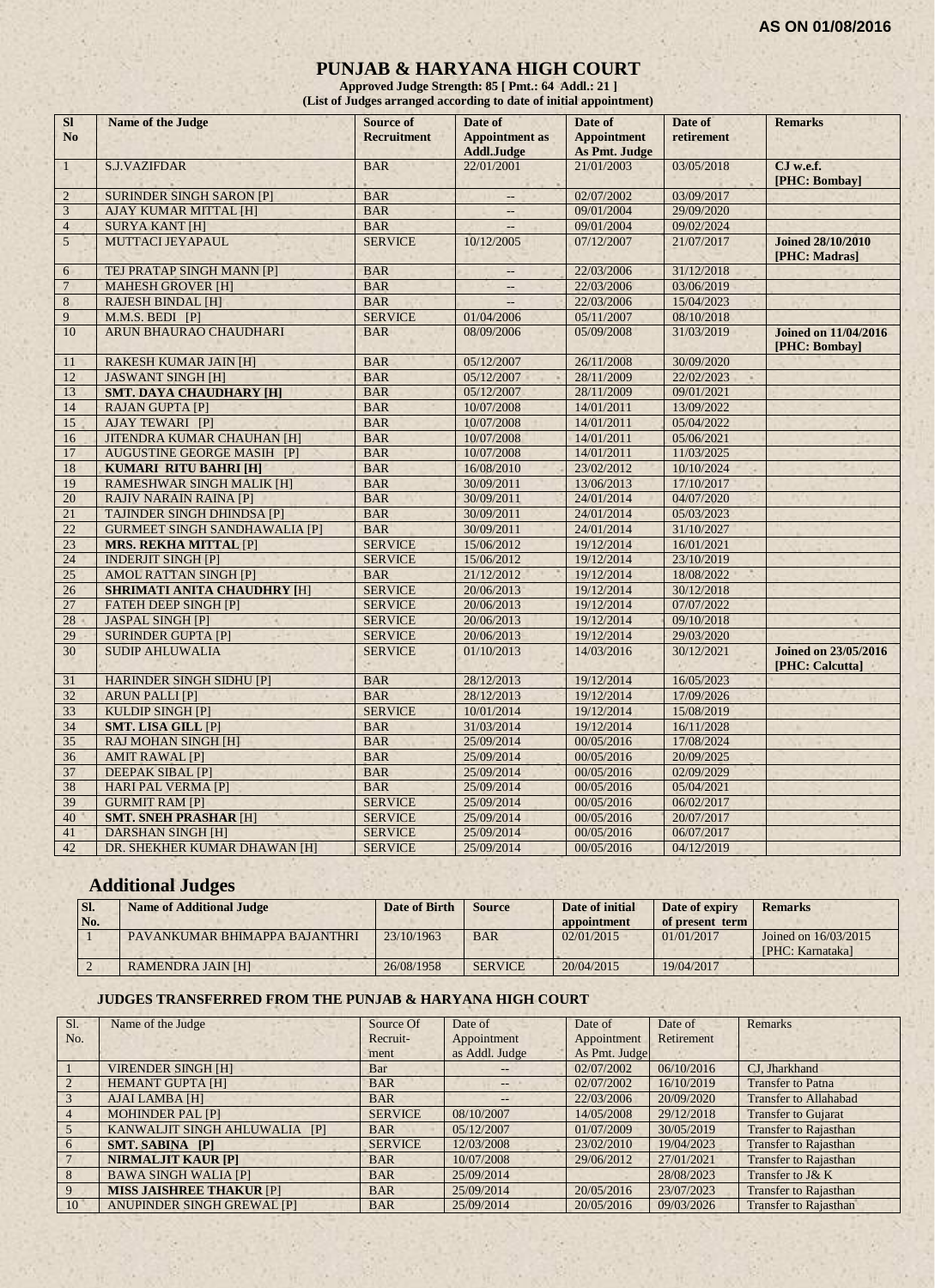## **RAJASTHAN HIGH COURT**

**Approved Judge Strength: 50 [ Pmt.: 38 Addl.: 12 ] (List of Judges arranged according to date of initial appointment)**

| Sl.<br>No.              | <b>Name of the Judge</b>          | <b>Source</b>  | Date of<br><b>Appointment</b><br>as Addl.Judge | Date of<br><b>Appointment</b><br>as Pmt.<br>Judge | Date of<br>retirement | <b>Remarks</b>                                    |
|-------------------------|-----------------------------------|----------------|------------------------------------------------|---------------------------------------------------|-----------------------|---------------------------------------------------|
| $\mathbf{1}$            | <b>NAVIN SINHA</b>                | <b>BAR</b>     |                                                | 11/02/2004                                        | 18/08/2018            | CJ w.e.f.14/05/2016<br>[PHC: Patna]               |
| $\overline{2}$          | <b>AJAY RASTOGI</b>               | <b>BAR</b>     | 02/09/2004                                     | 29/05/2006                                        | 17/06/2020            |                                                   |
| $\overline{\mathbf{3}}$ | <b>GOVIND MATHUR</b>              | <b>BAR</b>     | 02/09/2004                                     | 29/05/2006                                        | 13/04/2021            |                                                   |
| $\overline{4}$          | <b>GOPAL KRISHAN VYAS</b>         | <b>BAR</b>     | 13/06/2005                                     | 24/01/2008                                        | 08/07/2018            |                                                   |
| 5                       | <b>MOHAMMAD RAFIO</b>             | <b>BAR</b>     | 15/05/2006                                     | 14/05/2008                                        | 24/05/2022            |                                                   |
| 6                       | <b>MAHESH CHANDRA SHARMA</b>      | <b>BAR</b>     | 05/07/2007                                     | 04/11/2008                                        | 31/05/2017            |                                                   |
| $\overline{7}$          | <b>SANGEET RAJ LODHA</b>          | <b>BAR</b>     | 05/07/2007                                     | 04/11/2008                                        | 12/10/2021            |                                                   |
| $\overline{8}$          | MUNISHWAR NATH BHANDARI           | <b>BAR</b>     | 05/07/2007                                     | 04/11/2008                                        | 11/09/2022            |                                                   |
| 9                       | KANWALJIT SINGH AHLUWALIA [I      | <b>BAR</b>     | 05/12/2007                                     | 01/07/2009                                        | 30/05/2019            | <b>Joined 18/04/2013</b><br><b>[PHC: P&amp;H]</b> |
| 10                      | SMT. SABINA [P]                   | <b>SERVICE</b> | 12/03/2008                                     | 23/02/2010                                        | 19/04/2023            | <b>Joined on 11/04/2016</b><br>[PHC: P & H]       |
| 11                      | <b>NIRMALJIT KAUR [P]</b>         | <b>BAR</b>     | 10/07/2008                                     | 29/06/2012                                        | 27/01/2021            | <b>Joined on 09/07/2012</b><br>[PHC: P & H]       |
| 12                      | PRASHANT KUMAR AGARWAL            | <b>SERVICE</b> | 28/04/2011                                     | 06/02/2013                                        | 17/05/2017            |                                                   |
| 13                      | <b>ALOK SHARMA</b>                | <b>BAR</b>     | 30/05/2011                                     | 06/02/2013                                        | 23/10/2019            |                                                   |
| 14                      | <b>SANDEEP MEHTA</b>              | <b>BAR</b>     | 30/05/2011                                     | 06/02/2013                                        | 10/01/2025            |                                                   |
| 15                      | <b>JAINENDRA KUMAR RANKA</b>      | <b>BAR</b>     | 08/01/2013                                     | 07/01/2015                                        | 02/08/2017            |                                                   |
| 16                      | PRATAP KRISHNA LOHRA              | <b>BAR</b>     | 08/01/2013                                     | 07/01/2015                                        | 03/09/2019            |                                                   |
| 17                      | <b>VEERENDRA SINGH SIRADHANA</b>  | <b>BAR</b>     | 08/01/2013                                     | 07/01/2015                                        | 22/07/2019            |                                                   |
| 18                      | <b>VIJAY BISHNOI</b>              | <b>BAR</b>     | 08/01/2013                                     | 07/01/2015                                        | 25/03/2026            |                                                   |
| 19                      | <b>ARUN BHANSALI</b>              | <b>BAR</b>     | 08/01/2013                                     | 07/01/2015                                        | 14/10/2029            |                                                   |
| 20                      | MAHENDRA KUMAR MAHESHWAI          | <b>SERVICE</b> | 21/01/2013                                     | 07/01/2015                                        | 30/03/2020            |                                                   |
| 21                      | <b>BANWARI LAL SHARMA</b>         | <b>SERVICE</b> | 21/01/2013                                     | 07/01/2015                                        | 08/05/2019            |                                                   |
| 22                      | <b>MISS JAISHREE THAKUR [P]</b>   | <b>BAR</b>     | 25/09/2014                                     | 20/05/2016                                        | 23/07/2023            | <b>JOINED ON 05/01/2015</b><br>[PHC:P&H]          |
| 23                      | <b>ANUPINDER SINGH GREWAL [P]</b> | <b>BAR</b>     | 25/09/2014                                     | 20/05/2016                                        | 09/03/2026            | <b>Joined on 19/12/2014</b><br>$[PHC: P\&H]$      |
| 24                      | PRAKASH GUPTA                     | <b>SERVICE</b> | 15/10/2014                                     | 20/05/2016                                        | 10/11/2022            |                                                   |

## **ADDITIONAL JUDGES**

 $1.7.7$ 

|                | SI.<br>No. | <b>Name of Additional Judge</b> | Date of Birth Source of | <b>Recruitment</b> | Date of initial<br>appointment | Date of<br>expiry of<br>present term | <b>Remarks</b> |
|----------------|------------|---------------------------------|-------------------------|--------------------|--------------------------------|--------------------------------------|----------------|
|                |            | <b>GANGA RAM MOOLCHANDANI</b>   | 12/04/1958              | <b>SERVICE</b>     | 11/04/2016                     | 10/04/2018                           |                |
|                |            | DEEPAK MAHESHWARI               | 28/07/1956              | <b>SERVICE</b>     | 11/04/2016                     | 10/04/2018                           |                |
|                |            | <b>VIJAY KUMAR VYAS</b>         | 29/08/1956              | <b>SERVICE</b>     | 11/04/2016                     | 10/04/2018                           |                |
| $\overline{4}$ |            | KAILASH CHANDRA SHARMA          | 01/01/1956              | <b>SERVICE</b>     | 11/04/2016                     | 31/12/2017                           |                |
|                |            | <b>GOVERDHAN BARDHAR</b>        | 01/11/1959              | <b>SERVICE</b>     | 11/04/2016                     | 10/04/2018                           |                |
| 6              |            | PANKAJ BHANDARI                 | 23/01/1963              | <b>SERVICE</b>     | 11/04/2016                     | 10/04/2018                           |                |
|                |            | DINESH CHANDRA SOMANI           | 01/11/1956              | <b>SERVICE</b>     | 11/04/2016                     | 10/04/2018                           |                |

## **JUDGES TRANSFERRED FROM RAJASTHAN HIGH COURT**

| Sl. | Name of the Judge        | Source Of  | Date of     | Date of       | Date of    | Remarks                         |
|-----|--------------------------|------------|-------------|---------------|------------|---------------------------------|
| No. |                          | Recruit-   | Appointment | Appointment   | retirement |                                 |
|     |                          | ment       | as Addl.    | As Pmt. Judge |            |                                 |
|     |                          |            | Judge       |               |            |                                 |
|     | <b>DINESH MAHESHWARI</b> | <b>BAR</b> | 02/09/2004  | 29/05/2006    | 14/05/2020 | CJ, Meghalaya                   |
|     | RAGHVENDRA SINGH CHAUHAN | <b>BAR</b> | 13/06/2005  | 24/01/2008    | 23/12/2021 | <b>Transferred to Karnataka</b> |
|     | <b>VINEET KOTHARI</b>    | <b>BAR</b> | 13/06/2005  | 24/01/2008    | 01/09/2021 | <b>Transfer to Karnataka</b>    |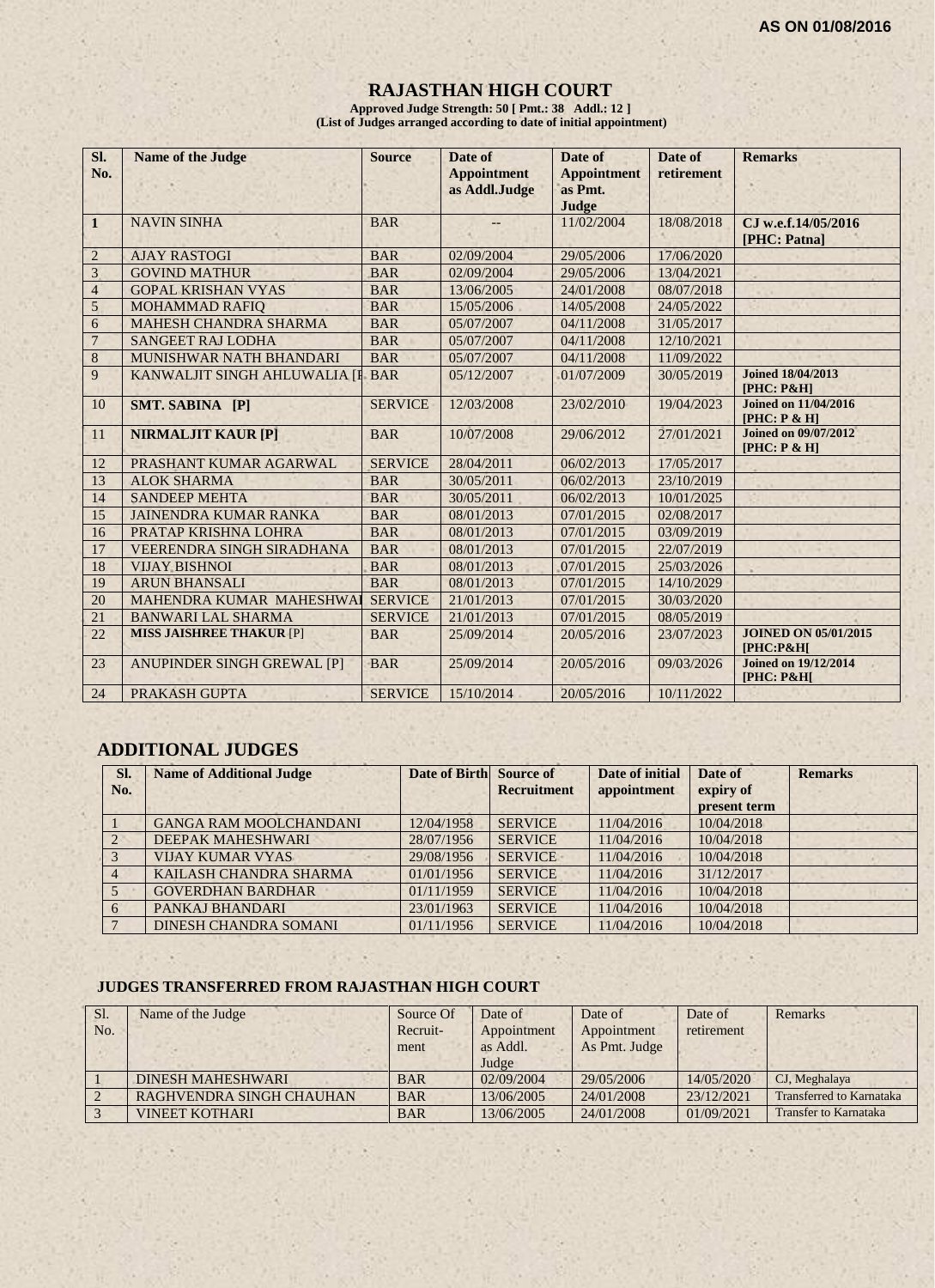## **SIKKIM HIGH COURT**

**Approved Judge Strength: 3 [ Pmt.: 3 Addl.: 0 ] (List of Judges arranged according to date of initial appointment)**

| SI.<br>No. | <b>Name of the Judge</b>        | <b>Source of</b><br><b>Recruitment</b> | Date of<br><b>Appointment</b><br>as Addl. Judge | Date of<br><b>Appointment</b><br>As Pmt. Judge | Date of<br>retirement | <b>Remarks</b>                                                   |
|------------|---------------------------------|----------------------------------------|-------------------------------------------------|------------------------------------------------|-----------------------|------------------------------------------------------------------|
|            | SATISH KUMAR AGNIHOTRI          | <b>BAR</b>                             | 05/05/2005                                      | 03/05/2007                                     | 30/06/2018            | ACJ w.e.f.07/07/2016<br>Joined 23/05/2016<br>[PHC: Chhattisgarh] |
|            | <b>Smt. MEENAKSHI MADAN RAI</b> | <b>SERVICE</b>                         |                                                 | 15/04/2015                                     | 11/07/2026            |                                                                  |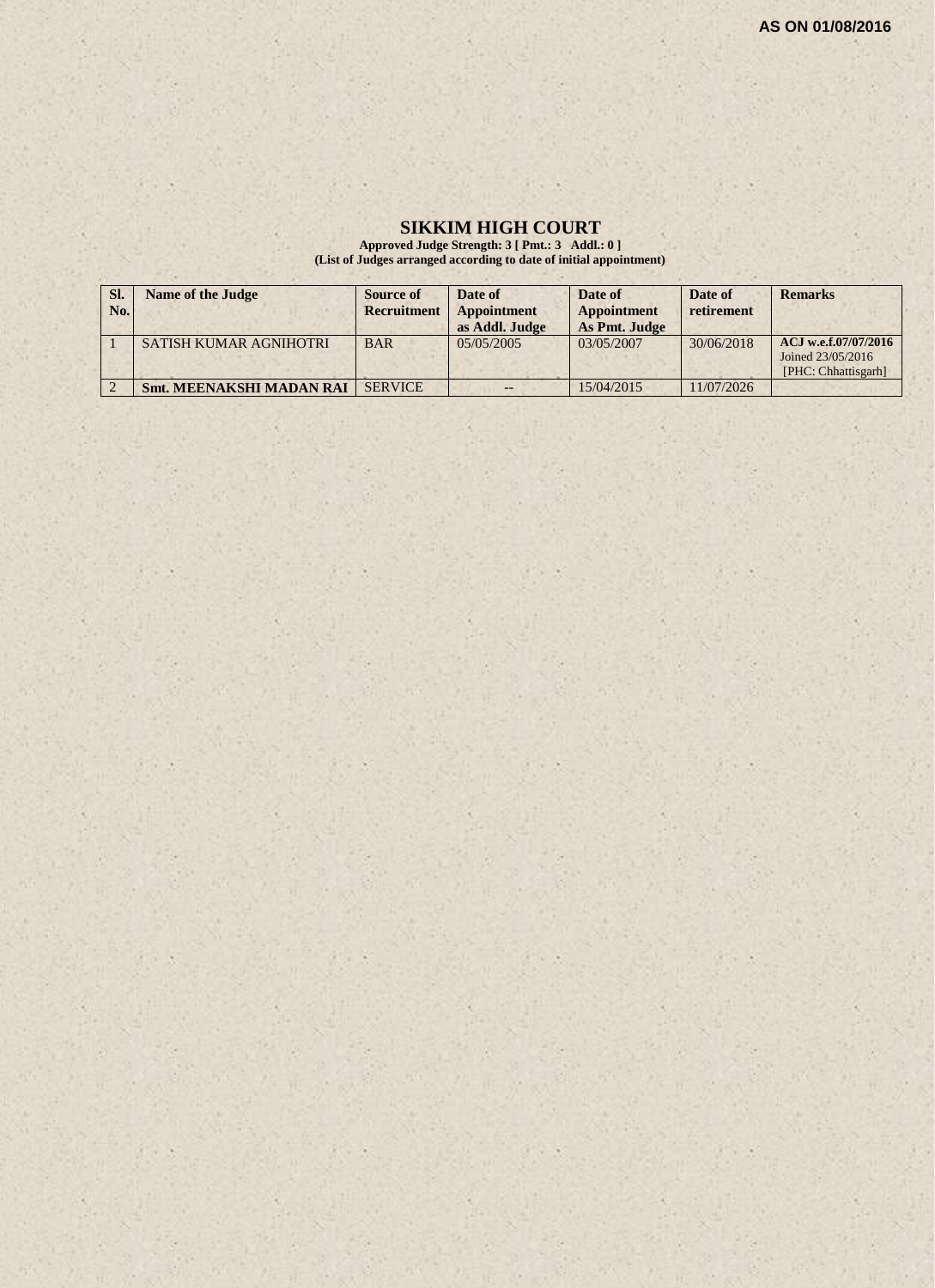## **TRIPURA HIGH COURT**

**Approved Judge Strength: 4 [ Pmt.: 4 Addl.: 0 ] (List of Judges arranged according to date of initial appointment)**

| SI.<br>No. | <b>Name of the Judge</b>    | Source of<br><b>Recruitment</b> | Date of<br>Appointment | Date of<br><b>Appointment</b> | Date of<br>retirement | <b>Remarks</b>       |
|------------|-----------------------------|---------------------------------|------------------------|-------------------------------|-----------------------|----------------------|
|            |                             |                                 | as Addl. Judge         | As Pmt. Judge                 |                       |                      |
|            | <b>TINLIANTHANG VAIPHEI</b> | <b>BAR</b>                      | 17/07/2003             | 28/02/2005                    | 28/02/2018            | ACJ w.e.f.16/05/2016 |
|            |                             |                                 |                        |                               |                       | [PHC:Gauhati]        |
|            | UTPALENDU BIKAS SAHA        | <b>BAR</b>                      | 12/10/2006             | 15/07/2008                    | 24/08/2016            |                      |
|            | <b>SWAPAN CHANDRA DAS</b>   | <b>SERVICE</b>                  | 17/10/2011             | 13/09/2013                    | 15/03/2017            |                      |
|            | <b>SUBHASIS TALAPATRA</b>   | <b>BAR</b>                      | 15/11/2011             | 13/09/2013                    | 03/10/2023            |                      |